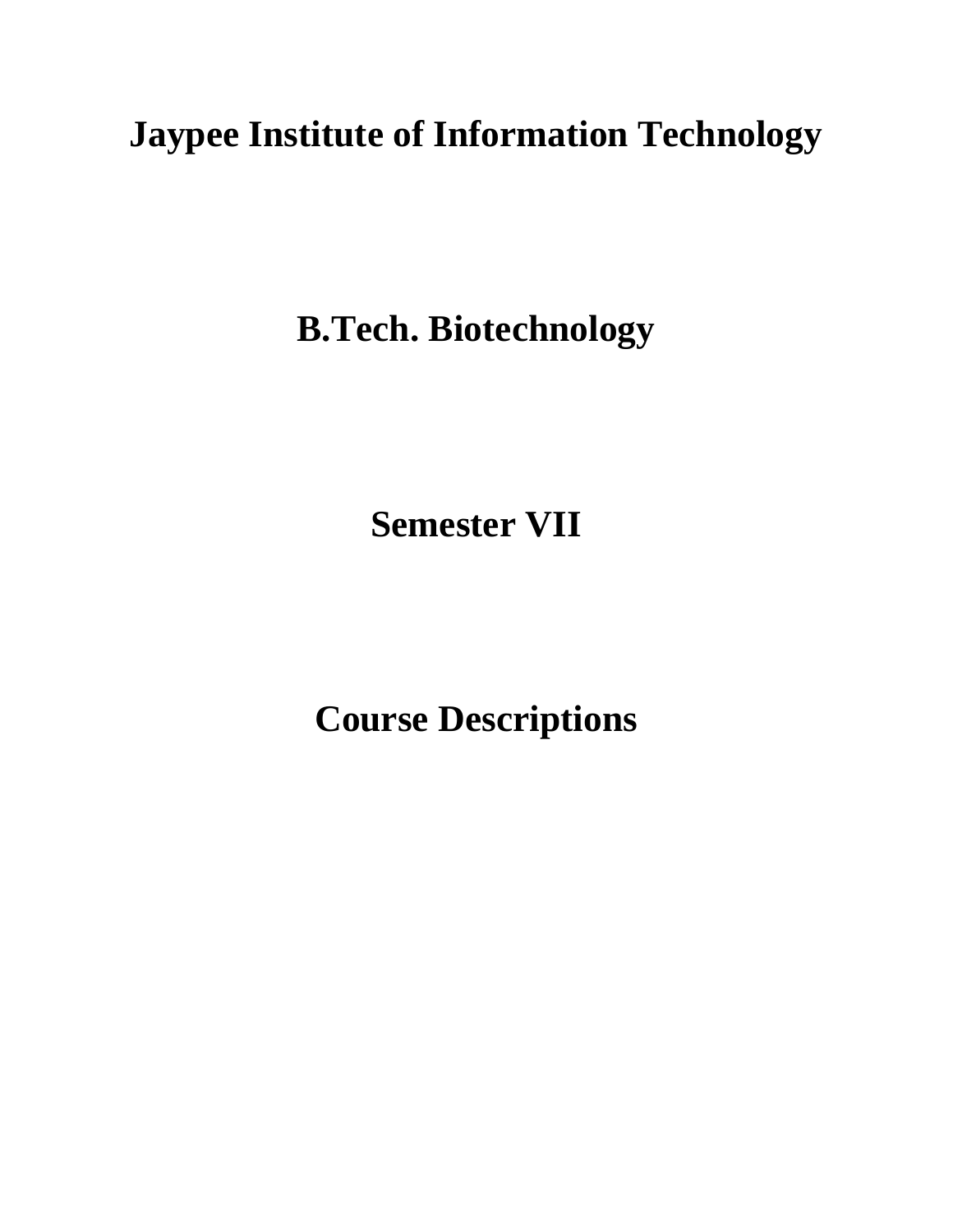| Course Code            | 10B1NBT732                          | Semester Odd<br>(specify Odd/Even) |                      | <b>Semester VII Session</b> 2018-2019<br><b>Month from June to December</b> |
|------------------------|-------------------------------------|------------------------------------|----------------------|-----------------------------------------------------------------------------|
| <b>Course Name</b>     | Clinical Database Management system |                                    |                      |                                                                             |
| $\blacksquare$ Credits |                                     |                                    | <b>Contact Hours</b> | <b>LTP 300</b>                                                              |

| <b>Faculty (Names)</b> | Coordinator(s)                 | DrChakresh Kumar Jain |
|------------------------|--------------------------------|-----------------------|
|                        | Teacher(s)<br>(Alphabetically) | DrChakresh Kumar Jain |

| <b>COURSE OUTCOMES</b> |                                                                      | <b>COGNITIVE LEVELS</b> |
|------------------------|----------------------------------------------------------------------|-------------------------|
| $C432-1.1$             | Explain clinical trials.                                             | Understand Level (C2)   |
| $C432-1.2$             | Explain biostatistical methods and tools for clinical data analytics | Understand Level $(C2)$ |
| $C432-1.3$             | Apply statistics and CDBMS tools for clinical trial studies          | Apply level $(C3)$      |
| $C432-1.4$             | Case studies based clinical data analysis                            | Analyze level (C4)      |

| <b>Module</b><br>No. | Title of the<br><b>Module</b> | <b>Topics in the Module</b>                                    | No. of<br><b>Lectures for</b><br>the module |
|----------------------|-------------------------------|----------------------------------------------------------------|---------------------------------------------|
| 1.                   | <b>Clinical Trials and</b>    | Introduction to clinical trials, phases of clinical trial,     | 20                                          |
|                      | field studies                 | Design, Subjects, Randomization, Statistical Issues in         |                                             |
|                      |                               | Randomized Trials, Blinding, Intervention and Controls,        |                                             |
|                      |                               | Follow-up, Adherence to the Protocol and Post-                 |                                             |
|                      |                               | Randomization, Measuring Outcomes and Adverse Effects,         |                                             |
|                      |                               | Measuring Outcomes and Adverse Effects, Ethics in              |                                             |
|                      |                               | Clinical Trials and Interim Monitoring, Pilot and              |                                             |
|                      |                               | Multicenter Studies, : GCP/ICH Guidelines, Overview of         |                                             |
|                      |                               | class; Race/ethnicity, social class, and culture, Determinants |                                             |
|                      |                               | of health and health disparities, Analytic issues in assessing |                                             |
|                      |                               | outcome disparities across groups, Recruitment and             |                                             |
|                      |                               | retention and community-academic partnerships, Decision        |                                             |
|                      |                               | Analysis: Introduction, Steps; Cost Effectiveness: Data        |                                             |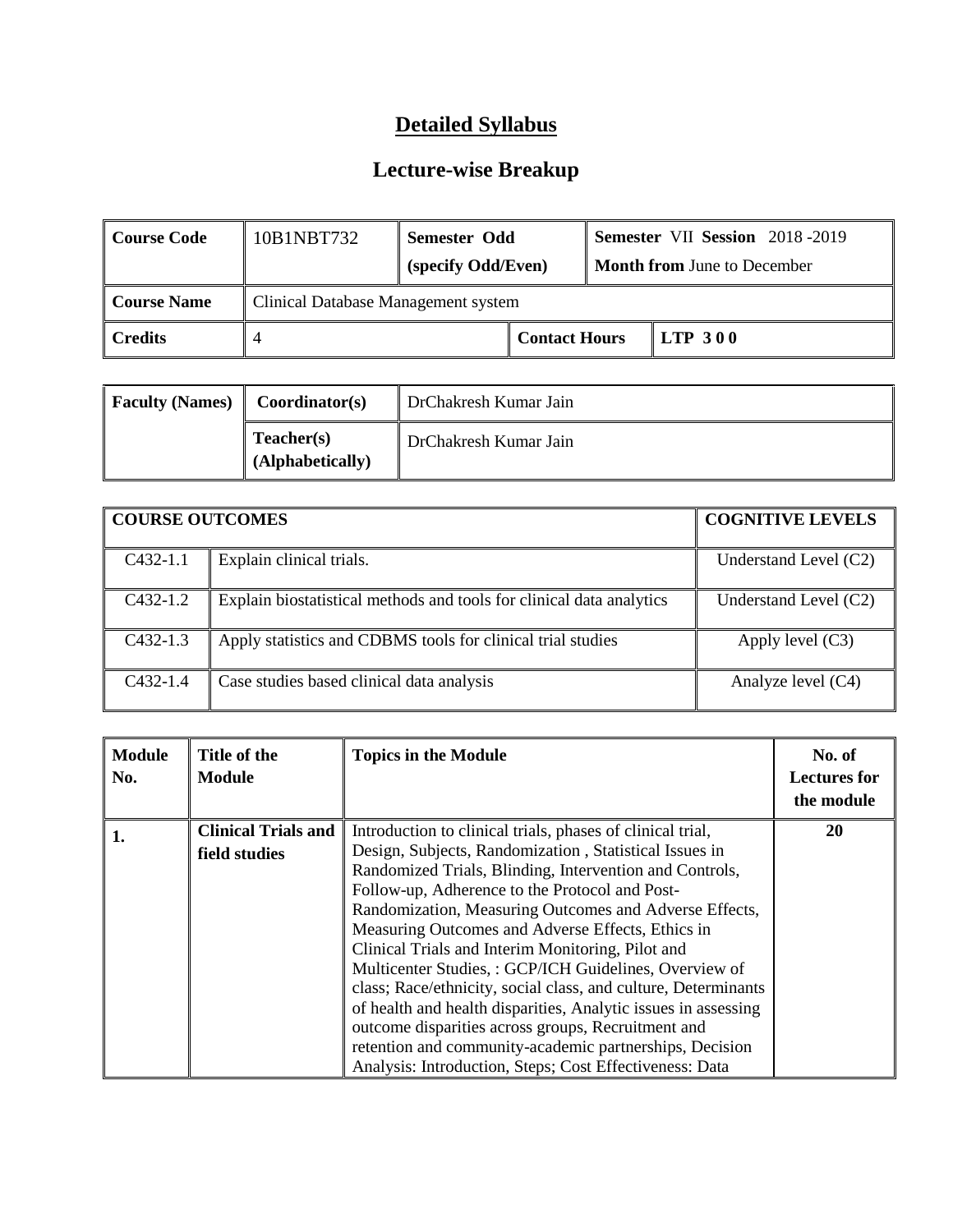|                                                                        |                                                                                                                                                                                                                                                                                                                                                                                                                                                                                     | Inputs (Costs), Epidemiology. Outcome research.                                                                                                                                                                                                                                                                                                                                                                                                                                                                                                                                |    |
|------------------------------------------------------------------------|-------------------------------------------------------------------------------------------------------------------------------------------------------------------------------------------------------------------------------------------------------------------------------------------------------------------------------------------------------------------------------------------------------------------------------------------------------------------------------------|--------------------------------------------------------------------------------------------------------------------------------------------------------------------------------------------------------------------------------------------------------------------------------------------------------------------------------------------------------------------------------------------------------------------------------------------------------------------------------------------------------------------------------------------------------------------------------|----|
| 2.                                                                     | Introduction, Concept of a multi-table relational database<br><b>DBMS</b><br>and data normalization. Rows as entities, columns as<br>attributes. Primary and foreign keys. One-to-Many, Many-<br>to-Many, and One-to-One relationships. The basic tables in<br>a clinical research study: subjects, measurements, and<br>examiners. Tables and Relationships, Data Entry Forms,<br>Queries and Reports, Importing Data, Queries and<br>Exporting Data, Levels of Research database. |                                                                                                                                                                                                                                                                                                                                                                                                                                                                                                                                                                                | 6  |
| 3.                                                                     | <b>Biostatistics for</b><br>clinical trials                                                                                                                                                                                                                                                                                                                                                                                                                                         | Introduction, Multivariate analysis, Multiple Linear<br>Regression, Categorical Predictors, Confounding and<br>Mediation, Model Diagnostics, Binary Outcome Data,<br>Multiple Logistic Regression, Dichotomous tests,<br>Multilevel and continuous tests, Screening and prognostic<br>tests, Combining information from multiple tests / Critically<br>appraising studies of diagnostic tests, Quantifying the<br>benefits and harms of treatments, Alternatives to<br>randomized trials for estimating effects of tests and<br>treatments, P-values and confidence intervals, | 6  |
| 4.                                                                     | <b>Miscellaneous</b>                                                                                                                                                                                                                                                                                                                                                                                                                                                                | Publishing clinical data, case studies, seminar, field visits,<br>clinical trial practical and journal club. Hands on workshop<br>on SAS.                                                                                                                                                                                                                                                                                                                                                                                                                                      | 10 |
|                                                                        |                                                                                                                                                                                                                                                                                                                                                                                                                                                                                     | <b>Total number of Lectures</b>                                                                                                                                                                                                                                                                                                                                                                                                                                                                                                                                                | 42 |
| <b>Evaluation Criteria</b>                                             |                                                                                                                                                                                                                                                                                                                                                                                                                                                                                     |                                                                                                                                                                                                                                                                                                                                                                                                                                                                                                                                                                                |    |
| <b>Components</b><br>T1<br>T <sub>2</sub><br><b>TA</b><br><b>Total</b> | <b>End Semester Examination</b>                                                                                                                                                                                                                                                                                                                                                                                                                                                     | <b>Maximum Marks</b><br>20<br>20<br>35<br>25 (Presentation/Assignment/Quiz/case study)<br><b>100</b>                                                                                                                                                                                                                                                                                                                                                                                                                                                                           |    |

**Recommended Reading material:** Author(s), Title, Edition, Publisher, Year of Publication etc. ( Text books, Reference Books, Journals, Reports, Websites etc. in the IEEE format)

1. Stephen B. Hulley, "Designing Clinical Research", 3rd Edition, Wolter Kluwer Health, 2007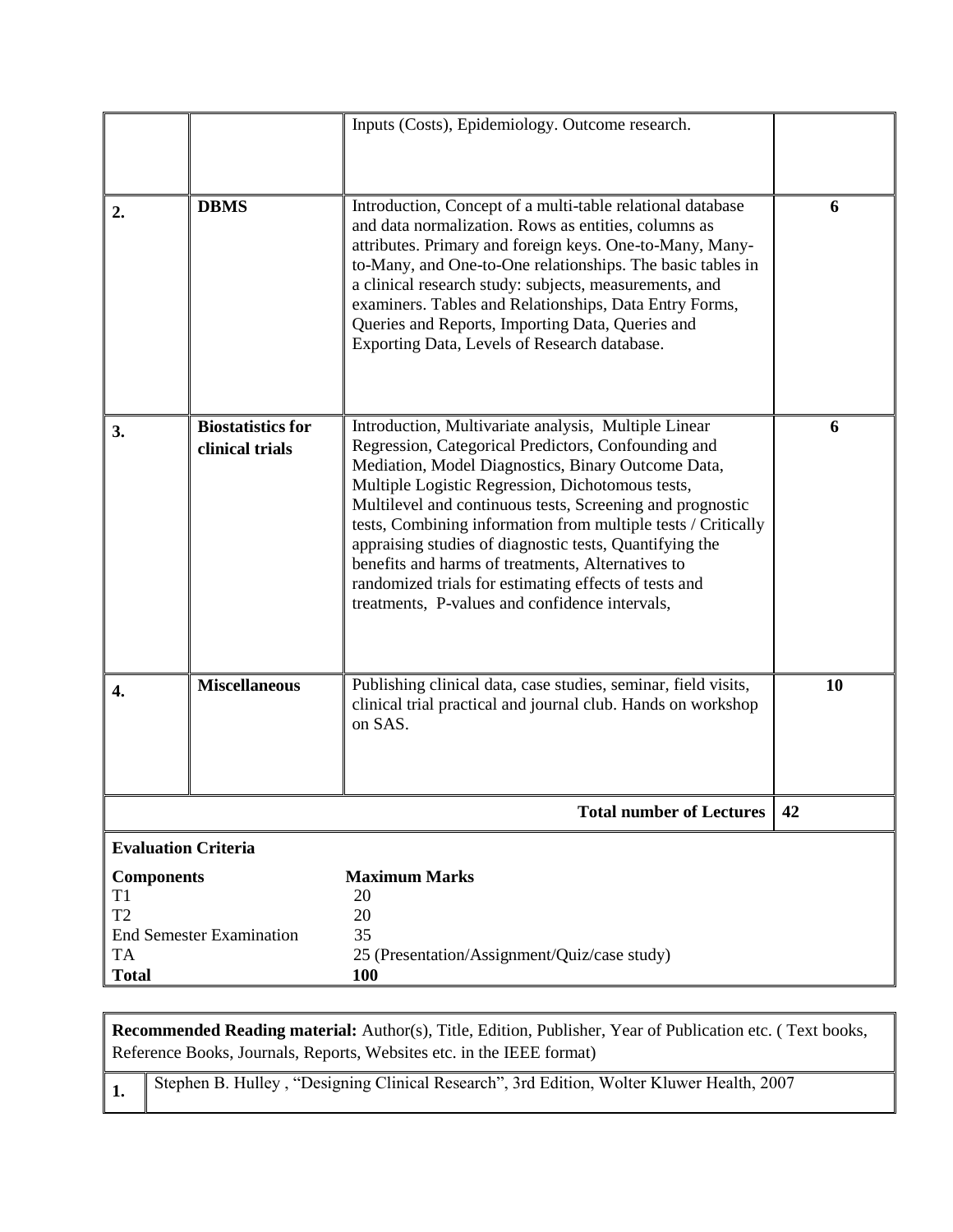|    | Gerald Van Belle & Lloyd Fisher "Biostatistics: a methodology for the health sciences", Wiley<br>Publishers, 2004 |
|----|-------------------------------------------------------------------------------------------------------------------|
|    |                                                                                                                   |
|    | Research papers: As per course website.                                                                           |
| 3. |                                                                                                                   |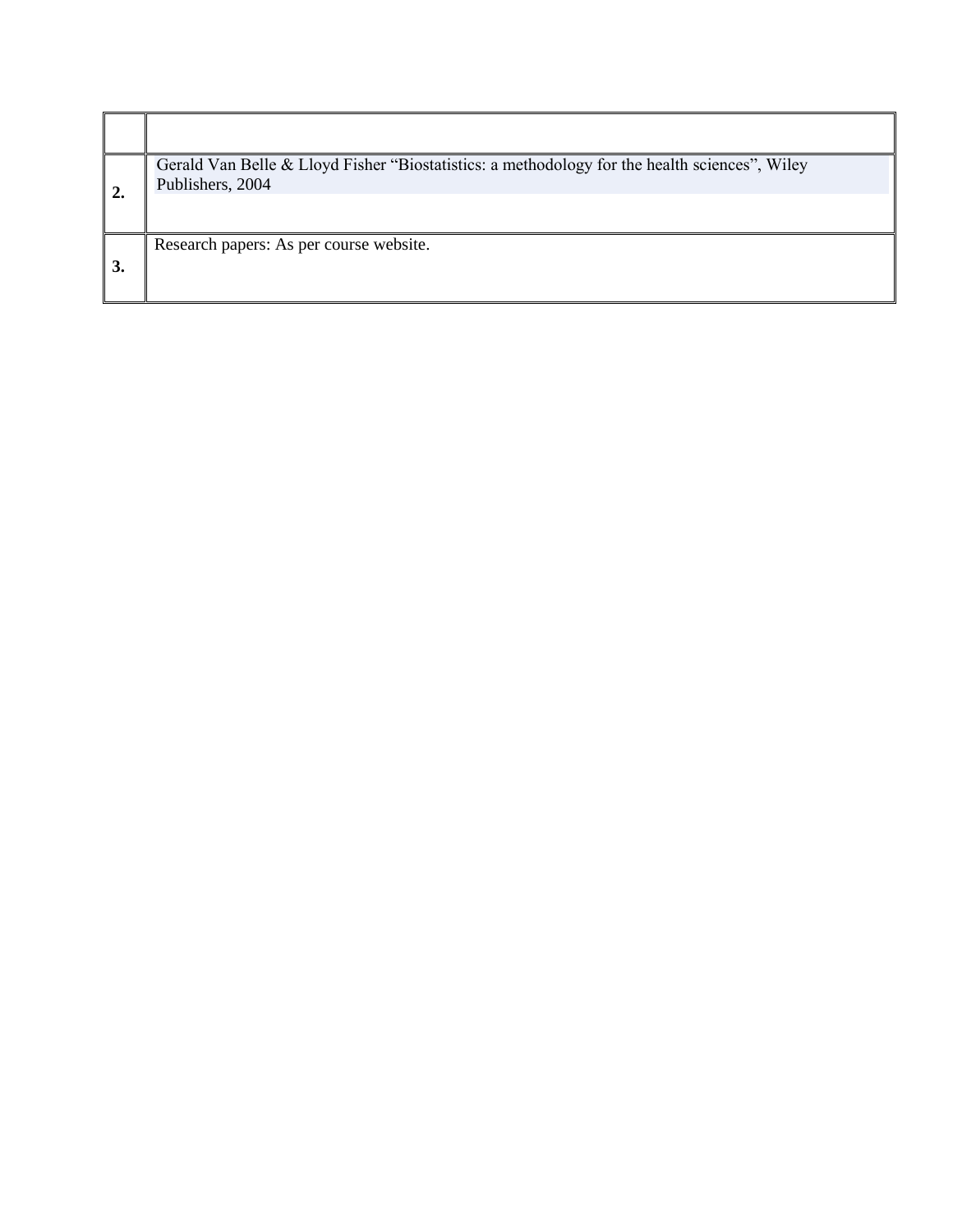| Course Code | 15B1NBT832                         | <b>Semester Odd</b><br>(specify Odd/Even) |                      | Semester VIISession2018-2019<br><b>Month from July to December</b> |
|-------------|------------------------------------|-------------------------------------------|----------------------|--------------------------------------------------------------------|
| Course Name | Biostatistics and Its applications |                                           |                      |                                                                    |
| l Credits   |                                    |                                           | <b>Contact Hours</b> |                                                                    |

| <b>Faculty (Names)</b> | Coordinator(s)                 | Shalini Mani |
|------------------------|--------------------------------|--------------|
|                        | Teacher(s)<br>(Alphabetically) | Shalini Mani |

|            | <b>COURSE OUTCOMES</b>                                                                                                                    | <b>COGNITIVE</b><br><b>LEVELS</b> |
|------------|-------------------------------------------------------------------------------------------------------------------------------------------|-----------------------------------|
| $C430-3.1$ | Explain the various statistical methods to design a biological studies<br>and data representation.                                        | Understand Level (C2)             |
| $C430-3.2$ | Apply different statistical methods and approaches to study the<br>significance of a study.                                               | Apply level $(C3)$                |
| $C430-3.3$ | Examine the relationship between different parameters of a study.                                                                         | Analyze level (C4)                |
| $C430-3.4$ | Choose appropriate statistical methods, tools and resources including<br>prediction, validation and evaluation of the biological studies. | Evaluate level (C5)               |

| <b>Module</b><br>No. | Title of the<br><b>Module</b>                    | <b>Topics in the Module</b>                                                    | No. of<br><b>Lectures for</b><br>the module |
|----------------------|--------------------------------------------------|--------------------------------------------------------------------------------|---------------------------------------------|
| 1.                   | Introduction                                     | Application and use of Biostatistics as a science, scope.                      |                                             |
| 2.                   | Study design in<br>various fields of<br>research | general principles of study design and its implications<br>for valid inference |                                             |
| 3.                   | Sampling theory                                  | Sampling scheme, simple/systematic/stratified/cluster                          |                                             |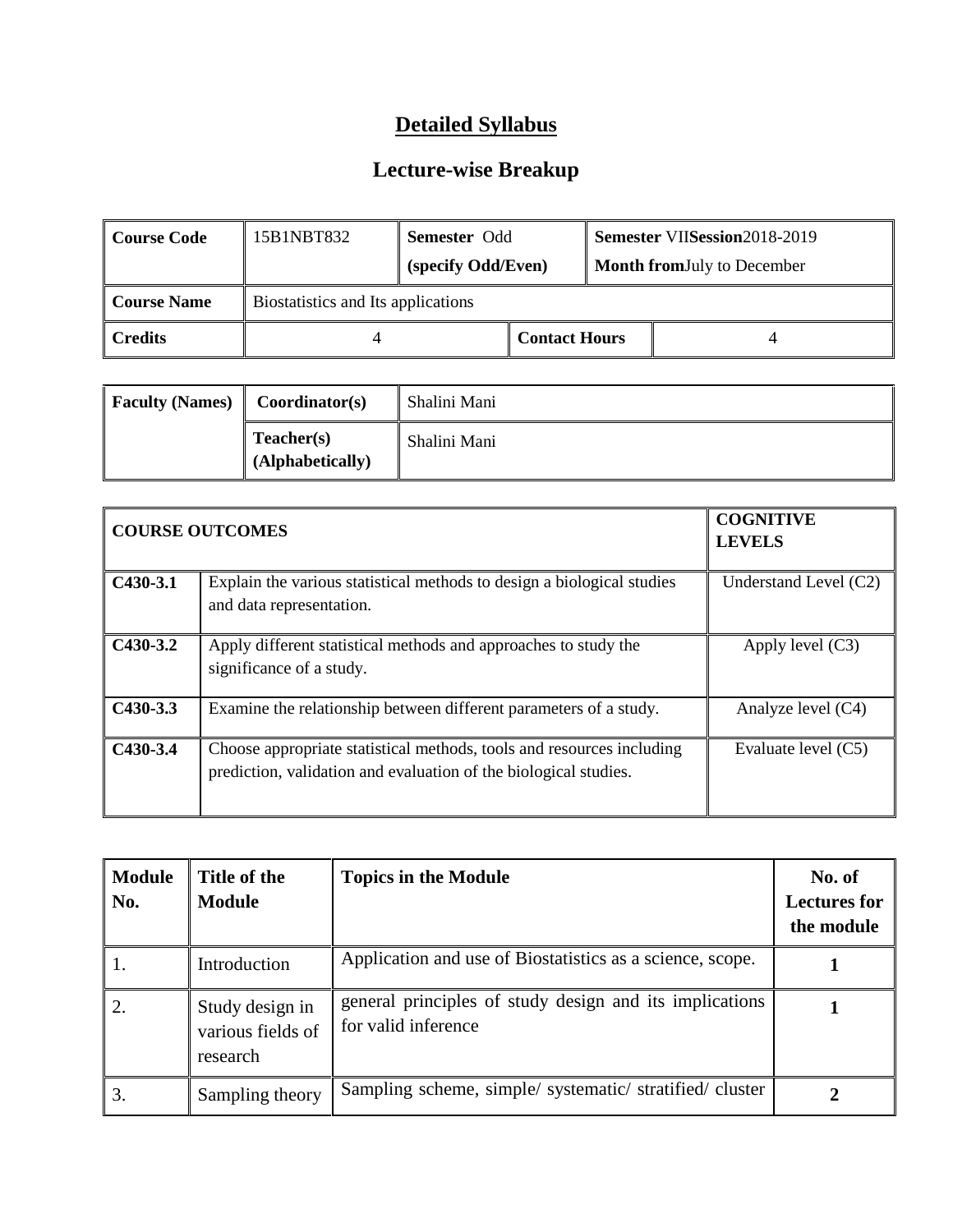|                  |                                                                                                       | sampling, Sources of data collection                                                                                                                                                                                                                                                                        |                         |
|------------------|-------------------------------------------------------------------------------------------------------|-------------------------------------------------------------------------------------------------------------------------------------------------------------------------------------------------------------------------------------------------------------------------------------------------------------|-------------------------|
| $\overline{4}$ . | Data<br>presentation                                                                                  | Graphical, tabular, Mathematical, finding the central<br>tendency, measure of variations                                                                                                                                                                                                                    | $\overline{3}$          |
| 5.               | Overview of<br>different<br>statistical<br>methods used in<br>the field of<br>biological<br>sciences. | Hypothesis testing, T-test, Chi square test, ANOVA,<br>Sign Test, Wilcoxon Signed Rank Test, Wilcoxon Rank<br>Sum Test, odds ratio, Binomial/normal/Poisson<br>distribution of probabilities, determination of power of<br>study and sample size calculation, regression analysis,<br>correlation analysis, | 13                      |
| 6.               | Analysis of data<br>source                                                                            | Assess data sources and data quality for the purpose of<br>selecting appropriate data for specific research questions                                                                                                                                                                                       | $\overline{3}$          |
| 7.               | Selection of<br>statistical<br>methods                                                                | Identifying the appropriate statistical methods to be<br>applied in a given research setting, applying the selected<br>methods and analysis.                                                                                                                                                                | $\overline{\mathbf{4}}$ |
| 8.               | Application of<br><b>Biostatistical</b><br>analysis.                                                  | various<br>studies<br>of<br>medical/<br>Designing<br>health/<br>Microbial/Agricultural/Genetics/Pharamaceutical<br>science related studies.<br>Data analysis using different methods<br>Result interpretation                                                                                               | $\overline{7}$          |
| 9.               | Case studies                                                                                          | Based on various research studies and systematic<br>reviews.                                                                                                                                                                                                                                                | 4                       |
| 10.              | SPSS, Stats at<br>the bench                                                                           | Introduction to SPSS, Entering data in SPSS editor.<br>Solving the compatibility issues with different types of<br>files. SPSS and working with descriptive statistics.                                                                                                                                     | $\overline{4}$          |
|                  |                                                                                                       | <b>Total number of Lectures</b>                                                                                                                                                                                                                                                                             | 42                      |

| <b>Evaluation Criteria</b>      |                      |  |
|---------------------------------|----------------------|--|
| <b>Components</b>               | <b>Maximum Marks</b> |  |
| T <sub>1</sub>                  | 20                   |  |
| T <sub>2</sub>                  | 20                   |  |
| <b>End Semester Examination</b> | 35                   |  |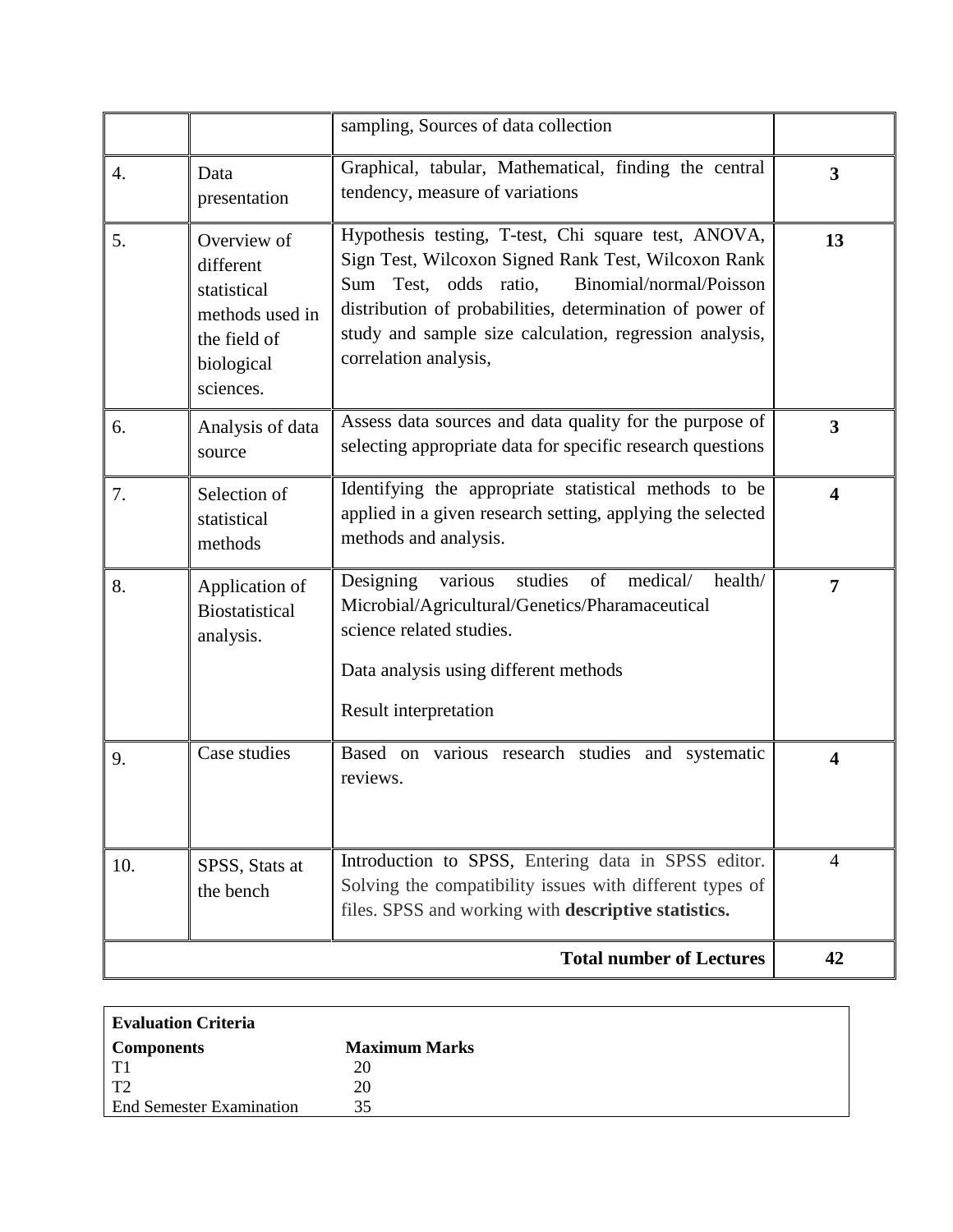| $\mathbf{T}$ | 25 (assignment, class test, quiz) |
|--------------|-----------------------------------|
| <b>Total</b> | LOO                               |

|    | <b>Recommended Reading material:</b> Author(s), Title, Edition, Publisher, Year of Publication etc. (Text<br>books, Reference Books, Journals, Reports, Websites etc. in the IEEE format) |  |  |  |
|----|-------------------------------------------------------------------------------------------------------------------------------------------------------------------------------------------|--|--|--|
| 1. | Marcello Pagano, Kinberlee Gauvreau, Principle of Biostatistics.                                                                                                                          |  |  |  |
| 2. | Stephen W Looney, Biostatistical methods, Humana Press                                                                                                                                    |  |  |  |
| 3. | Alan J Cann, Maths from Scratch for Biologist, John Willey and Sons Limited Press.                                                                                                        |  |  |  |
| 4. | M Bremer, R W Doerge, Statistics at the Bench, Cold Spring harbor Lab Press.                                                                                                              |  |  |  |
| 5. | B K Mahajan, Methods in Biostatistics, VII edition, Jaypee Bothers Medical Publishers, 2010.                                                                                              |  |  |  |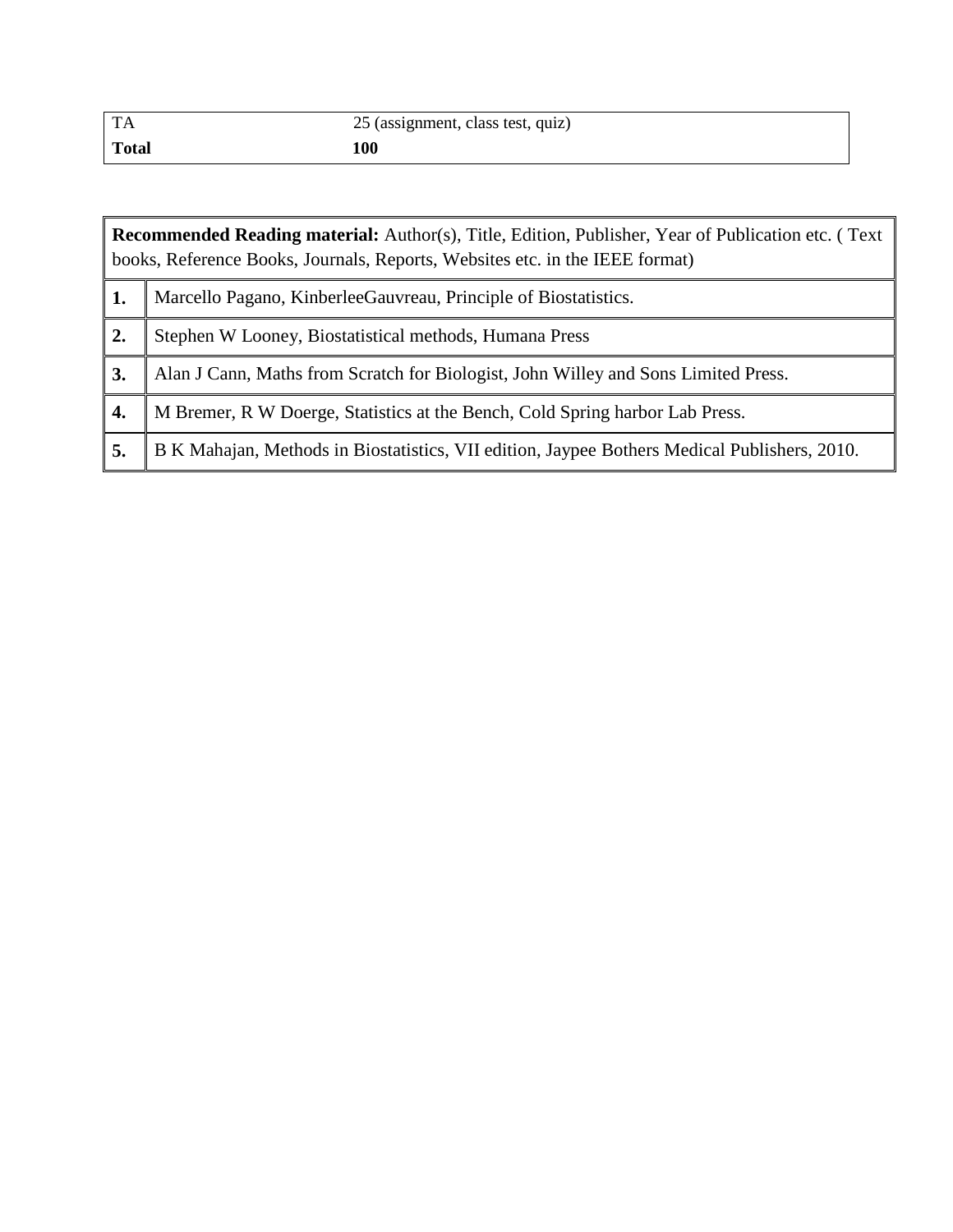# **Department of Biotechnology**

**ProgrammeName:B.Tech Biotechnology**

**Semester: VII**

#### **Course Name &Code:Major Project (Part 1), 15B19BT791**

#### **Course Outcomes:**

At the completion of the course, students will be able to,

| <b>Sl. No.</b>     | <b>DESCRIPTION</b>                                     | <b>COGNITIVE</b><br><b>LEVEL</b> |
|--------------------|--------------------------------------------------------|----------------------------------|
|                    |                                                        | (BLOOM's TAXONOMY)               |
| C <sub>450.1</sub> | Explain and Interpret the given research problem.      | <b>Understanding Level</b>       |
|                    |                                                        | Level II                         |
| C <sub>450.2</sub> | Organize the existing literature data to formulate the | Applying Level                   |
|                    | hypothesis                                             | Level III                        |
| C <sub>450.3</sub> | Identify the experimental methods to test for the      | Applying Level                   |
|                    | selected research problem                              | Level III                        |
| C <sub>450.4</sub> | Prepare and conclude with technical report             | <b>Create Level</b>              |
|                    |                                                        | Level VI                         |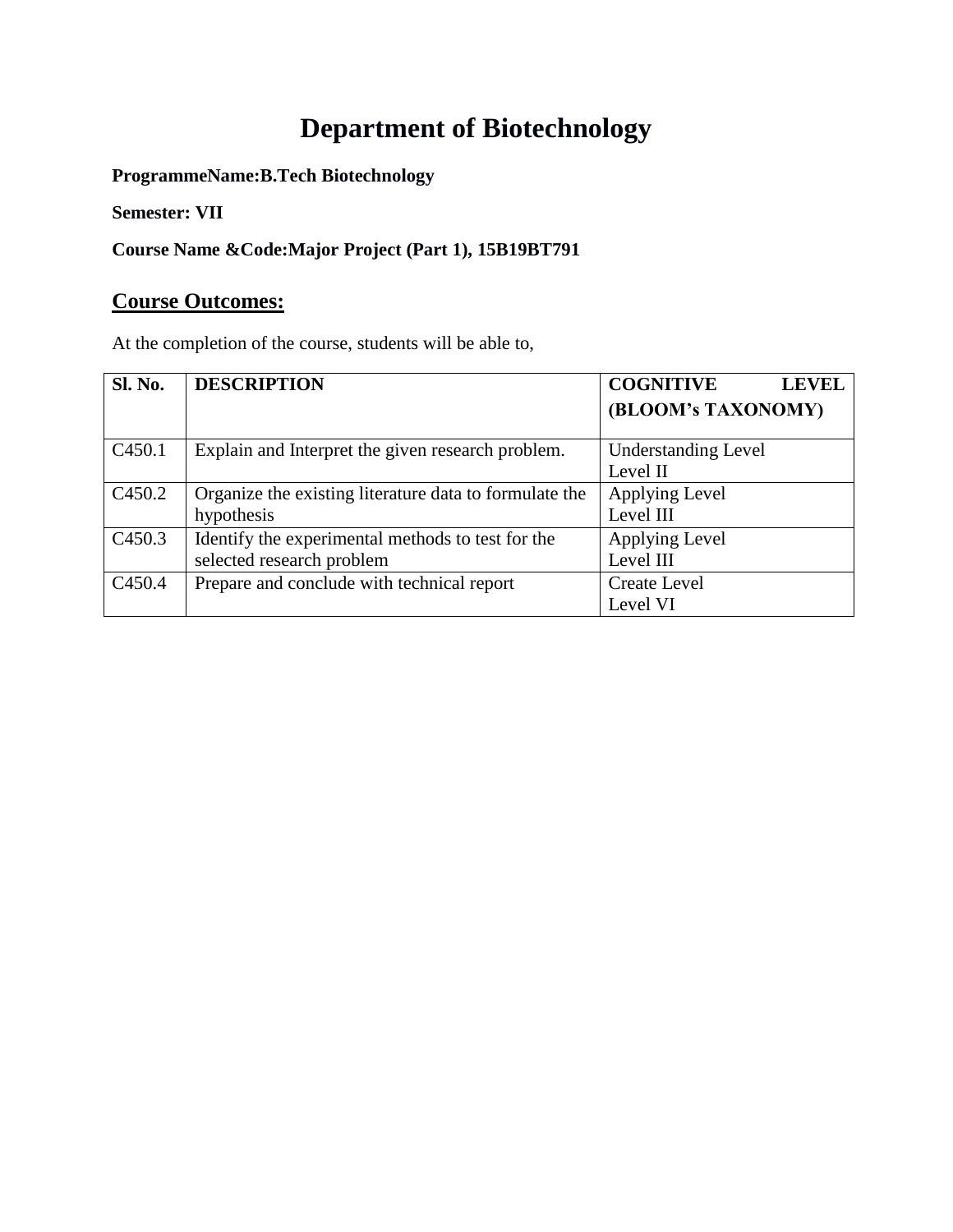| Course Code            | 15B19BT792 | <b>Semester Even</b><br>(specify Odd) |                      |  | <b>Semester VII Session</b> 2018-2019<br><b>Month from July to December</b> |  |
|------------------------|------------|---------------------------------------|----------------------|--|-----------------------------------------------------------------------------|--|
| <b>Course Name</b>     | Term Paper |                                       |                      |  |                                                                             |  |
| $\blacksquare$ Credits |            |                                       | <b>Contact Hours</b> |  | $LTP \ldots$                                                                |  |

| <b>Faculty (Names)</b> | Coordinator(s)                 | DrChakresh Kumar Jain |
|------------------------|--------------------------------|-----------------------|
|                        | Teacher(s)<br>(Alphabetically) | DrChakresh Kumar Jain |

| <b>COURSE OUTCOMES</b> | <b>COGNITIVE LEVELS</b>                                                           |                         |
|------------------------|-----------------------------------------------------------------------------------|-------------------------|
| $C401-14.1$            | Conduct literature survey to identify the research problem                        | <b>Understand Level</b> |
|                        |                                                                                   | (C2)                    |
| C <sub>4</sub> 01-14.2 | Identify the gaps/inadequacies in the existing literature based<br>on a problem   | Apply Level $(C3)$      |
| $C401-14.3$            | Present an overview of the relevant literature for the specific<br>research topic | Apply Level $(C3)$      |
| C <sub>4</sub> 01-14.4 | Conclude on the findings and compile the term paper                               | Analyze Level $(C4)$    |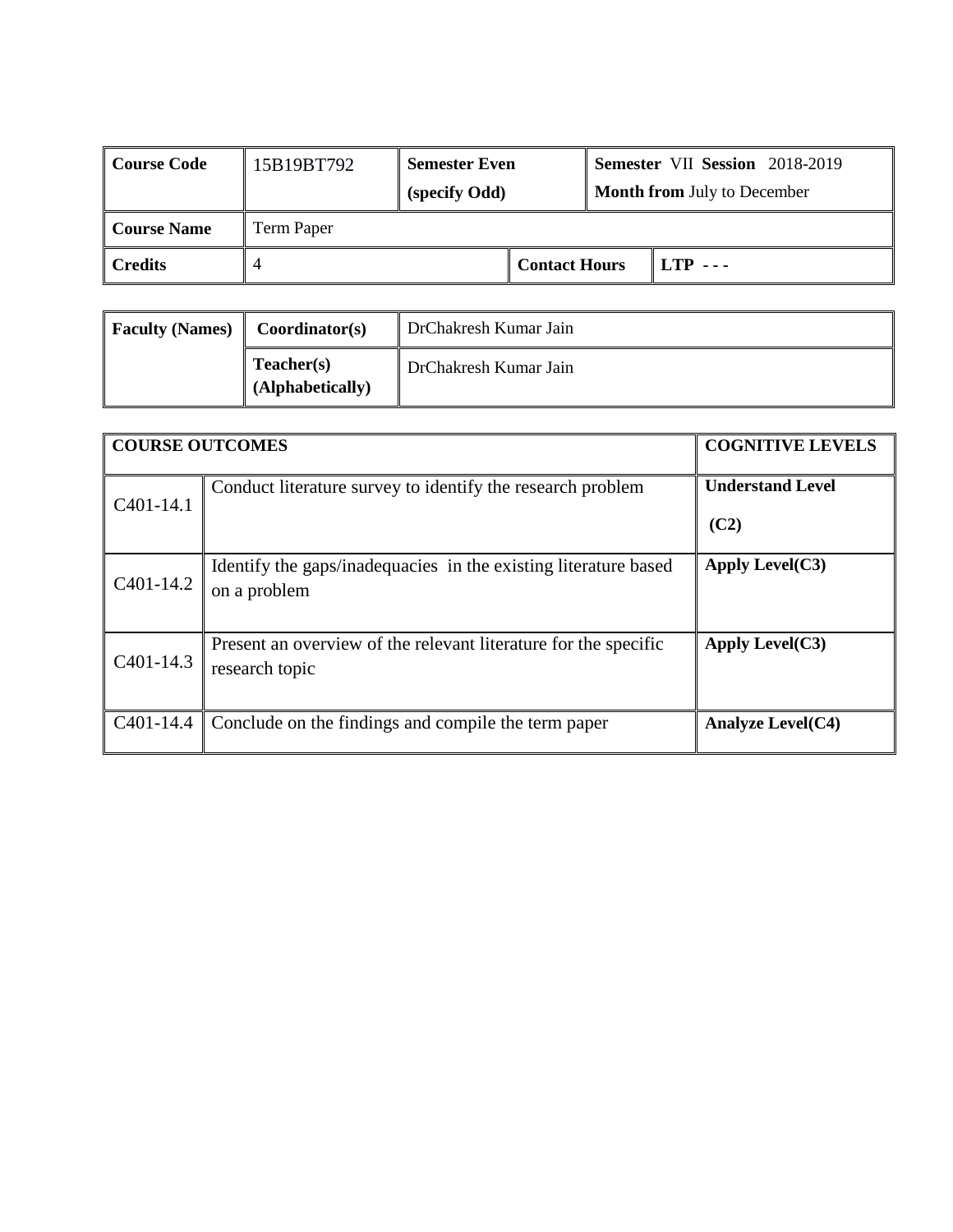# **Department of Biotechnology**

**Programme Name: B.Tech Biotechnology**

**Semester: VII**

**Course Name & Code: Summer Training Viva, 15B19BT793** 

#### **Course Outcomes:**

At the completion of the course, students will be able to,

| <b>Sl. No.</b>     | <b>DESCRIPTION</b>                                                   | <b>COGNITIVE</b><br><b>LEVEL</b>       |
|--------------------|----------------------------------------------------------------------|----------------------------------------|
|                    |                                                                      | (BLOOM's TAXONOMY)                     |
| C <sub>455.1</sub> | Extend theoretical knowledge to real time Industry<br>and Institutes | <b>Understanding Level</b><br>Level II |
|                    |                                                                      |                                        |
| C <sub>455.2</sub> | Demonstrate a capacity for critical reasoning and                    | <b>Understanding Level</b>             |
|                    | independent learning                                                 | Level II                               |
| C <sub>455.3</sub> | Make use of Industrial Training experience to                        | Applying Level                         |
|                    | prepare a scientific report                                          | Level III                              |
| C <sub>455.4</sub> | Develop greater clarity about academic and career                    | Applying Level                         |
|                    | goals                                                                | Level III                              |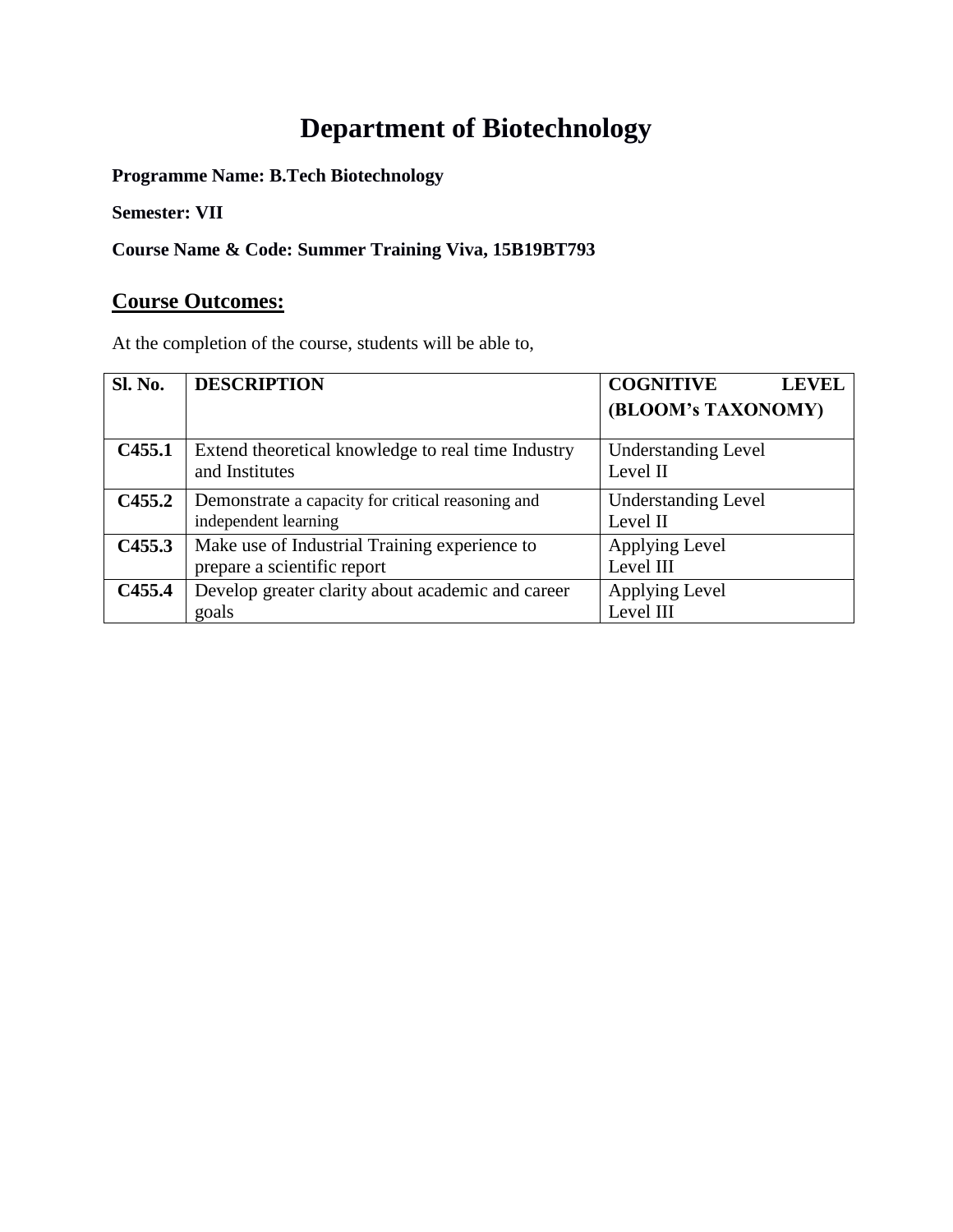| <b>Subject</b><br>  Code      | 16B1NBT731         | <b>Semester: Odd</b> | <b>Semester VII Session 2018-2019</b><br><b>Month from</b> July to December |
|-------------------------------|--------------------|----------------------|-----------------------------------------------------------------------------|
| <b>Subject</b><br><b>Name</b> | <b>Epigenetics</b> |                      |                                                                             |
| <b>Credits</b>                | 3                  | <b>Contact Hours</b> | 3                                                                           |

| <b>Faculty</b> | Coordinator(s)                 | 1. DrShalini Mani |
|----------------|--------------------------------|-------------------|
| (Names)        | Teacher(s)<br>(Alphabetically) | DrShalini Mani    |

| <b>COURSE OUTCOMES</b> | <b>COGNITIVE</b><br><b>LEVELS</b>                                                                                                             |                                    |
|------------------------|-----------------------------------------------------------------------------------------------------------------------------------------------|------------------------------------|
| CO <sub>1</sub>        | Explain the epigenetics its detailed mechanism and difference<br>between nuclear and mitochondrial epigenetis                                 | <b>Understand Level</b><br>(C2)    |
| CO <sub>2</sub>        | Identify the significance of the epigenetic changes in different<br>biological functions, embryonic development and human health<br>& disease | Apply Level $(C3)$                 |
| CO <sub>3</sub>        | Analyze the effect of different environmental factors on<br>epigenetic changes.                                                               | <b>Analyze Level (C4)</b>          |
| CO <sub>4</sub>        | Choose different advanced techniques to study the epigenetic<br>changes and their interpretation                                              | <b>Evaluate Level</b> (Level<br>5) |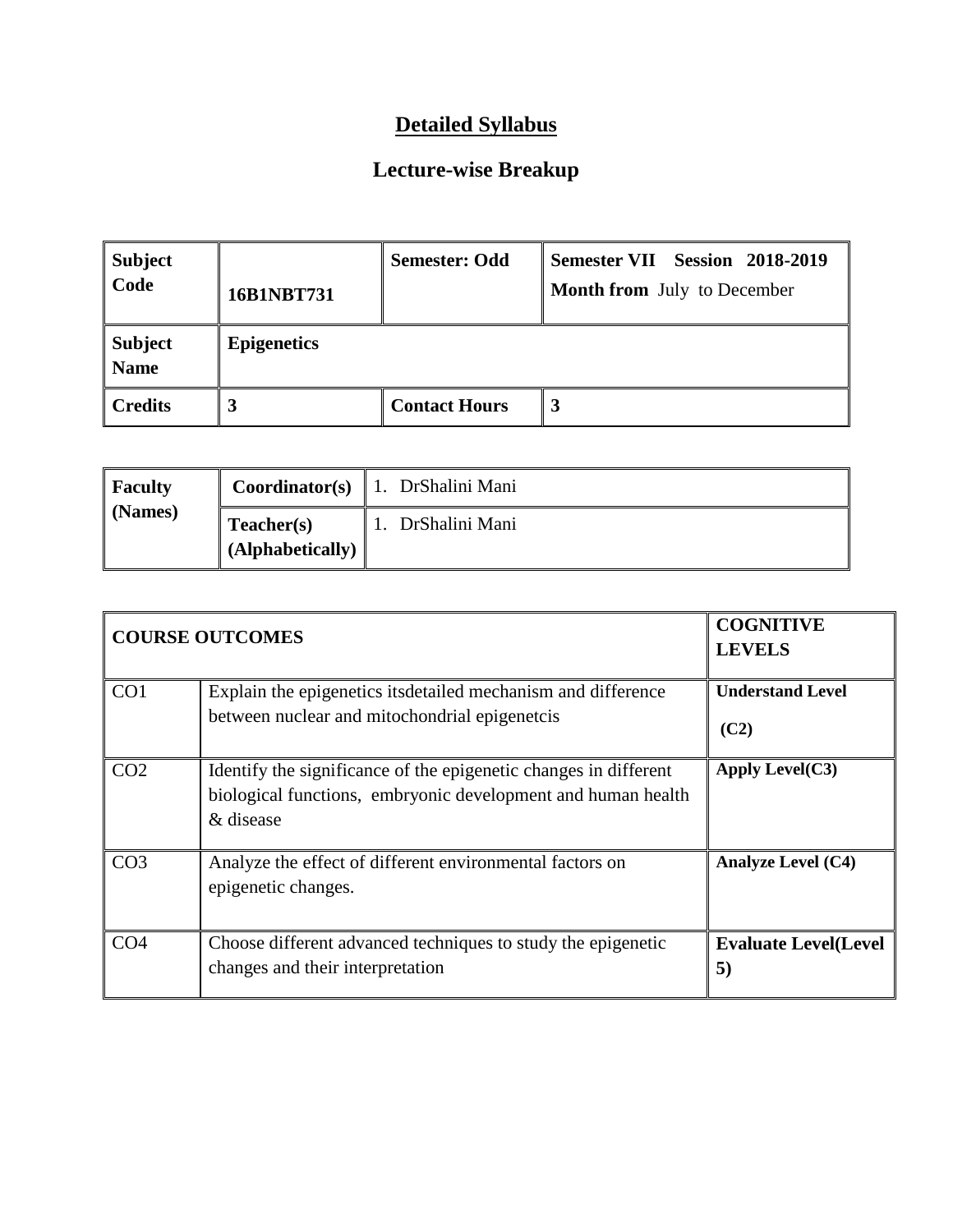| <b>Module No.</b> | <b>Subtitle of the Module</b>                                         | Topics in the module                                                                                                                                                                                                                                         | No. of<br><b>Lectures for</b><br>the module |
|-------------------|-----------------------------------------------------------------------|--------------------------------------------------------------------------------------------------------------------------------------------------------------------------------------------------------------------------------------------------------------|---------------------------------------------|
| 1.                | Introduction to<br>Epigenetics                                        | What is epigenetics, Difference in<br>epigenetics,<br>genetics<br>and<br>How<br>environment shapes our gene, CpG<br>islands,<br>The<br><b>Basis</b><br>of<br>the<br>Transcription<br><b>DNA</b><br>Process,<br>Packaging<br>Chromatin<br>and<br>Architecture | 3                                           |
| 2.                | <b>Epigenetic Mechanisms</b>                                          | <b>DNA</b><br>methylation,<br>Chromatin<br>siRNA;<br>remodeling,<br>genomic<br>imprinting                                                                                                                                                                    | 6                                           |
|                   | Mitochondrial<br>epigenetics                                          | Mechanism, difference from nuclear<br>epigenetics, effect<br>genome<br>of<br>mitochondrial epigenetic changes                                                                                                                                                | $\overline{4}$                              |
| 3.                | Significance of<br>epigenetic changes                                 | Maintenance of genomic integrity,<br>Gene silencing, ,<br>X chromosome inactivation,<br>Autosomal imprinting,<br>Epigenetic Control of the Mitotic<br>Cell Cycle,<br>Epigenetic Control of Cellular<br>Differentiation<br>Ageing and epigenetics             | 8                                           |
| 4.                | <b>Environmental Factors</b><br>affecting epigenetic<br>modifications | Susceptible windows of epigenetic<br>programming<br>Endocrine disruptor<br>Tobacco smoke<br>Polyaromatic hydrocarbon                                                                                                                                         | 5                                           |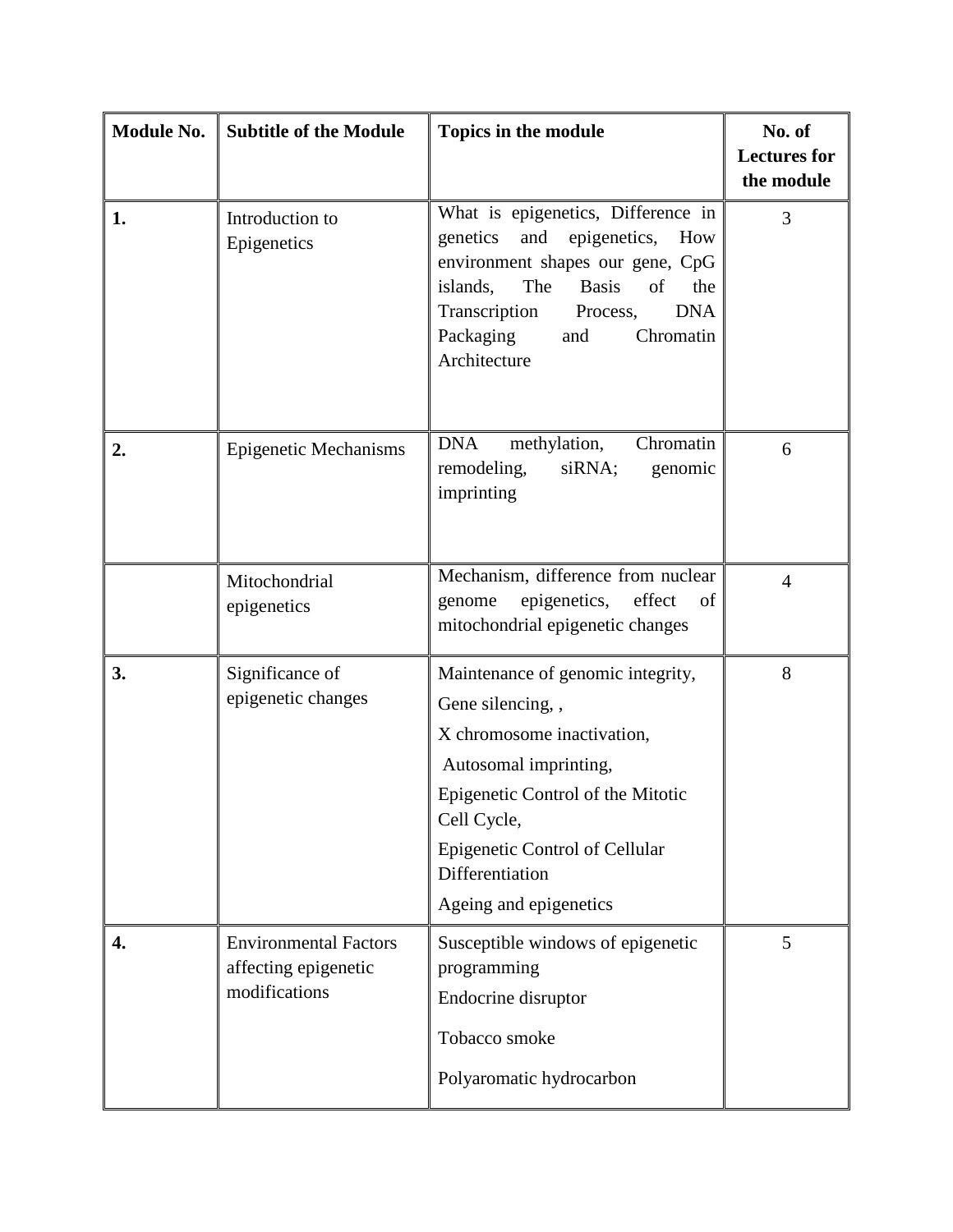|                                                                                           |                                        | Infectious pathogen                                                                                                                                                                      |   |
|-------------------------------------------------------------------------------------------|----------------------------------------|------------------------------------------------------------------------------------------------------------------------------------------------------------------------------------------|---|
| 5.                                                                                        | Epigenetics in health and<br>diseases  | <b>Epigenetic Predisposition to Disease</b><br>and Imprinting-Based Disorders<br><b>Epigenetics of Memory</b><br>Neurodegeneration, and Mental<br>Health<br><b>Epigenetics of Cancer</b> | 8 |
| 6                                                                                         | Techniques to study<br>DNA methylation | MSP, Bisulfite sequencing, ChiP,<br>microarray                                                                                                                                           | 8 |
|                                                                                           | 42                                     |                                                                                                                                                                                          |   |
| <b>Evaluation Criteria</b>                                                                |                                        |                                                                                                                                                                                          |   |
| <b>Components</b><br>T1<br>T <sub>2</sub><br><b>End Semester Examination</b><br><b>TA</b> | 20<br>20<br>35                         | <b>Maximum Marks</b><br>25 (assignment, class test, quiz, case study)                                                                                                                    |   |
|                                                                                           | <b>Total</b>                           | <b>100</b>                                                                                                                                                                               |   |

| <b>Recommended Reading material:</b> Author(s), Title, Edition, Publisher, Year of Publication etc.<br>(Text books, Reference Books, Journals, Reports, Websites etc. in the IEEE format) |                                                                                                 |  |  |
|-------------------------------------------------------------------------------------------------------------------------------------------------------------------------------------------|-------------------------------------------------------------------------------------------------|--|--|
|                                                                                                                                                                                           | C David Allis, Thomas Jenuwein, Danny Reinberg. Epigenetics. Cold Spring<br>Harbor Press, 2007. |  |  |
|                                                                                                                                                                                           | TrygveTollefsbol. Hand book of Epigenetics. Elsevier, Academic Press, 2010.                     |  |  |
| 3.                                                                                                                                                                                        | Epigenetics in Human disease. TrygveTollefsbol, Academic Press, 2012                            |  |  |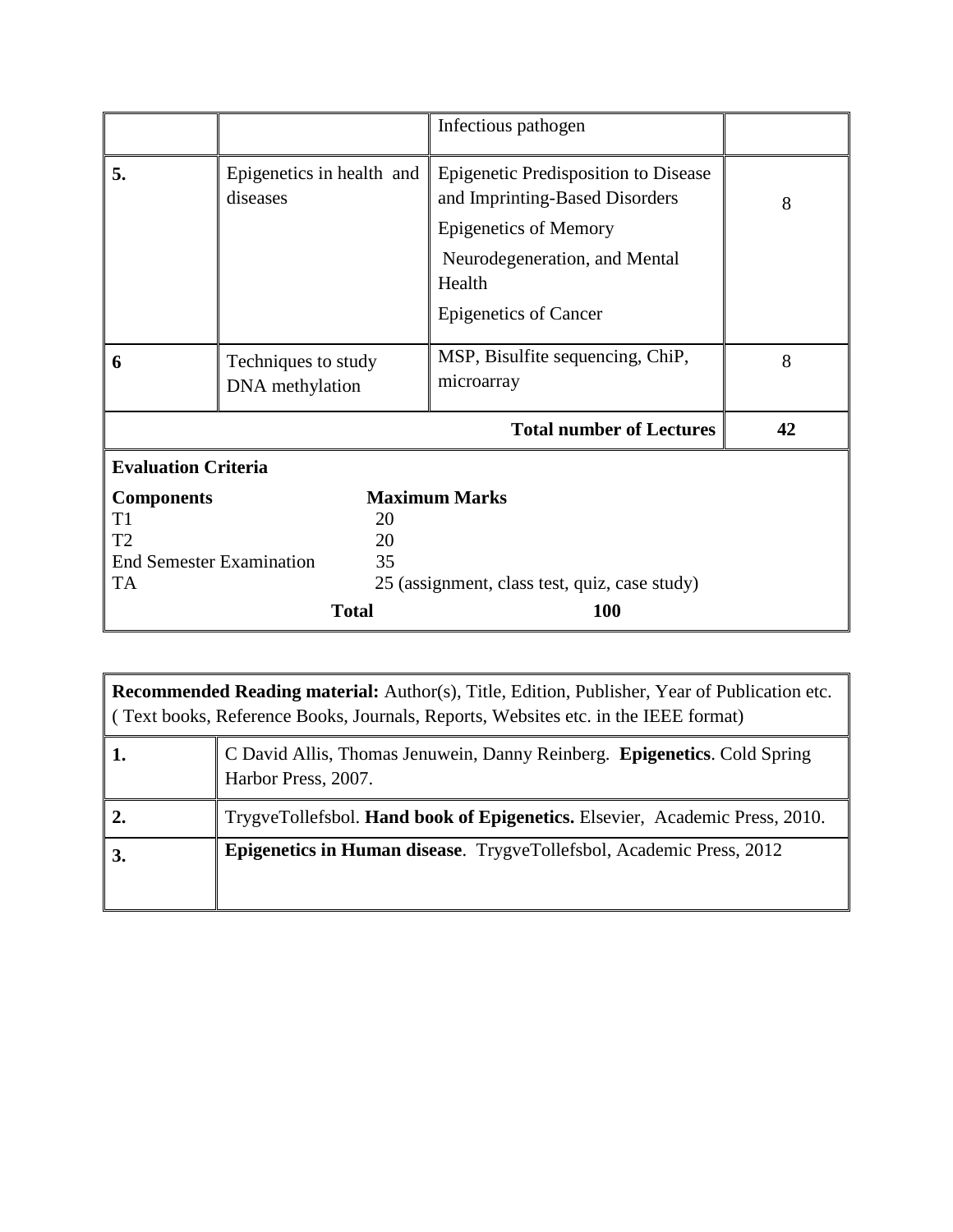| Course Code | 16B1NBT733       | Semester ODD                  |  |  | Semester VII Session 2018-2019     |
|-------------|------------------|-------------------------------|--|--|------------------------------------|
|             |                  | (specify Odd/Even)            |  |  | <b>Month from July to December</b> |
| Course Name | Waste Management |                               |  |  |                                    |
| Credits     |                  | $3-1$<br><b>Contact Hours</b> |  |  |                                    |

| Faculty | Coordinator(s)                 | Dr. GarimaMathur |
|---------|--------------------------------|------------------|
| (Names) | Teacher(s)<br>(Alphabetically) | Dr. GarimaMathur |

| <b>COURSE OUTCOMES</b> | <b>COGNITIVE LEVELS</b>                                                                                                    |                         |
|------------------------|----------------------------------------------------------------------------------------------------------------------------|-------------------------|
| $C432-3.1$             | Explain the fundamental concepts related to waste management                                                               | Understand level $(C2)$ |
| $C432-3.2$             | basic<br>legislation<br>Environmental<br>environmental<br>and<br>Apply<br>Management System for effective waste management | Apply level $(C3)$      |
| $C432 - 3.3$           | technologies for<br>Analyze the emerging<br>waste management<br>sustainable solution                                       | Analyze level (C4)      |
| $C_{432-3.4}$          | Assess the environmental, social and economic aspects in integrated<br>waste management                                    | Evaluate level (C5)     |

| <b>Module</b><br>No. | Title of the<br><b>Module</b>                                        | <b>Topics in the Module</b>                                                                                                                                                                                                                                                                       | No. of<br><b>Lectures for</b><br>the module |
|----------------------|----------------------------------------------------------------------|---------------------------------------------------------------------------------------------------------------------------------------------------------------------------------------------------------------------------------------------------------------------------------------------------|---------------------------------------------|
| 1.                   | An introduction to<br>Waste<br>management                            | Definition of waste, sources, general categories of waste in<br>context of Indian legislations, waste generation aspects,<br>waste collection, storage and transport                                                                                                                              |                                             |
| 2.                   | <b>Biological and</b><br>chemical waste<br>treatment<br>technologies | Waste incineration and waste to<br>$(WTE)$ ,<br>energy<br>fundamentals of thermal<br>$\frac{1}{2}$ processing – combustion,<br>pyrolysis, gasification, energy recovery system, aerobic and<br>anaerobic digestion, composting, biogasification and<br>mechanical biological treatment of wastes. |                                             |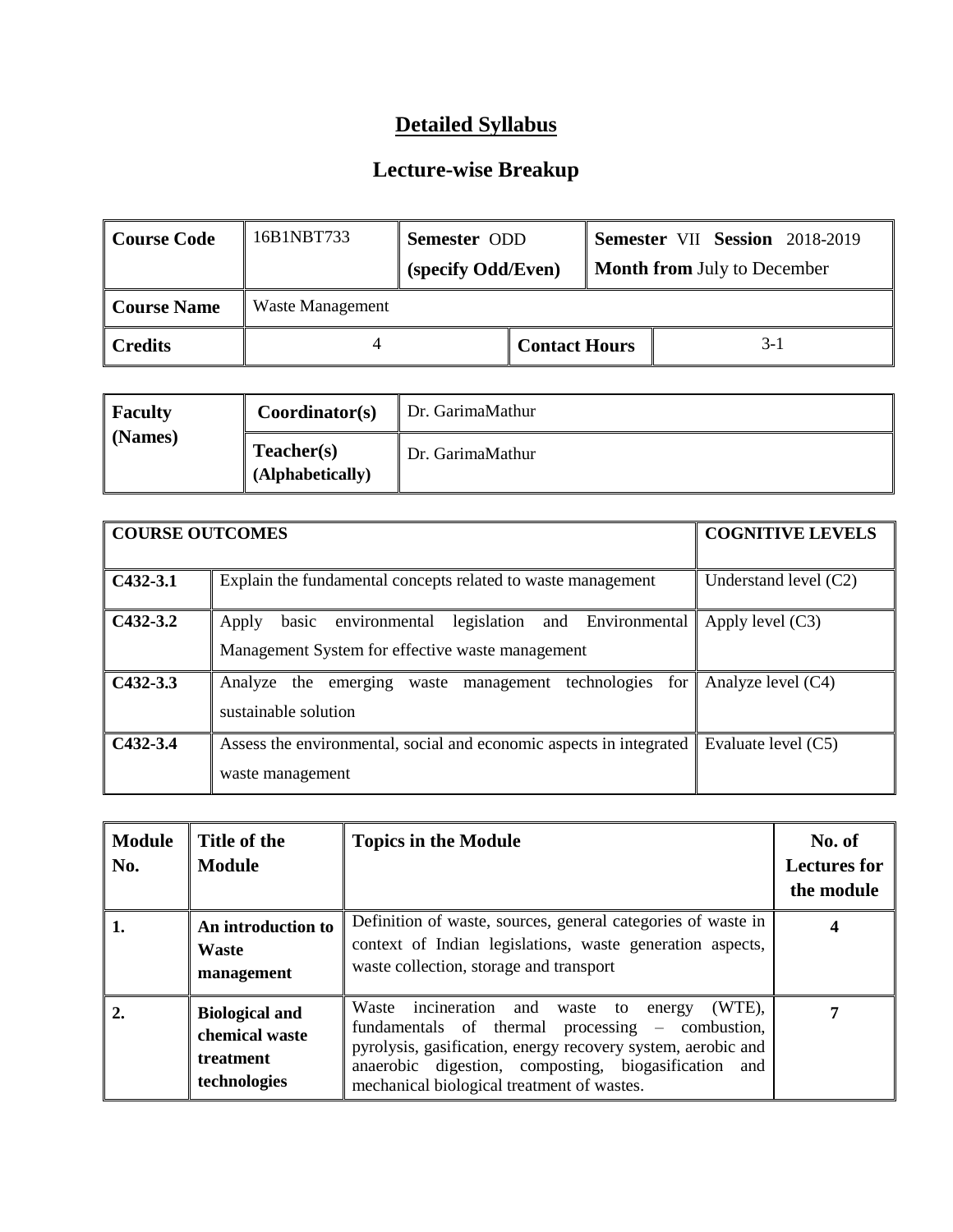| 3.                                                                                       | <b>Waste handling</b><br>and disposal                                            | Health considerations in the context of operation of<br>facilities, handling of materials and impact of outputs on the<br>environment, Landfills: Design and operation including:<br>Geo-environmental<br>site<br>selection,<br>investigations,<br>engineered sites, liners and covers, management of landfill<br>leachate and the mining of old landfills, gas recovery and<br>control, including utilization of recovered gas (energy), and<br>landfill monitoring and reclamation, Natural attenuation<br>process and its mechanisms, integrated waste management | 7                       |
|------------------------------------------------------------------------------------------|----------------------------------------------------------------------------------|----------------------------------------------------------------------------------------------------------------------------------------------------------------------------------------------------------------------------------------------------------------------------------------------------------------------------------------------------------------------------------------------------------------------------------------------------------------------------------------------------------------------------------------------------------------------|-------------------------|
| 4.                                                                                       | <b>Source Reduction</b><br>and waste<br><b>Recycling</b>                         | Unit operations for separation and processing,<br>size<br>reduction, separation, density separation.                                                                                                                                                                                                                                                                                                                                                                                                                                                                 | 8                       |
| 5.                                                                                       | <b>Product recovery</b><br>and biorefinery                                       | Recovery of Biological Conversion Products: Composts<br>and Biogas, recovery technologies to deliver added-value<br>products                                                                                                                                                                                                                                                                                                                                                                                                                                         | 5                       |
| 6.                                                                                       | <b>Hazardous Waste:</b><br><b>Management</b> and<br><b>Treatment</b>             | Specific waste streams including healthcare (biomedical<br>wastes), food wastes, mineral and mining wastes, electronic<br>waste, hazardous wastes and producer responsibility wastes.                                                                                                                                                                                                                                                                                                                                                                                | 6                       |
| 7.                                                                                       | <b>Legal aspects and</b><br>policy guidelines                                    | Regulatory requirements for identification, characterization<br>and disposal of hazardous, nonhazardous and domestic<br>wastes, International treaties addressing waste issues                                                                                                                                                                                                                                                                                                                                                                                       | $\overline{\mathbf{3}}$ |
| 8                                                                                        | <b>Environmental</b><br>and Economic<br>considerations of<br>waste<br>management | Economics of the on-site v/s off site waste management<br>options                                                                                                                                                                                                                                                                                                                                                                                                                                                                                                    | $\boldsymbol{2}$        |
|                                                                                          |                                                                                  | <b>Total number of Lectures</b>                                                                                                                                                                                                                                                                                                                                                                                                                                                                                                                                      | 42                      |
| <b>Evaluation Criteria</b><br><b>Components</b><br>T1<br>T2<br><b>TA</b><br><b>Total</b> | <b>End Semester Examination</b>                                                  | <b>Maximum Marks</b><br>20<br>20<br>35<br>25 (class test, Assignment-1, Assignment-2)<br><b>100</b>                                                                                                                                                                                                                                                                                                                                                                                                                                                                  |                         |

**Recommended Reading material:** Author(s), Title, Edition, Publisher, Year of Publication etc. ( Text books, Reference Books, Journals, Reports, Websites etc. in the IEEE format)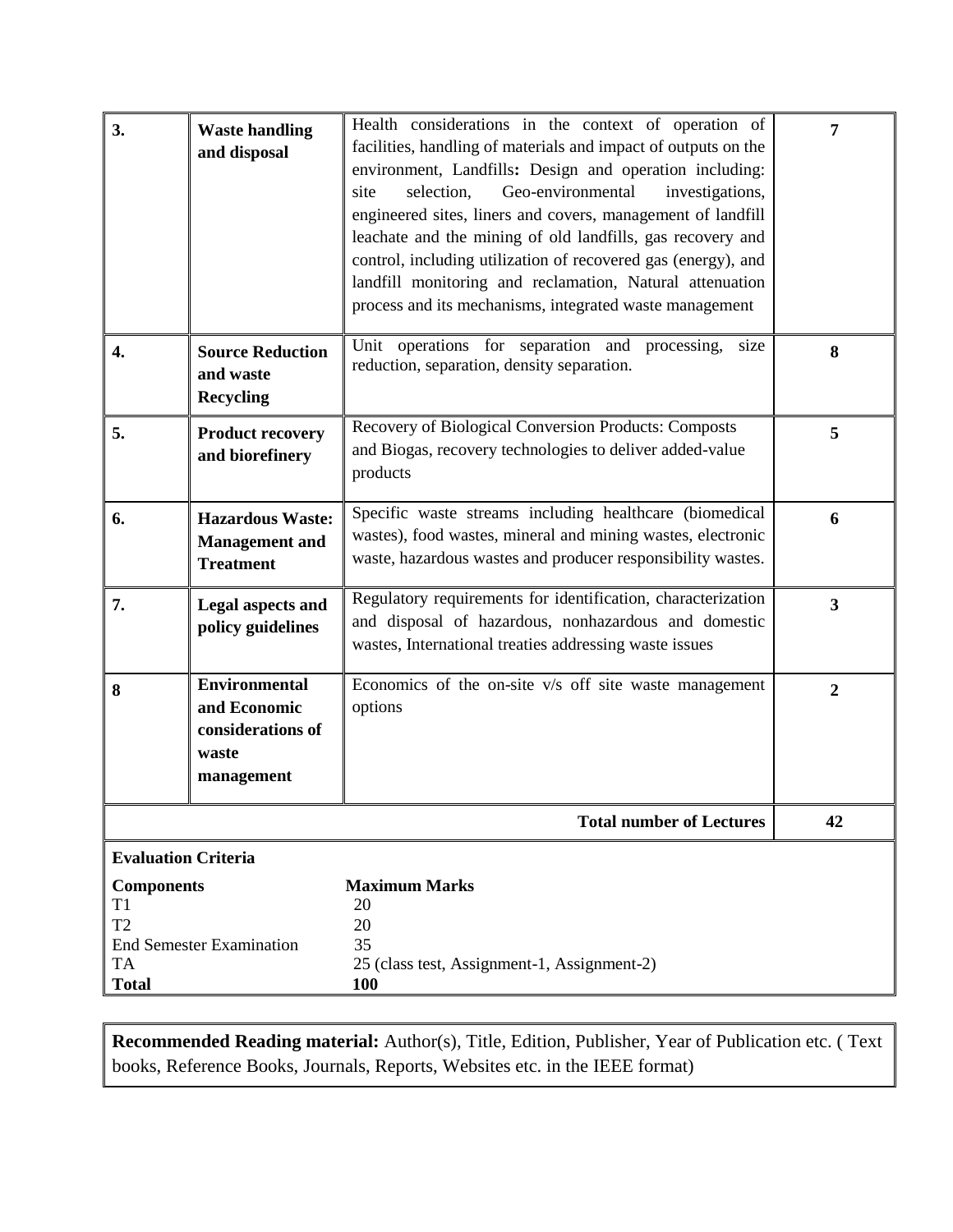| -1. | Waste Treatment and Disposal 2nd edition Paul T Williams, Wiley, 2005                                                                |  |  |  |
|-----|--------------------------------------------------------------------------------------------------------------------------------------|--|--|--|
| 2.  | Integrated Solid Waste Management - Engineering Principles and Management Issues,<br>Tchobanoglous/Theisen/Vigil, McGraw Hill (1993) |  |  |  |
|     | Handbook of Solid Waste Management- George Tchobanoglous and Frank Kreith, McGraw Hill<br>handbooks (2002)                           |  |  |  |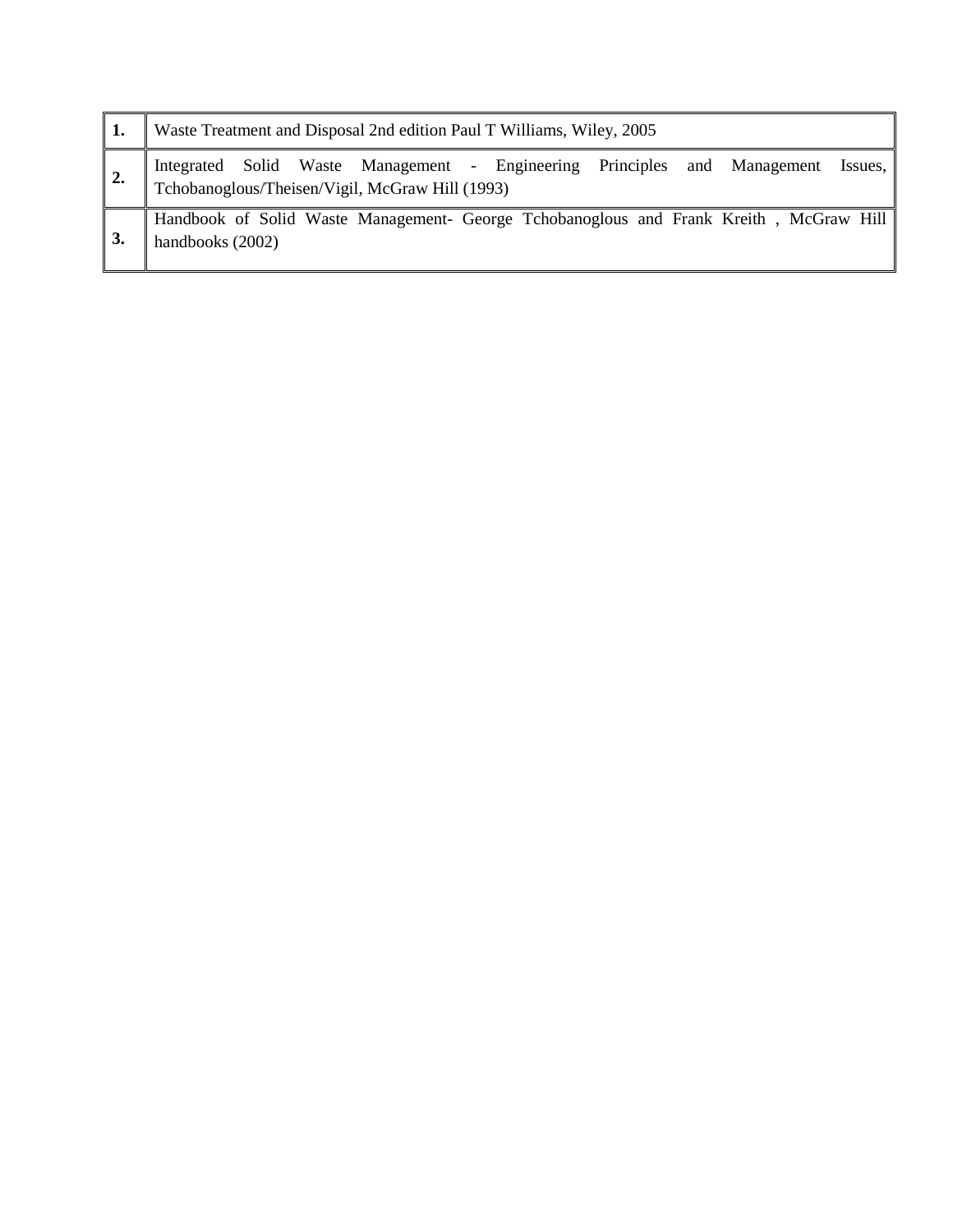| Course Code         | 16B1NBT734            | <b>Semester Odd</b>  |  | <b>Semester VII Session</b> 2018 -2019 |
|---------------------|-----------------------|----------------------|--|----------------------------------------|
|                     |                       |                      |  | <b>Month from July to December</b>     |
| Course Name         | Advanced cell biology |                      |  |                                        |
| $\parallel$ Credits | $3 + 1$               | <b>Contact Hours</b> |  |                                        |

| <b>Faculty (Names)</b> | Coordinator(s)                 | Dr. Priyadarshini |
|------------------------|--------------------------------|-------------------|
|                        | Teacher(s)<br>(Alphabetically) | Dr. Priyadarshini |

| <b>COURSE OUTCOMES</b> |                                                                            | <b>COGNITIVE LEVELS</b> |
|------------------------|----------------------------------------------------------------------------|-------------------------|
| $\vert$ C431-3.1       | Explain cellular organization, integration, migration and<br>communication | Apply Level $(C2)$      |
| $C431-3.2$             | Illustrate membrane trafficking in cell environment                        | Apply Level $(C3)$      |
| $C431-3.3$             | Identify the signaling event during biogenesis                             | Apply Level (C4)        |
| $\big $ C431-3.4       | Compare regeneration and maintenance of different tissue                   | Apply Level (C4)        |

| <b>Module</b><br>No. | Title of the<br>Module                           | <b>Topics in the Module</b>                                                                                                                                                       | No. of<br><b>Lectures for</b><br>the module |
|----------------------|--------------------------------------------------|-----------------------------------------------------------------------------------------------------------------------------------------------------------------------------------|---------------------------------------------|
| 1.                   | Advance<br>Microscopy                            | History of microscopy, Electron microscopy, scanning<br>electron microscopy, confocal laser scanning microscopy,<br>fluorescence microscopy, transmission electron<br>microscopy. | 3                                           |
| $\overline{2}$       | Organization of cell<br>$&$ tissue               | Sub-cellular Fractionation and<br>of 1<br>Characterization<br>Organelles, Integrating cells into tissue, cell-cell $\&$<br>epithelial-mesenchymal interaction                     | l 5                                         |
| 3.                   | Cell Adhesion,<br>Migration $&$<br>communication | Cell Adhesion Molecules, Integrins and Mucins<br>and cell migration, Extracellular Matrix and cell<br>communication                                                               | $\overline{4}$                              |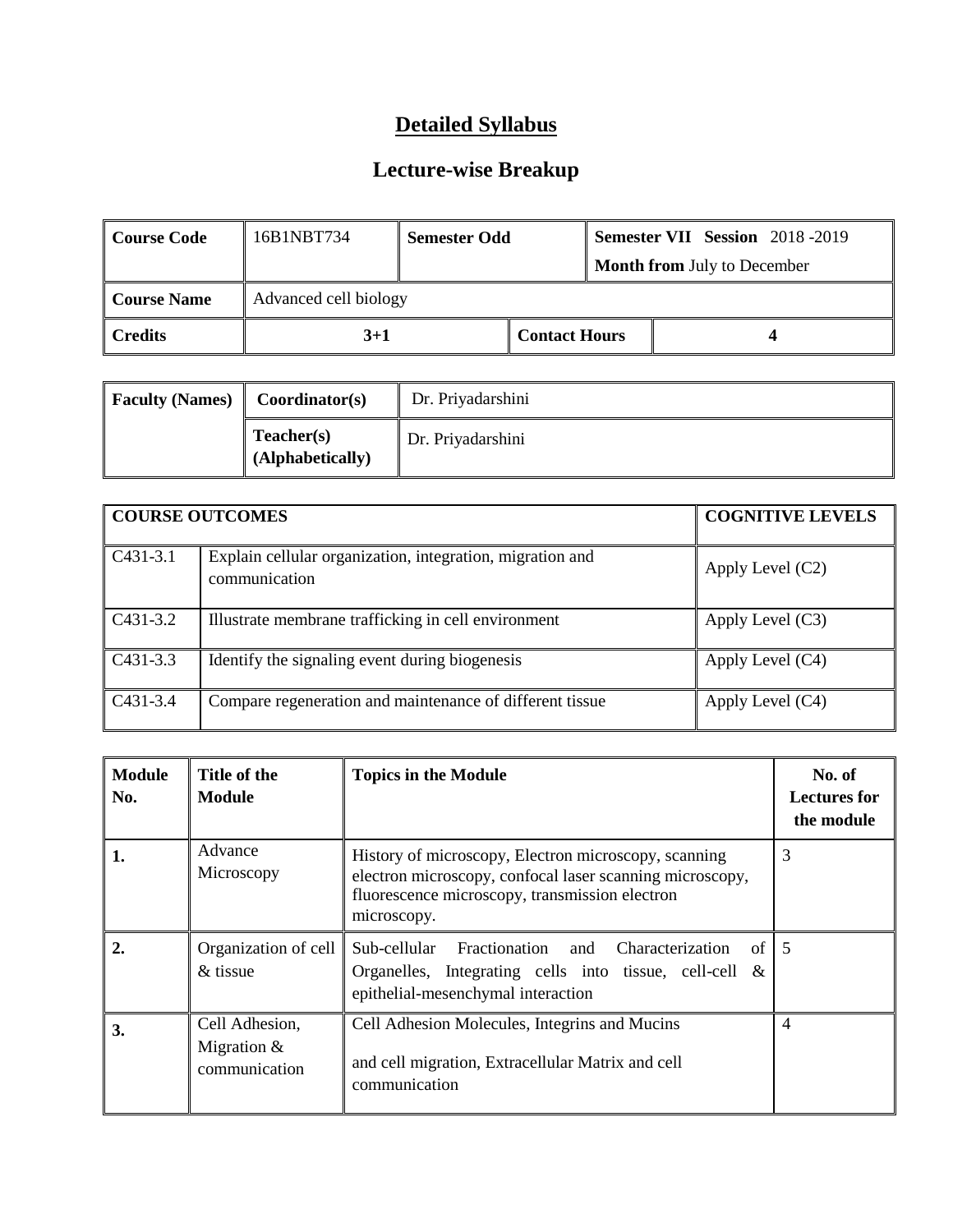| 4.                                        | Nuclear structure &<br>dynamics | Nuclear envelop $&$ traffic between the nucleus $&$<br>a)<br>cytoplasm                                                                                | 5  |
|-------------------------------------------|---------------------------------|-------------------------------------------------------------------------------------------------------------------------------------------------------|----|
|                                           |                                 | Internal organization of nucleus<br>b)                                                                                                                |    |
|                                           |                                 | <b>Nucleolus</b><br>$\mathbf{c})$                                                                                                                     |    |
|                                           |                                 | $\rm d$<br>Nucleus during mitosis                                                                                                                     |    |
| 5.                                        | Membrane                        | Moving proteins into membrane & organelles<br>a)                                                                                                      | 5  |
|                                           | trafficking                     | Vesicular traffic, secretion & endocytosis<br>b)                                                                                                      |    |
| 6.                                        | Tissue maintenance              | Epidermis $\&$ its renewal by stem cells, sensory<br>a)<br>epithelia, airway and the gut                                                              | 8  |
|                                           |                                 | Blood vessels & endothelial cells, blood cell<br>b)<br>formation, renewal by pleuripotent cells                                                       |    |
|                                           |                                 | Genesis, modulation & regulation of skeletal<br>$\mathbf{c}$ )<br>muscle                                                                              |    |
|                                           |                                 | $\mathbf{d}$<br>Fibroblast & their transformation                                                                                                     |    |
| 7.                                        | Cytoskeleton<br>dynamics<br>&   | Self assembly & dynamic structure of cytoskeleton<br>a)<br>filaments                                                                                  | 6  |
|                                           | cellular movement               | b) Molecular motors                                                                                                                                   |    |
|                                           |                                 | Microtubule based motility<br>$\mathbf{c})$                                                                                                           |    |
| 8.                                        | Mitochondrial<br>biogenesis     | Mitochondrial & biogenesis exercise<br>a)<br>Factors regulating mitochondrial biogenesis<br>b)<br>Signalling event during biogenesis<br>$\mathbf{c})$ | 6  |
|                                           |                                 | <b>Total number of Lectures</b>                                                                                                                       | 42 |
|                                           | <b>Evaluation Criteria</b>      |                                                                                                                                                       |    |
| <b>Components</b><br>T1<br>T <sub>2</sub> | <b>End Semester Examination</b> | <b>Maximum Marks</b><br>20<br>20<br>35                                                                                                                |    |
| <b>TA</b><br><b>Total</b>                 |                                 | 25 (Class test, Assignment-1 Assignment-2)<br>100                                                                                                     |    |
|                                           |                                 |                                                                                                                                                       |    |

**Recommended Reading material:** Author(s), Title, Edition, Publisher, Year of Publication etc. (Text books, Reference Books, Journals, Reports, Websites etc. in the IEEE format) 1. M. Geoffrey, Cooper & E. Robert Hausman, "The Cell: A Molecular Approach", ASM Press Publication, 2004 **2.** Becker, J. Lewis, Kleinsmith& Jeff Hardin, "The World of the Cell", Pearson Education publication, 2004 **3.** B. Alberts, A. Johnson, J. Lewis, M. Raff, K. Roberts & P. Watter, "Molecular Biology of the Cell",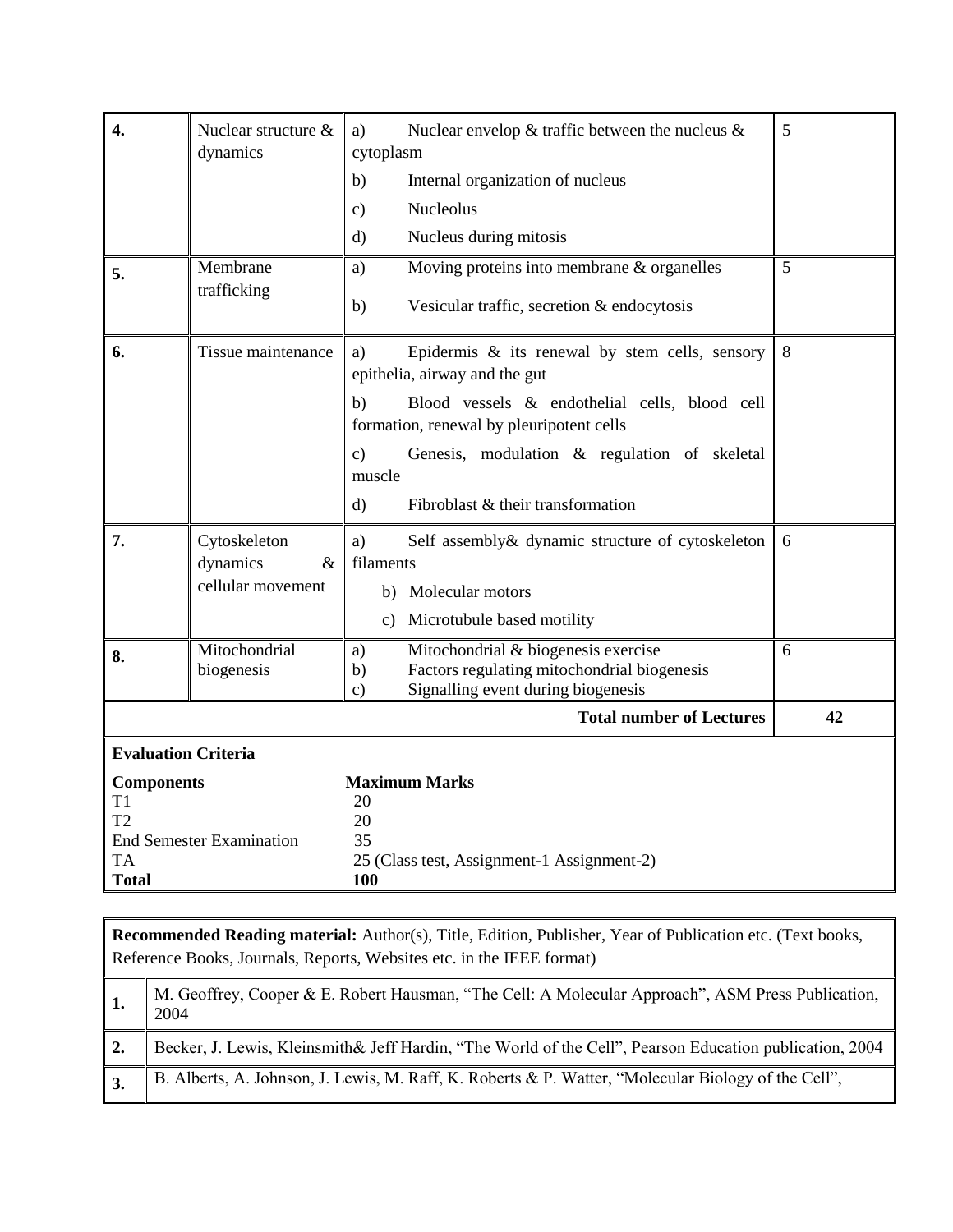|                | Garland Science Publication, 2002                                                                                                                                               |
|----------------|---------------------------------------------------------------------------------------------------------------------------------------------------------------------------------|
| $^{\prime}$ 4. | H. Lodish, A. Berk, P. Matsudaira, C. A-Kaiser, M. Kreiger, M. P. Scott, S. Lawrence, Zipursky& J.<br>Darnell, "Molecular Cell Biology", WH Freeman & Company Publication, 1986 |
| ' 5.           | Current research paper related to the course                                                                                                                                    |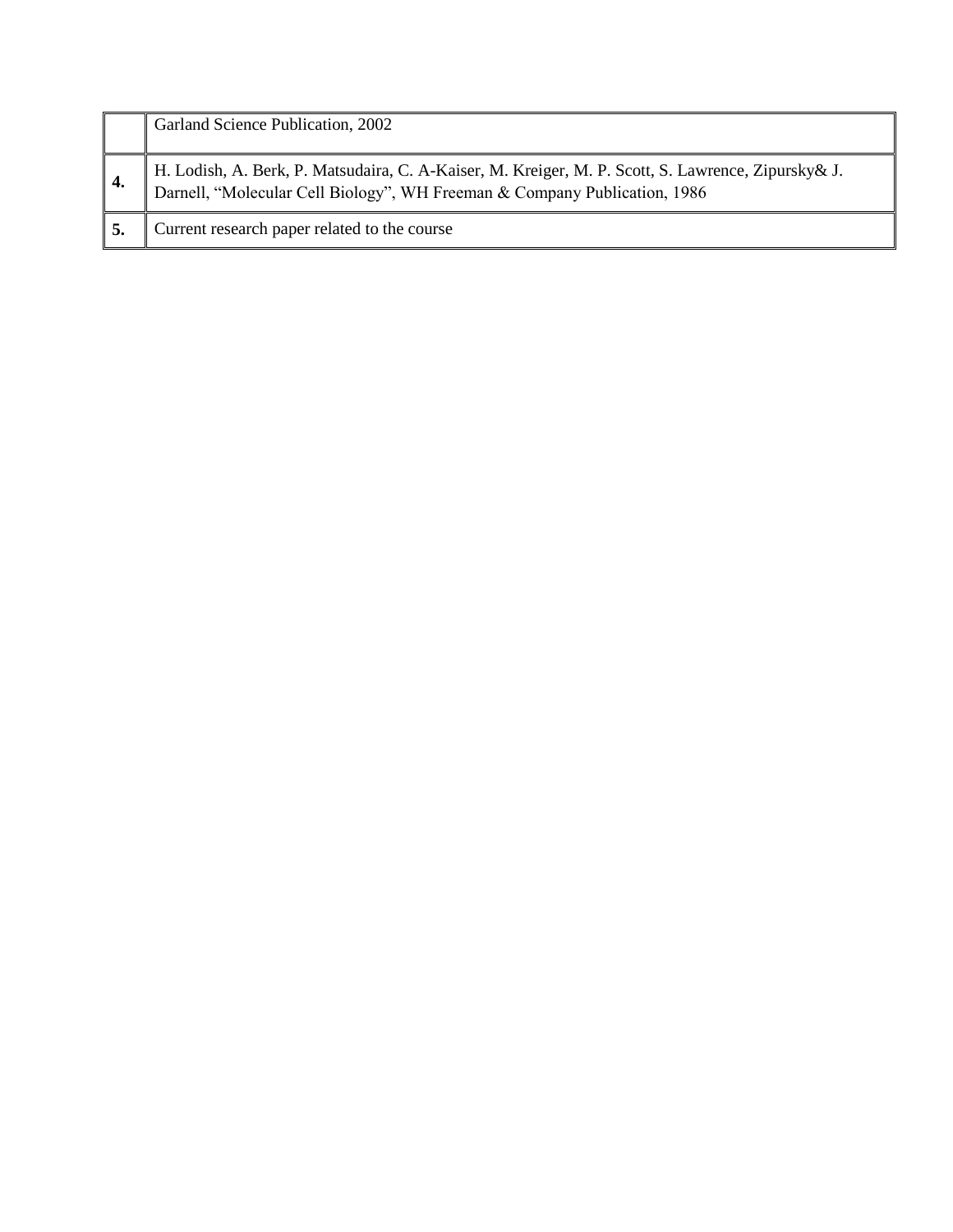| <b>Course Code</b>                       | 17B1NBT731 | Semester: ODD |                      |                         |  | <b>Semester: VII Session: 2018 -2019</b> |
|------------------------------------------|------------|---------------|----------------------|-------------------------|--|------------------------------------------|
|                                          |            |               |                      | <b>Month from:</b> July |  |                                          |
| Food Biotechnology<br><b>Course Name</b> |            |               |                      |                         |  |                                          |
| <b>Credits</b>                           |            |               | <b>Contact Hours</b> |                         |  |                                          |

| <b>Faculty (Names)</b> | Coordinator(s)                 | Dr. Smriti Gaur |
|------------------------|--------------------------------|-----------------|
|                        | Teacher(s)<br>(Alphabetically) | Dr.Smriti Gaur  |

|                 | <b>COURSE OUTCOMES</b>                                                                     | <b>COGNITIVE LEVELS</b> |
|-----------------|--------------------------------------------------------------------------------------------|-------------------------|
| CO <sub>1</sub> | Explain fundamental principles of food science and chemistry.                              | C <sub>2</sub>          |
| CO <sub>2</sub> | Outline beneficial and harmful effects of microorganisms related to C <sub>2</sub><br>food |                         |
| CO <sub>3</sub> | Utilize microbes for development of functional food                                        | C <sub>3</sub>          |
| CO <sub>4</sub> | Examine methods that increase shelf life and quality parameters of food                    | C <sub>4</sub>          |

| <b>Module</b><br>No. | Title of the<br><b>Module</b>                   | <b>Topics in the Module</b>                                                                                                                                                                                               | No. of<br><b>Lectures for</b><br>the module |
|----------------------|-------------------------------------------------|---------------------------------------------------------------------------------------------------------------------------------------------------------------------------------------------------------------------------|---------------------------------------------|
| 1.                   | Food Science and<br>Food Chemistry              | Food Science and Food Chemistry Concepts, New trends in<br>food, Microbiology of fermented food products, traditional<br>fermented food items like beverages (cereal and fruit juice<br>based), bakery and dairy products | 08                                          |
| 2.                   | Food preservation<br>and processing<br>methods: | Food spoilage and food borne diseases, Drying, equipments<br>used for drying, High temperature preservation, Low<br>temperature, Canning, Bottling, Irradiation, Vacuum<br>packing,                                       | 10                                          |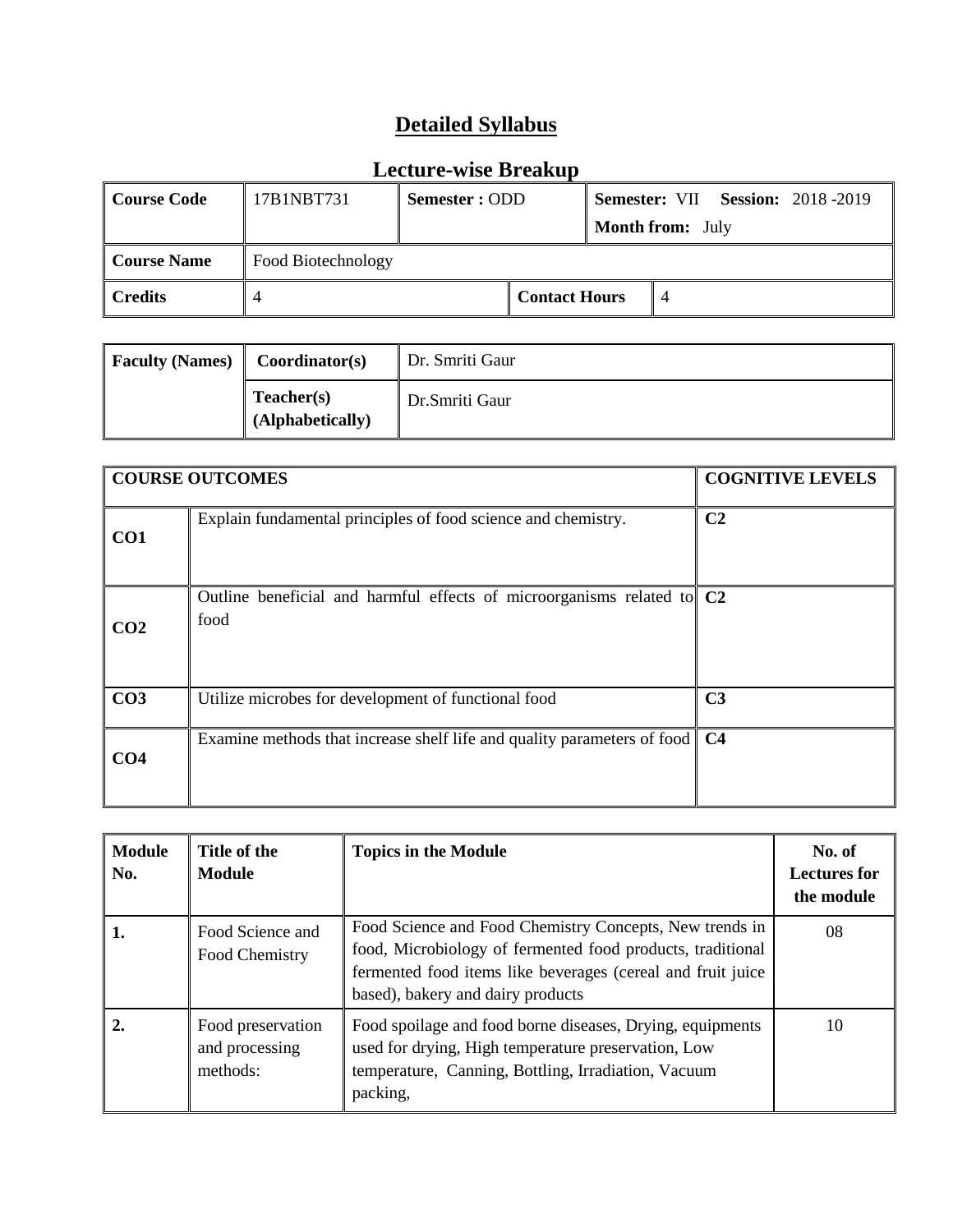| 3.                                                | <b>Functional foods</b>           | SCP, Probiotics, food flavors and colors                                                                                                                               | 06 |  |
|---------------------------------------------------|-----------------------------------|------------------------------------------------------------------------------------------------------------------------------------------------------------------------|----|--|
| 4.                                                | Processed food<br>industry:       | Enzymes in food industry, Current status of Indian<br>processed food industry, key challenges                                                                          | 06 |  |
| 5.                                                | <b>Food Kinetics</b>              | Mass and energy balance; Momentum transfer, Reynolds<br>number. Heat transfer: heat transfer by conduction,<br>convection, radiation, heat exchangers, Calorie content | 06 |  |
| 6.                                                | Food<br>safety<br>and<br>control. | Food adulteration, Food safety regulations, GMO and<br>GMFoods. International rules and regulations in export and<br>import.                                           | 06 |  |
|                                                   |                                   | <b>Total number of Lectures</b>                                                                                                                                        | 42 |  |
| <b>Evaluation Criteria</b>                        |                                   |                                                                                                                                                                        |    |  |
| <b>Components</b>                                 |                                   | <b>Maximum Marks</b>                                                                                                                                                   |    |  |
| T1                                                |                                   | 20                                                                                                                                                                     |    |  |
| T <sub>2</sub><br><b>End Semester Examination</b> |                                   | 20                                                                                                                                                                     |    |  |
| TA                                                |                                   | 35<br>25 (presentation and viva)                                                                                                                                       |    |  |
| <b>Total</b>                                      |                                   | 100                                                                                                                                                                    |    |  |

|                  | <b>Recommended Reading material:</b> Author(s), Title, Edition, Publisher, Year of Publication etc. (Text books,<br>Reference Books, Journals, Reports, Websites etc. in the IEEE format) |  |  |  |
|------------------|-------------------------------------------------------------------------------------------------------------------------------------------------------------------------------------------|--|--|--|
| 1.               | Food Science & Food Biotechnology, G.F.G Lopez and GVB Canovas CRC Press, Florida(2003)                                                                                                   |  |  |  |
| $\vert 2. \vert$ | Bioprocess and Biotechnology for functional foods and Nutraceuticals, J.R. Neeser, J.Bruce German<br>Marcel and Dekker, New York (2004)                                                   |  |  |  |
| 3.               | Food Microbiology, Frazier W C, Westoff DC, Vanitha NM, Mc Graham Hill Education (2013)                                                                                                   |  |  |  |
| 4.               | Essentials of food science by. Vaclavik VA and Elizabeth WC., Springer (2008)                                                                                                             |  |  |  |
| 5.               | Food processing and preservation by Sivasankar B., PHI Private Limited (2008)                                                                                                             |  |  |  |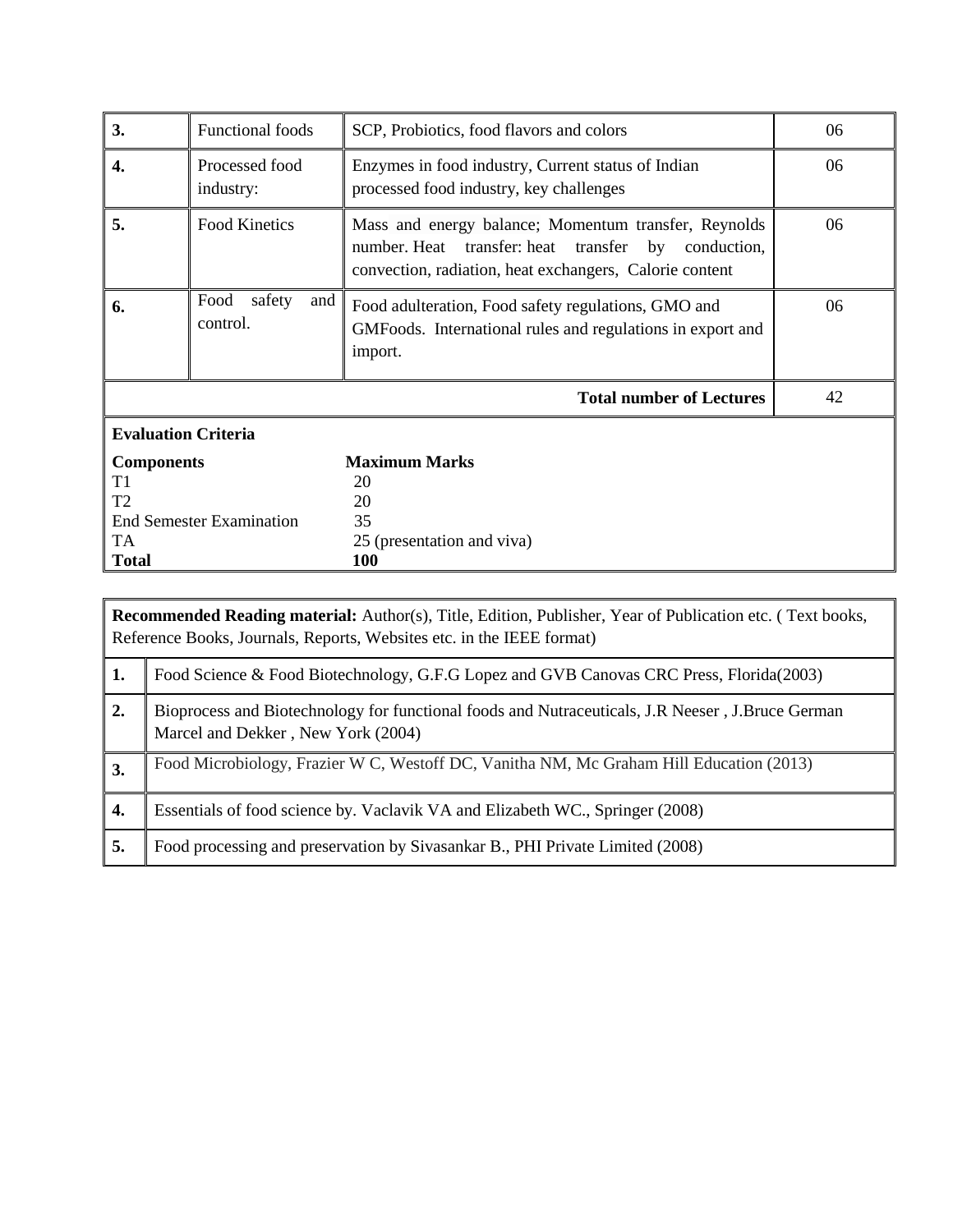| <b>Course Code</b>                               | 17B1NBT734<br><b>ELECTIVE</b> | <b>Semester Odd</b> |                      | $-2019$ | <b>Semester VII Semester Session 2018</b> |
|--------------------------------------------------|-------------------------------|---------------------|----------------------|---------|-------------------------------------------|
|                                                  |                               |                     |                      |         | <b>Month from July to December</b>        |
| <b>Course Name</b><br>Stem Cells and Health Care |                               |                     |                      |         |                                           |
| <b>Credits</b>                                   |                               |                     | <b>Contact Hours</b> |         |                                           |

| <b>Faculty (Names)</b><br>Coordinator(s) |                                | Dr. Sujata Mohanty |
|------------------------------------------|--------------------------------|--------------------|
|                                          | Teacher(s)<br>(Alphabetically) | Dr. Sujata Mohanty |

|            | <b>COURSE OUTCOMES</b>                                                         | <b>COGNITIVE LEVELS</b> |
|------------|--------------------------------------------------------------------------------|-------------------------|
| $C430-1.1$ | Compare the unique properties of stem cells derived from different<br>sources  | Understand Level $(C2)$ |
| $C430-1.2$ | Select niche and various isolation and reprogramming methods of stem<br>cells  | Apply Level $(C3)$      |
| $C430-1.3$ | Apply the acquired knowledge in Regenerative medicines                         | Apply Level (C3)        |
| $C430-1.4$ | Analyze the guidelines, political and ethical issues for stem cell<br>research | Analyze Level (C4)      |

| <b>Module</b><br>No. | Title of the<br><b>Module</b>                                                         | <b>Topics in the Module</b>                                                                                                                                            | No. of<br><b>Lectures for</b><br>the module |
|----------------------|---------------------------------------------------------------------------------------|------------------------------------------------------------------------------------------------------------------------------------------------------------------------|---------------------------------------------|
| 1.                   | Introduction<br>to<br>Stem Cells                                                      | Stem cells: the promising field of research,<br>Unique Properties: Self-renewal, Potency and proliferation<br>Asymmetric Cell Division, History of Stem Cells          | 04                                          |
| $\overline{2}$       | Types and sources<br>Cells:<br>of<br><b>Stem</b><br>Embryonic<br>Stem<br>cells; hESCs | Characteristics of ES cells: Sources (IVF & SCNT),<br>Isolation and Culture Techniques, Characterization,<br>Unique features, Genetic Manipulation and Differentiation | -06                                         |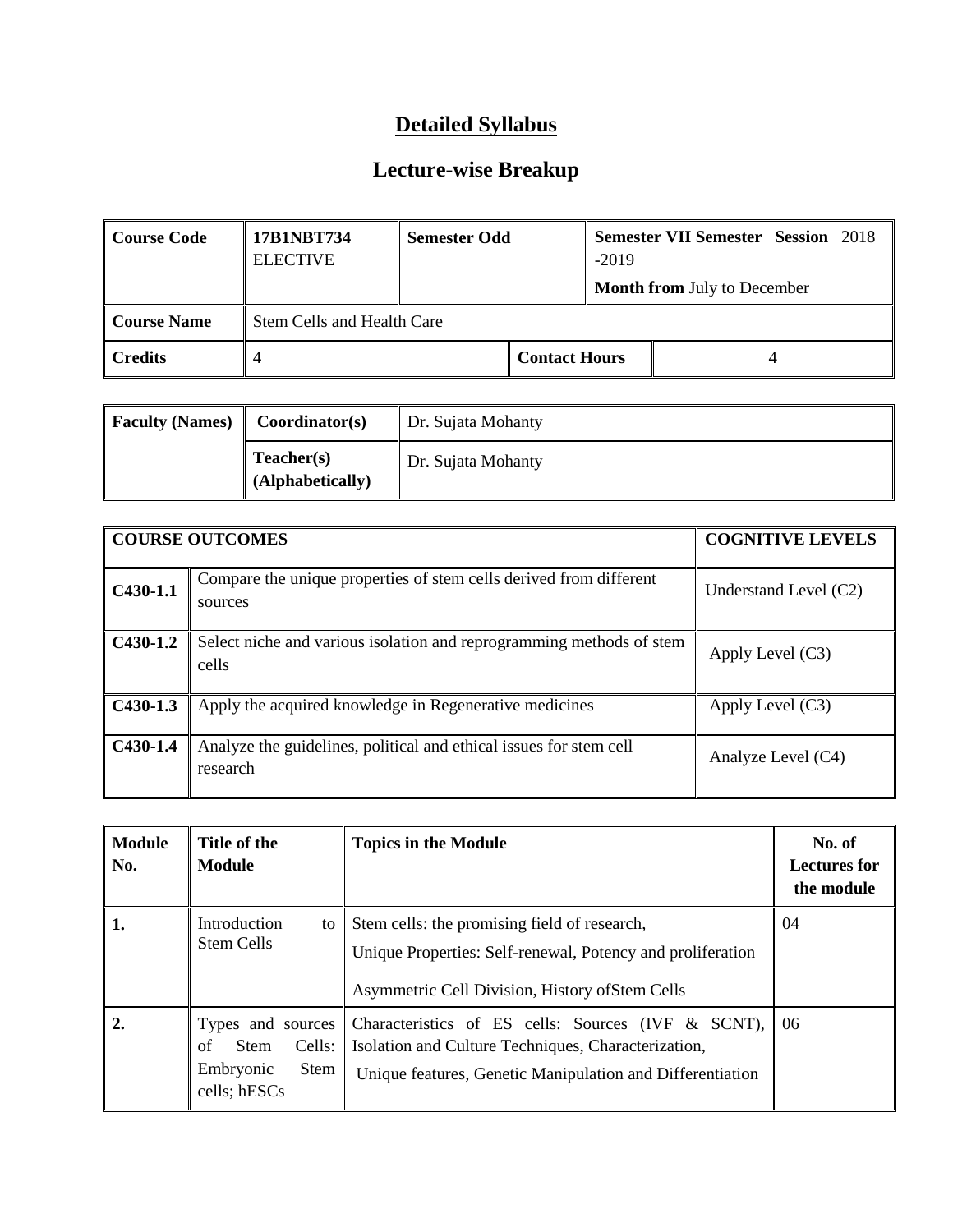| 3.                                                                                            | Types and sources<br><b>Stem</b><br>of<br>Cells:<br>Adult Stem cells;<br><b>ASCs</b> | Types of Adult Stem Cells: Umbilical Cord Blood,<br>Placental, Hematopoietic, Cardiac, Neural, Pancreatic Stem<br>Cells<br>Adult Stem Cells vs Embryonic stem cells | 06 |  |
|-----------------------------------------------------------------------------------------------|--------------------------------------------------------------------------------------|---------------------------------------------------------------------------------------------------------------------------------------------------------------------|----|--|
| 4.                                                                                            | Cloning<br>and<br>Reprogramming of<br>somatic<br>cells:<br><b>iPSCs</b>              | Cloning strategy, Reprogramming of Cells to Stem cells,<br>ipsc, Detail strategy and properties and application of ipsc                                             | 06 |  |
| 5.                                                                                            | Therapeutic<br>Applications<br>of <sub>1</sub><br><b>Stem Cells</b>                  | Stem cell Research and application in Healthcare, Tissue<br>Engineering, Regenerative Medicine, Opportunities and<br>Challenges, Case studies                       | 10 |  |
| 6.                                                                                            | Stem cell Banking                                                                    | Vision, collection and storage procedure, Insurance against<br>life threatening diseases, Existing Centres both in India and<br>abroad                              | 04 |  |
| 7.                                                                                            | Stem cell research:<br>Indian and Global<br>scenario:<br>Ethical<br>and legal issues | Stem cell research Centers in India and abroad and their<br>valuable contribution, National and International guidelines<br>for conducting stem cell research       | 06 |  |
|                                                                                               |                                                                                      | <b>Total number of Lectures</b>                                                                                                                                     | 42 |  |
| <b>Evaluation Criteria</b>                                                                    |                                                                                      |                                                                                                                                                                     |    |  |
| <b>Components</b><br>T1<br>T2<br><b>End Semester Examination</b><br><b>TA</b><br><b>Total</b> |                                                                                      | <b>Maximum Marks</b><br>20<br>20<br>35<br>25 (Assignment 1 and 2, Class Test, Presentation,)<br>100                                                                 |    |  |

|                  | <b>Recommended Reading material:</b> Author(s), Title, Edition, Publisher, Year of Publication etc. (Text books,<br>Reference Books, Journals, Reports, Websites etc. in the IEEE format) |  |  |  |  |
|------------------|-------------------------------------------------------------------------------------------------------------------------------------------------------------------------------------------|--|--|--|--|
| -1.              | Robert Lanza et.al., Handbook of Stem Cells, Volume 1-Embryonic Stem Cells; 2006, Academic press                                                                                          |  |  |  |  |
| 2.               | Robert Lanza et.al. Handbook of Stem Cells Volume 2-Adult & Fetal Stem Cells                                                                                                              |  |  |  |  |
| $\overline{3}$ . | M.J. Laughlin & H.M. Lazarus Allogeneic Stem cell Transplantation 2003 Humana Press, USA                                                                                                  |  |  |  |  |
| 4.               | Stewart Sell, Stem Cells Handbook 2003 Humana Press, USA                                                                                                                                  |  |  |  |  |
| 5.               | Robert Paul. Essentials of Stem Cell Biology 2006 Elsevier Academic                                                                                                                       |  |  |  |  |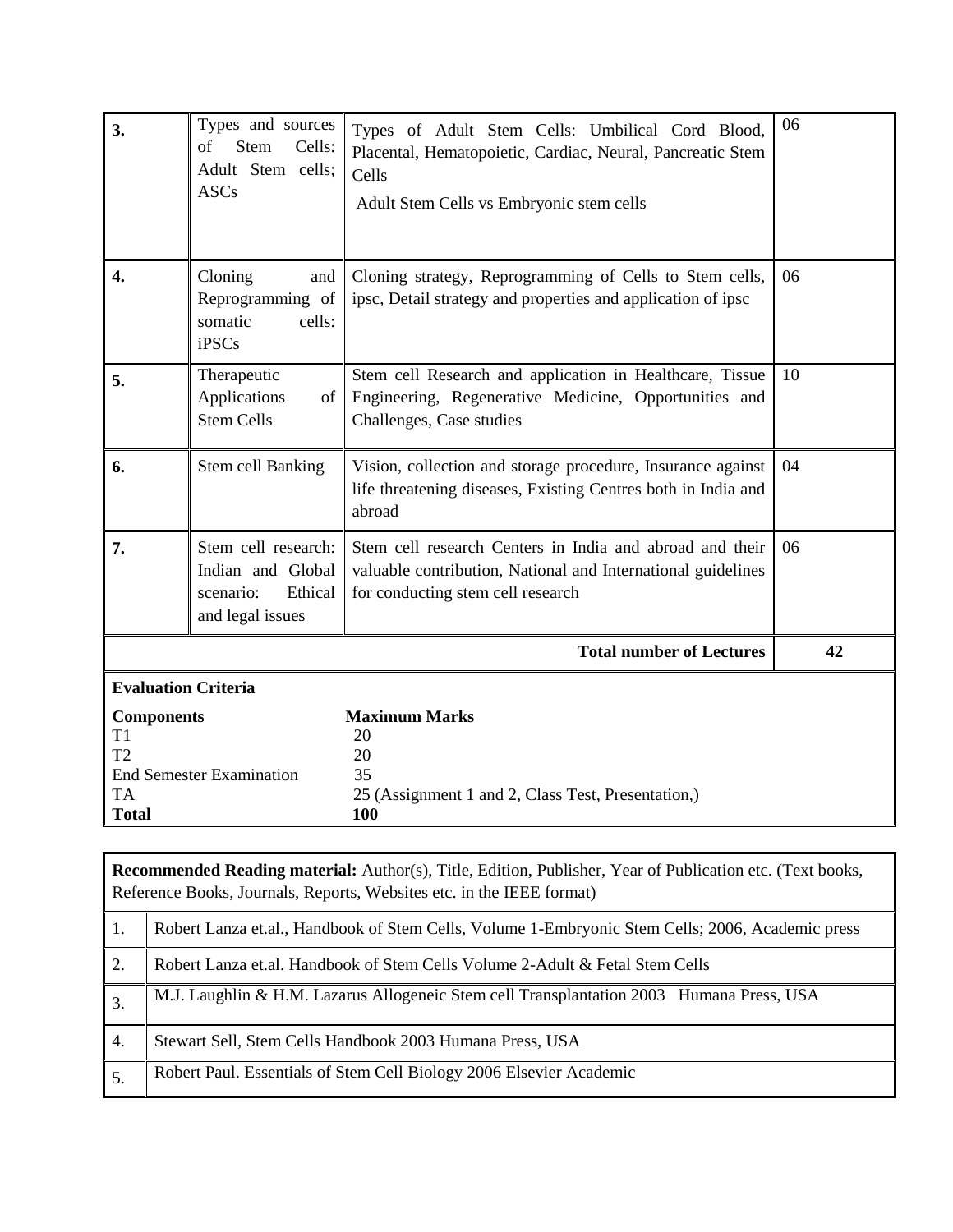|    | Jeanne F. Loring Human Stem Cell Manual: A Laboratory Guide,                       |
|----|------------------------------------------------------------------------------------|
| 6. | Elsevier Science & Technology, 2007                                                |
|    |                                                                                    |
|    | Recent research articles will be discussed in the class and same will be provided. |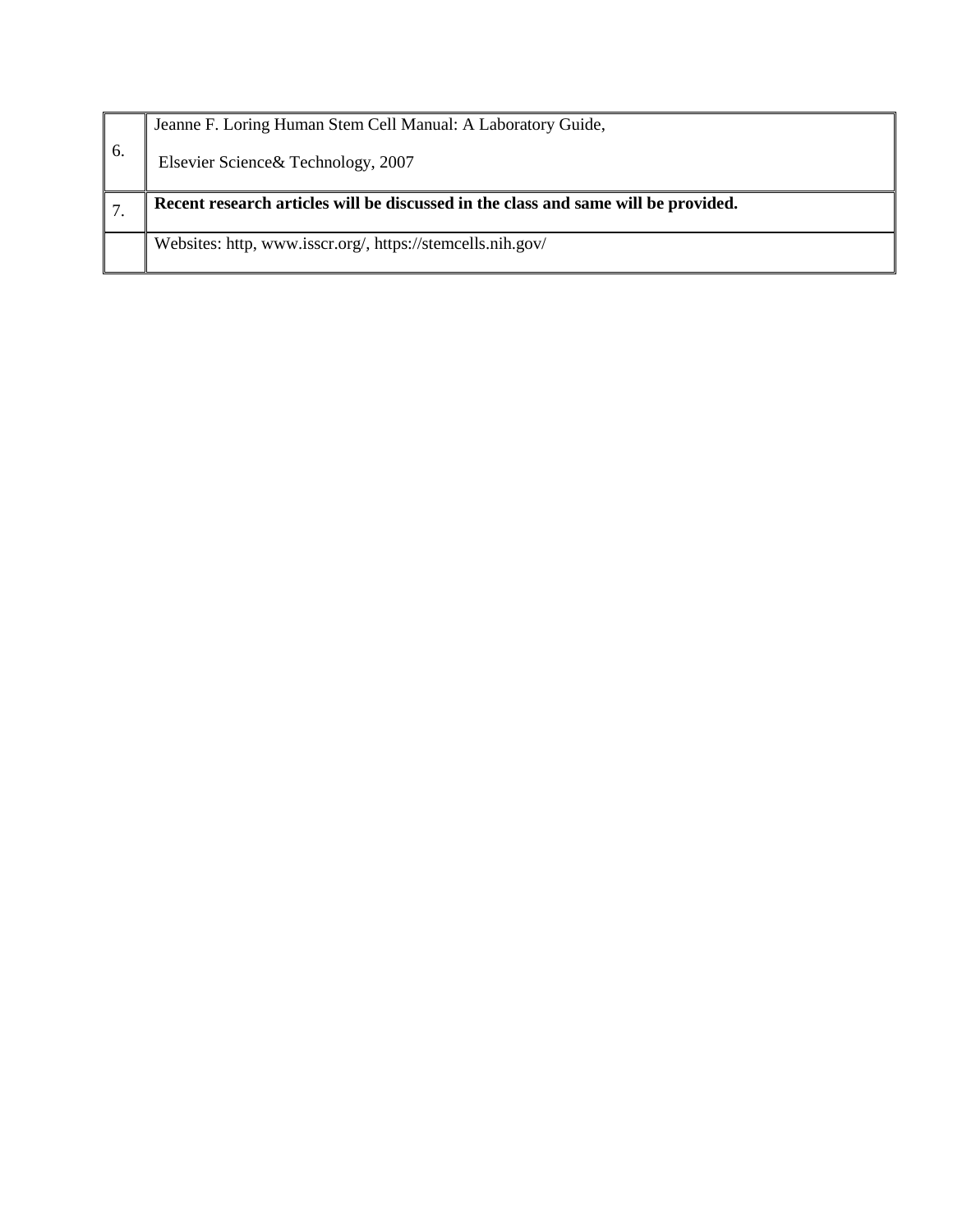| Course Code         | 17B1NBT736 | <b>Semester Odd</b><br>(specify Odd/Even)        |                      |  | <b>Semester VII Session</b> 2018-2019<br><b>Month from July to December</b> |
|---------------------|------------|--------------------------------------------------|----------------------|--|-----------------------------------------------------------------------------|
| <b>Course Name</b>  |            | <b>Techno Economic Bio Feasibility Reporting</b> |                      |  |                                                                             |
| $\parallel$ Credits |            |                                                  | <b>Contact Hours</b> |  |                                                                             |

| <b>Faculty (Names)</b> | Coordinator(s)                 | 1. Prof. S Krishna Sundari |
|------------------------|--------------------------------|----------------------------|
|                        | Teacher(s)<br>(Alphabetically) | 1. Prof. S Krishna Sundari |

|        | <b>COURSE OUTCOMES</b>                                                                                                                | <b>COGNITIVE LEVELS</b> |
|--------|---------------------------------------------------------------------------------------------------------------------------------------|-------------------------|
| C736.1 | Demonstrate technical know-how of feasibility reporting and its<br>relation to Biotechnology enterprise                               | Understand Level $(C2)$ |
| C736.2 | Utilize fundamental principles of planning, estimating, budgeting and<br>IPR to translate Biotechnology Research to Industry projects | Apply Level(C3)         |
| C736.3 | Analyze the market and construct a techno-feasibility report in<br>Biotechnology allied areas                                         | Analyze Level(C4)       |
| C736.4 | Explain Priorities, Policies, safety and regulations for Biotech Industry                                                             | Understand Level(C2)    |

| <b>Module</b><br>No. | Title of the<br><b>Module</b>               | <b>Topics in the Module</b>                                                                                                                                                  | No. of<br><b>Lectures for</b><br>the module |
|----------------------|---------------------------------------------|------------------------------------------------------------------------------------------------------------------------------------------------------------------------------|---------------------------------------------|
| 1.                   | Fundamentals of<br>Feasibility<br>reporting | Fundamental principles of Feasibility reporting, Technical<br>analysis of planning, estimating, budgeting, scheduling,<br>evaluation, and controlling Biotechnology projects |                                             |
|                      | Feasibility analysis<br>& Principal focus   | Research & Development, Business models, Strategy<br>development, Plan of implementation, Human resources,                                                                   |                                             |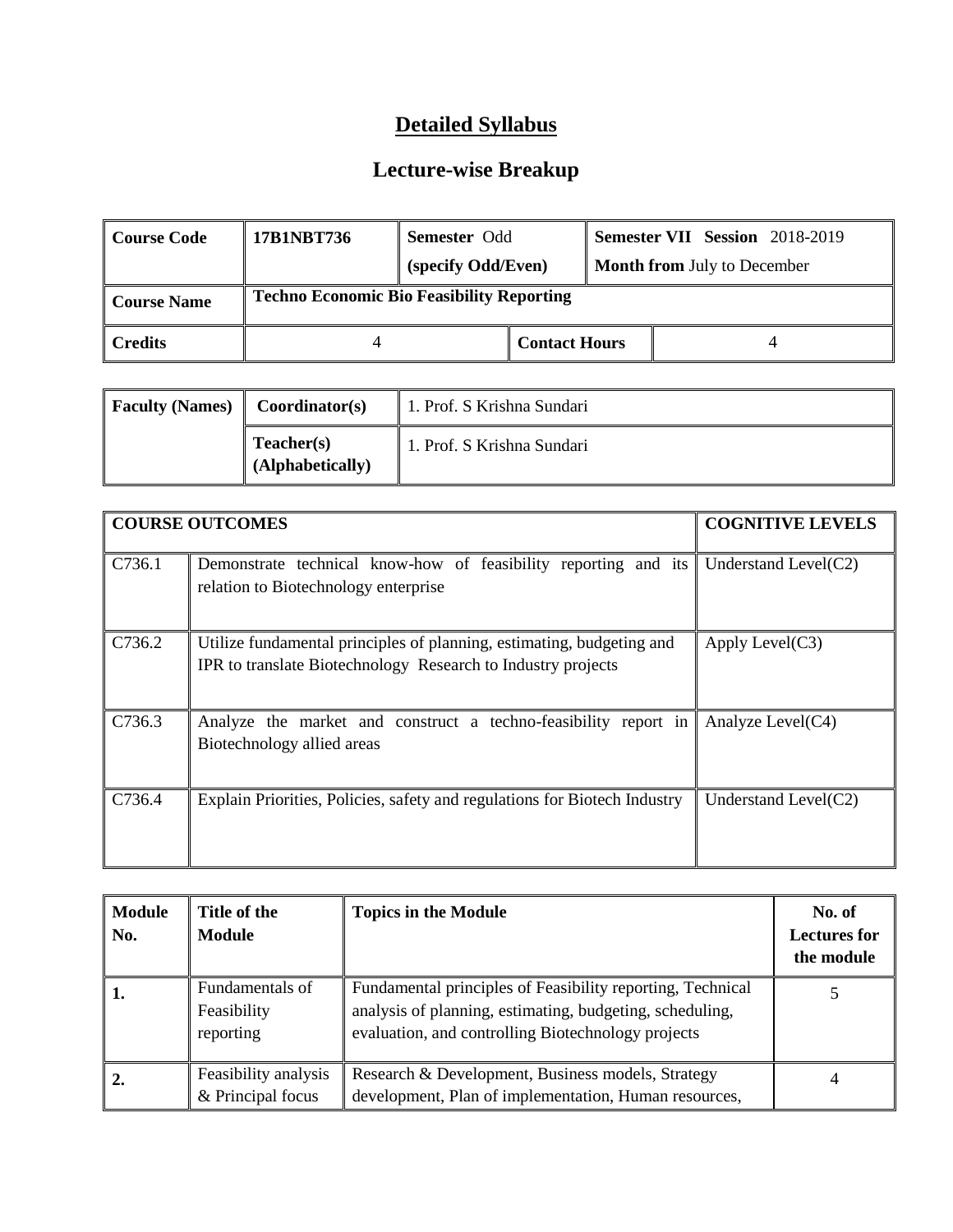|                                                                        | areas                                                           | Finance, Governance                                                                                                                                                                                                                                                                       |                |
|------------------------------------------------------------------------|-----------------------------------------------------------------|-------------------------------------------------------------------------------------------------------------------------------------------------------------------------------------------------------------------------------------------------------------------------------------------|----------------|
| 3.                                                                     | Market analysis                                                 | Overview of the market for the product / service,<br>Competitive advantages of your product or service over the<br>competitor – strengths and weaknesses of your competitor,<br>SWOT, PEST analysis, assessing market potential, with<br>respect to Biotechnology based business projects | 3              |
| 4.                                                                     | <b>Financial statement</b>                                      | Break even analysis, assessing availability of various<br>necessities, raw materials, Income statement showing the<br>expected level of profit over next five years, forecasting,<br>time series analysis.                                                                                | $\overline{4}$ |
| 5.                                                                     | Entrepreneurship in<br>Biotechnology                            | Potential & Pitfalls, Biotech Drug Industry & discovery<br>Process, Biotechnology Parks etc                                                                                                                                                                                               | $\overline{4}$ |
| 6.                                                                     | Patent Literacy                                                 | Patents, trademarks, copyrights, trade secrets, different<br>conventions in Patenting regime, National & International<br>patents, Licensing, IPR & Biotechnology                                                                                                                         | 6              |
| 7.                                                                     | Biotechnology -<br>Priorities &<br>Policies:                    | Concerns of Biotechnology industry, Biotechnology policy<br>of Govt. of India, Regulatory & ethical issues.                                                                                                                                                                               | $\overline{4}$ |
| 8.                                                                     | Business models &<br>Case studies in<br>Biotechnology<br>sector | Business models of current biotech Industries, University-<br>Industry collaborations and their relevance in biotechnology                                                                                                                                                                | 6              |
| 9.                                                                     | Feasibility report<br>making                                    | In-depth study of one biotech business sector in the<br>student's area of interest and practice in writing a<br>professional report                                                                                                                                                       | 6              |
|                                                                        |                                                                 | <b>Total number of Lectures</b>                                                                                                                                                                                                                                                           | 42             |
|                                                                        | <b>Evaluation Criteria</b>                                      |                                                                                                                                                                                                                                                                                           |                |
| <b>Components</b><br>T1<br>T <sub>2</sub><br><b>TA</b><br><b>Total</b> | <b>End Semester Examination</b>                                 | <b>Maximum Marks</b><br>20<br>20<br>35<br>$25$ ()<br>100                                                                                                                                                                                                                                  |                |

**Recommended Reading material:** Author(s), Title, Edition, Publisher, Year of Publication etc. ( Text books, Reference Books, Journals, Reports, Websites etc. in the IEEE format)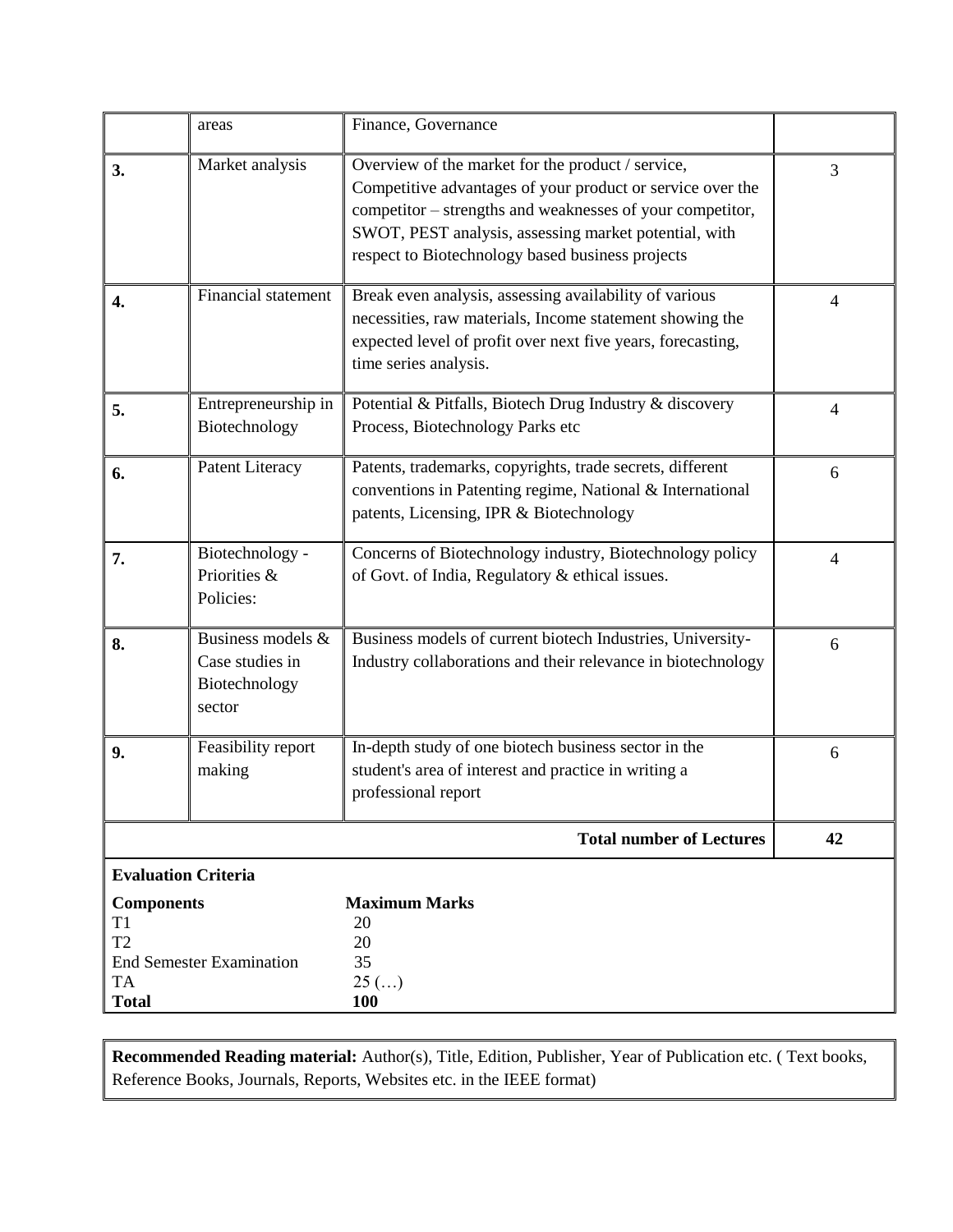| 1. | "Biotechnology organizations in action: Turning knowledge into business" by JesperNorus, Elsevier<br>publishers |
|----|-----------------------------------------------------------------------------------------------------------------|
|    | "A guide to business plan writing" by Susan C DiClemente, D & MD publications                                   |
| 3. | Feasibility reports pertaining to Biotechnology published by TIFAC, DST, Govt. of India.                        |
| 4. | Study of Drug & Market Development (D & MD) reports                                                             |
| 5. | Study of Patent files from IPO, EPO & USPTO                                                                     |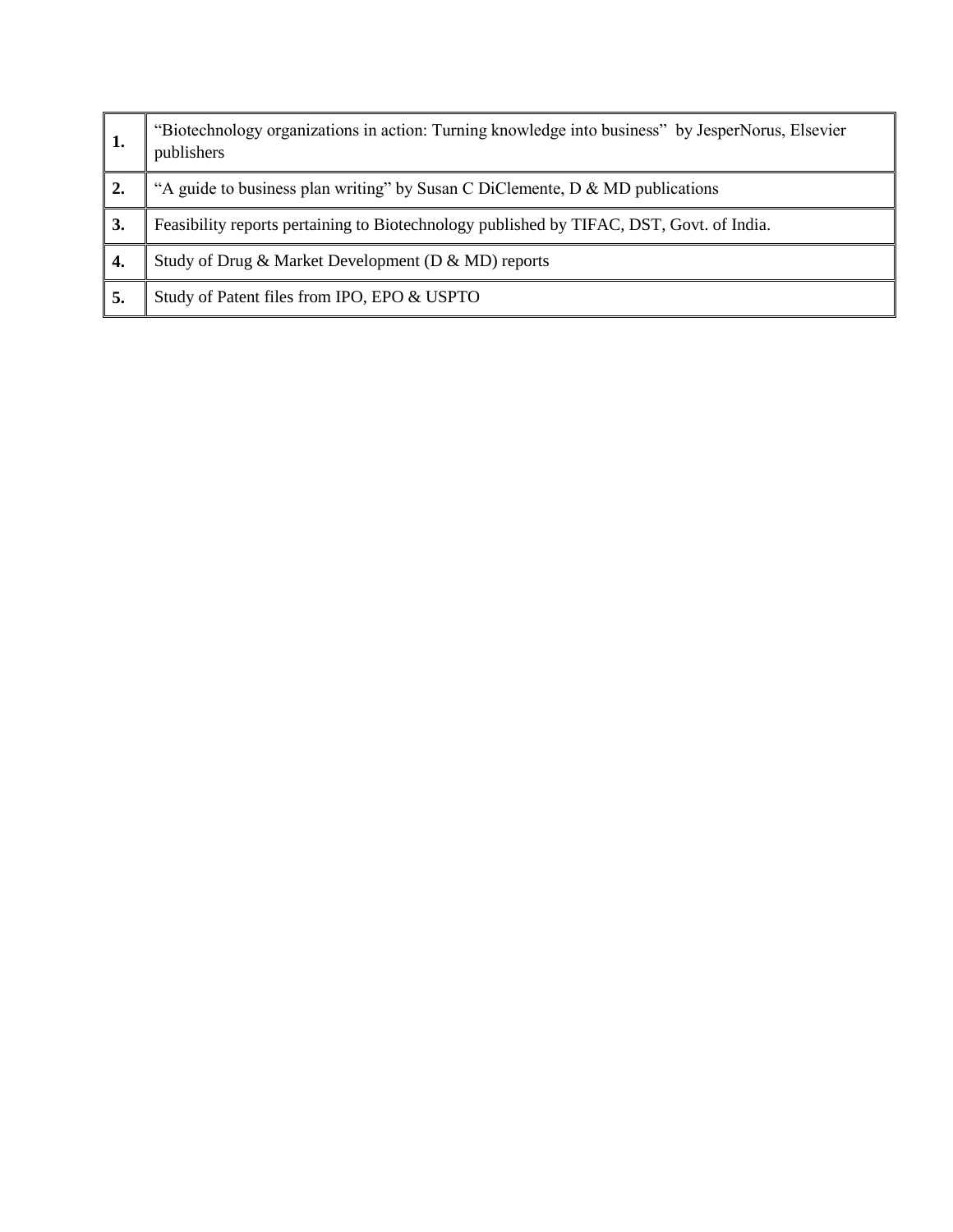| Course Code            | 17B1NBT737                        | Semester Odd |                      | <b>Semester VII Session</b> 2018-2019 |                                   |
|------------------------|-----------------------------------|--------------|----------------------|---------------------------------------|-----------------------------------|
|                        |                                   |              |                      |                                       | <b>Month from July toDecember</b> |
| <b>Course Name</b>     | <b>Enzymes in food processing</b> |              |                      |                                       |                                   |
| $\blacksquare$ Credits | $3-0-1$                           |              | <b>Contact Hours</b> |                                       |                                   |

| <b>Faculty (Names)</b> | Coordinator(s)                 | DrNeerajWadhwa |
|------------------------|--------------------------------|----------------|
|                        | Teacher(s)<br>(Alphabetically) | NeerajWadhwa   |

|            | <b>COURSE OUTCOMES</b>                                      | <b>COGNITIVE LEVELS</b>   |
|------------|-------------------------------------------------------------|---------------------------|
| $C431-2.1$ | Explain role of various enzymes in food processing          | Understand Level $(C2)$   |
|            | <b>C431-2.2</b> Identify need for Technical enzymes         | Apply Level (C3)          |
| $C431-2.3$ | Examine recent technology in Food processing Industries     | <b>Analyze Level (C4)</b> |
| $C431-2.4$ | List quality assurance protocol and economic consideration. | <b>Analyze Level (C4)</b> |

| <b>Module</b><br>No. | Title of the<br><b>Module</b>                             | <b>Topics in the Module</b>                                                                                                                                                                                                                                                  | No. of<br><b>Lectures for</b><br>the module |
|----------------------|-----------------------------------------------------------|------------------------------------------------------------------------------------------------------------------------------------------------------------------------------------------------------------------------------------------------------------------------------|---------------------------------------------|
| 1.                   | General<br>characteristics of<br><b>Technical Enzymes</b> | Enzyme analysis, technical Enzyme units Enzyme kinetics<br>principles of enzyme assay and kinetic studies; techniques<br>for enzyme extraction; high-throughput screening;<br>statistical analysis of enzyme kinetic data; and relevance<br>of active sites any one example. | 4                                           |
| 2.                   | Description of<br>Enzymes and their<br>substrates         | Carbohydrate Hydrolyzing Enzymes - amylases, cellulase,<br>Hemicellulases, Isomerase, cell wall composition Pectin<br>degradation                                                                                                                                            | 4                                           |
| 3.                   | Description of<br>Enzymes and their<br>substrates         | Proteases: Plant, animal, microbial,<br>Fat hydrolysis: Lipases, Phospholipases                                                                                                                                                                                              | 4                                           |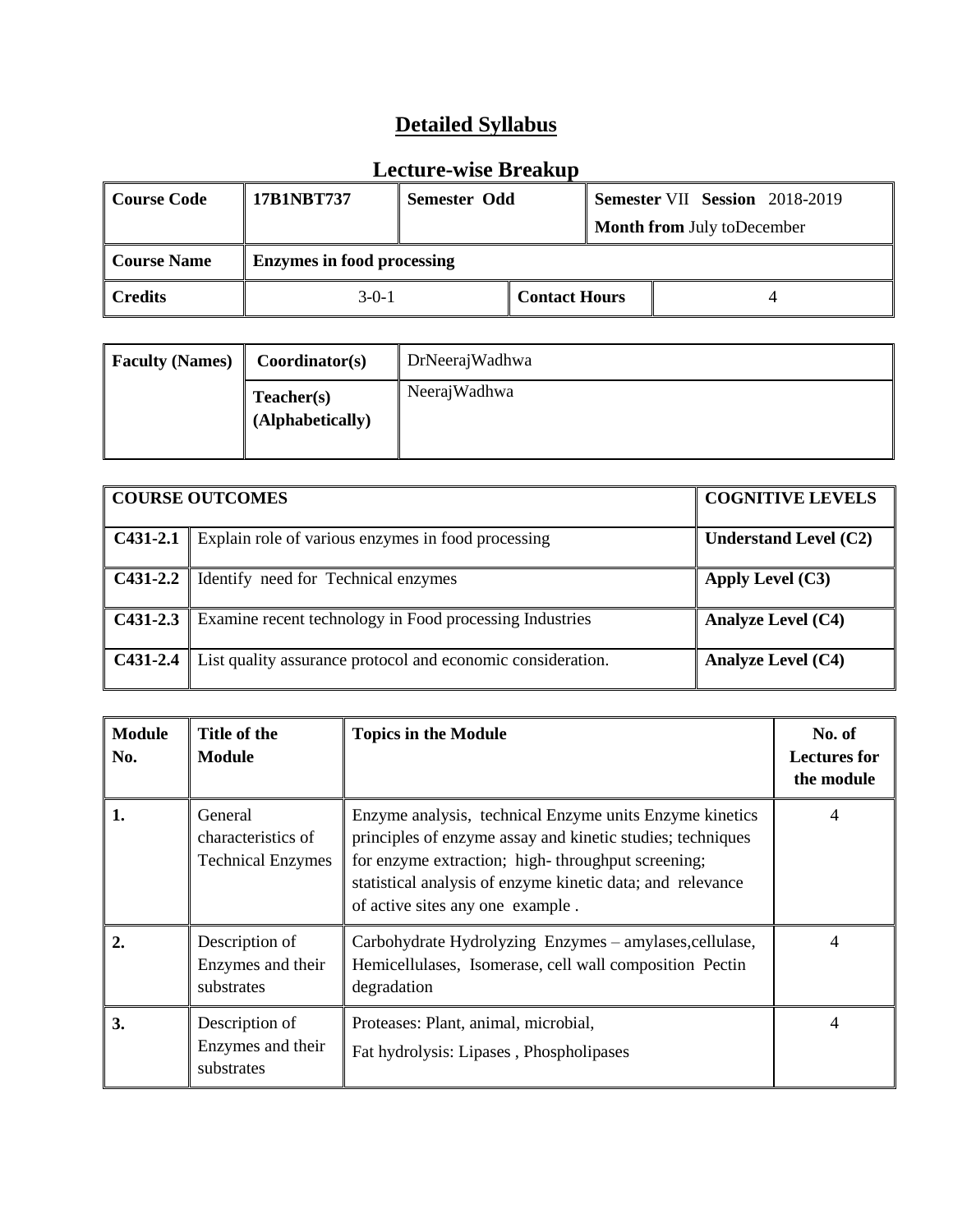| 4.                      |                                                        |                                                                                                                                                                                          |                          |
|-------------------------|--------------------------------------------------------|------------------------------------------------------------------------------------------------------------------------------------------------------------------------------------------|--------------------------|
|                         | Application of<br>Enzymes<br>Preparation               | Enzyme in Starch and Sugar Industry, Enzyme in Brewing<br>Industry, Analytical monitoring of mashing Process, Cold<br>stabilization Enzymatic Alcohol production - continuous<br>process | 6                        |
| 5.                      | Commercial<br>enzyme production,<br>and the processing | Beverage Industry, Enzymes in Juice and Wine making                                                                                                                                      | $\overline{\mathcal{A}}$ |
| 6.                      | Flour processing                                       | Enzyme in Flour Processing and Baking - Flour component<br>and enzymes                                                                                                                   | $\overline{4}$           |
| 7.                      | Dairy Industry                                         | Enzymes in Dairy Industry, cheese making and ripening<br>aroma and flavor production, cold sterilization, Enzymes in<br>product modification.                                            | $\overline{4}$           |
| 8.                      | Proteolysis                                            | Debittering, Hydrolysis of Soy protein, fish protein, Milk<br>protein, collagen, Blood protein                                                                                           | $\overline{4}$           |
| 9.                      | Nutrition                                              | Silage enzymes, Additives in fodder , Chicken feed , Pig<br>husbandry,                                                                                                                   | $\overline{4}$           |
| 10.                     | Future<br>Development                                  | Tailoring enzyme structure and function<br>Alteration of technical properties, Increasing yields, Raw<br>matter utilization, Improving preservation, flavors,                            | $\overline{4}$           |
|                         |                                                        | <b>Total number of Lectures</b>                                                                                                                                                          | 42                       |
| <b>Components</b><br>T1 | <b>Evaluation Criteria</b>                             | <b>Maximum Marks</b><br>20                                                                                                                                                               |                          |

**Recommended Reading material:** Author(s), Title, Edition, Publisher, Year of Publication etc. ( Text books, Reference Books, Journals, Reports, Websites etc. in the IEEE format)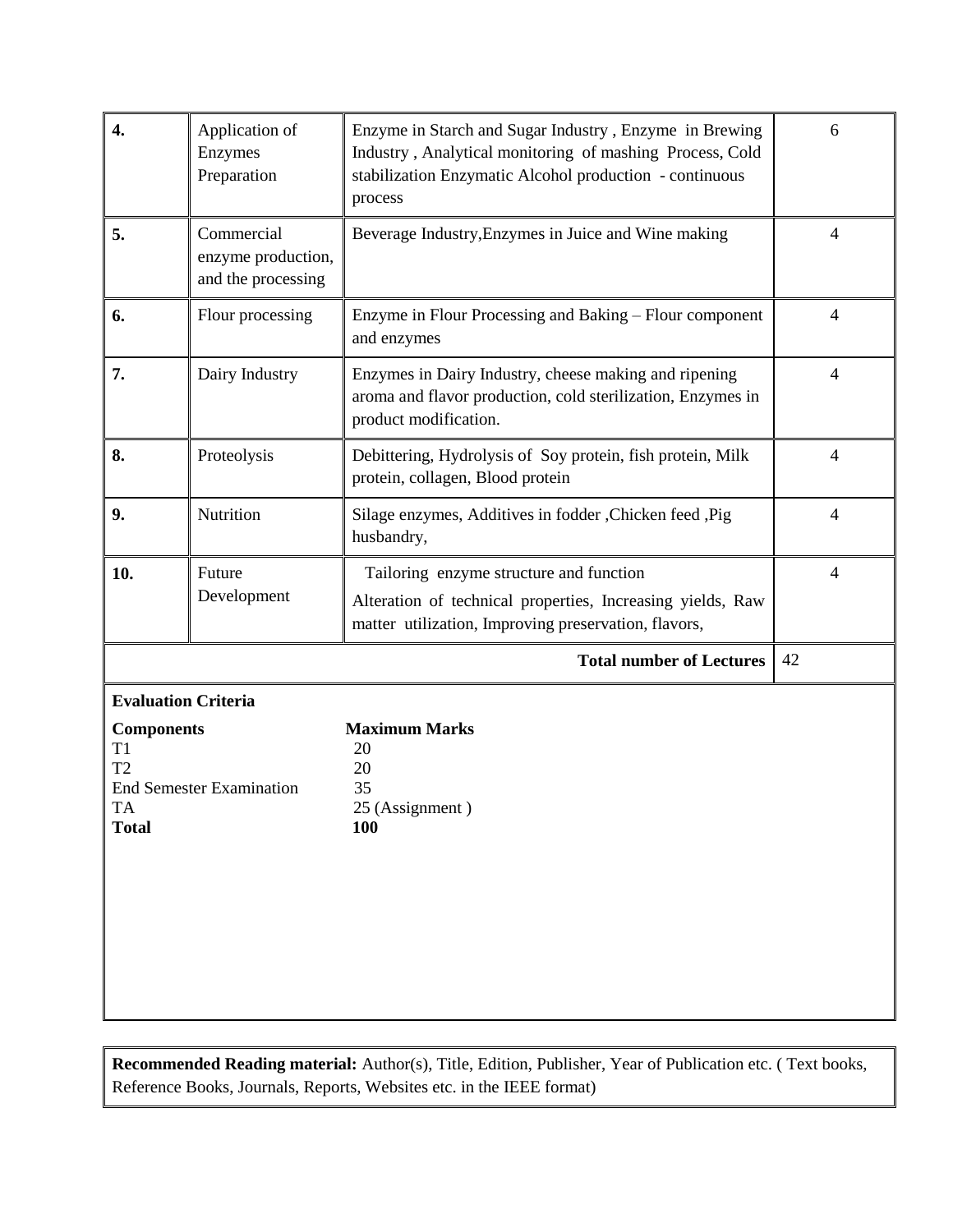| 1. | N. Tilak, T. Steve & R. Gerald, Enzymes in Food Processing 3rd Edition, USA: Academic Press, 1993.                                                                     |
|----|------------------------------------------------------------------------------------------------------------------------------------------------------------------------|
| 2. | J.W. Robert. & V.O.Maarten Enzymes in Food Technology: John Wiley and Sons: 2009.                                                                                      |
| 3. | U. Helmut, <i>Industrial enzymes and their applications</i> 3rd Edition, John Wiley and Sons: 1998.                                                                    |
| 4. | W.S. Dominic, Food enzymes: structure and Mechanism, Chapman&Hall, USA: 1995.                                                                                          |
| 5. | E. Robert, D.J. Michael <i>,Enzyme assays: a practical approach</i> , Oxford University Press: 2002                                                                    |
| 6. | P. S. Panesar, S. Marwaha, H.C.Chopra, <i>Enzymes in Food Processing Fundamentals and Potential</i><br>Applications, I.K. International Publishing House Pvt Ltd, 2010 |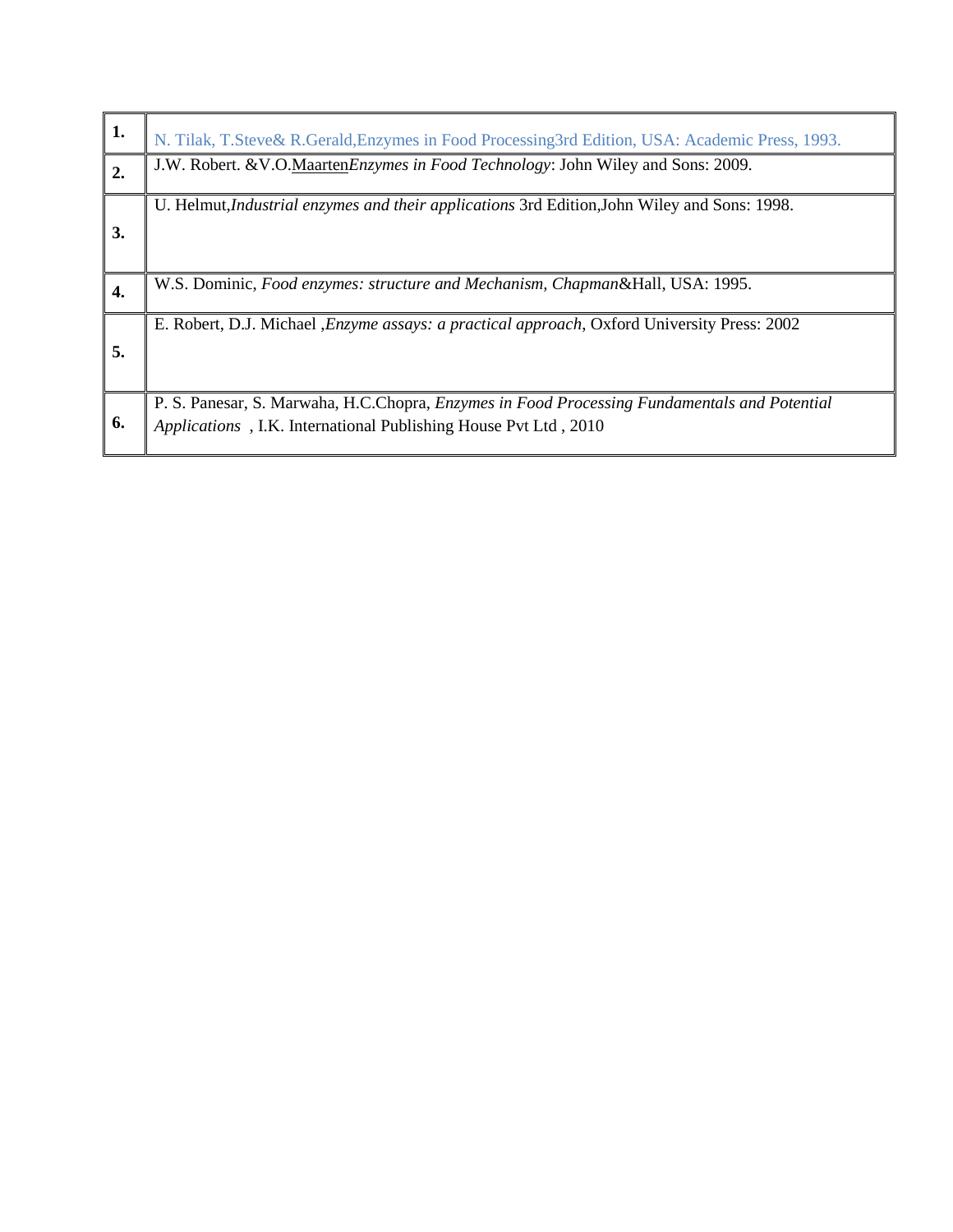| <b>Course Code</b> | 10B1NPH732                 | <b>Semester</b> : Odd |                      |  |                                     | <b>Semester: VII Session: 2018 -2019</b> |
|--------------------|----------------------------|-----------------------|----------------------|--|-------------------------------------|------------------------------------------|
|                    |                            |                       |                      |  | <b>Month:</b> from July to December |                                          |
| <b>Course Name</b> | Nanoscience and Technology |                       |                      |  |                                     |                                          |
| <b>Credits</b>     |                            |                       | <b>Contact Hours</b> |  |                                     |                                          |

| <b>Faculty (Names)</b><br>Coordinator(s) |                                | Dr. NavenduGoswami and Dr. Sandeep Chhoker |
|------------------------------------------|--------------------------------|--------------------------------------------|
|                                          | Teacher(s)<br>(Alphabetically) | Dr. NavenduGoswami and Dr. Sandeep Chhoker |

|                              | <b>COURSE OUTCOMES</b>                                                                                                                                  | <b>COGNITIVE LEVELS</b> |
|------------------------------|---------------------------------------------------------------------------------------------------------------------------------------------------------|-------------------------|
| $C401-4.1$                   | Define the Nanoscience and Technology and to know about various<br>other terminologies and developments involved with Nanoscience and<br>Technology     | Remembering (C1)        |
| $\big $ C401-4.2             | Classify the nanomaterials depending on the nature of dimensionalities,<br>type of materials classes and explain the basic concepts of<br>nanomaterials | Understanding $(C2)$    |
| $\vert$ C401-4.3             | Apply the concepts of Nanoscience for solving the theoretical and<br>numerical problems                                                                 | Applying $(C3)$         |
| $\big $ C <sub>401-4.4</sub> | properties of nanomaterials<br>suitable<br>Determine the<br>through<br>characterization tools                                                           | Analyzing $(C4)$        |

| <b>Module</b><br>No. | Title of the<br><b>Module</b>  | <b>Topics in the Module</b>                                                                                                                                                                                                                                                                                                                                     | No. of<br><b>Lectures for</b><br>the module |
|----------------------|--------------------------------|-----------------------------------------------------------------------------------------------------------------------------------------------------------------------------------------------------------------------------------------------------------------------------------------------------------------------------------------------------------------|---------------------------------------------|
| 1.                   | Introduction                   | Development of nanoscience and nanotechnology, naturally<br>occurring<br>nanomaterials,<br>Crystallinity<br>of<br>nanomaterials, Metallic nanostructures, Semiconductor<br>nanostructures Magnetic nanomaterials, Chemically<br>$\sin$<br>assisted<br>$2-D$<br>nanostructures, Growth<br>nanostructures, Carbon nanomaterials                                   | 10                                          |
| 2.                   | Properties of<br>Nanomaterials | Surface to volume ratio,<br>Surface<br>and<br>states<br>energy, Nanoscale oscillators,<br>Confinement<br>in<br>nanostructures, Density of States and number of states of 0-,<br>1-, 2-, 3- dimensional systems, Change in Band structure<br>and gap, Energy levels, confinement energy and emission in<br>nano, Fluorescence by QDs, Concept of Single electron | 5                                           |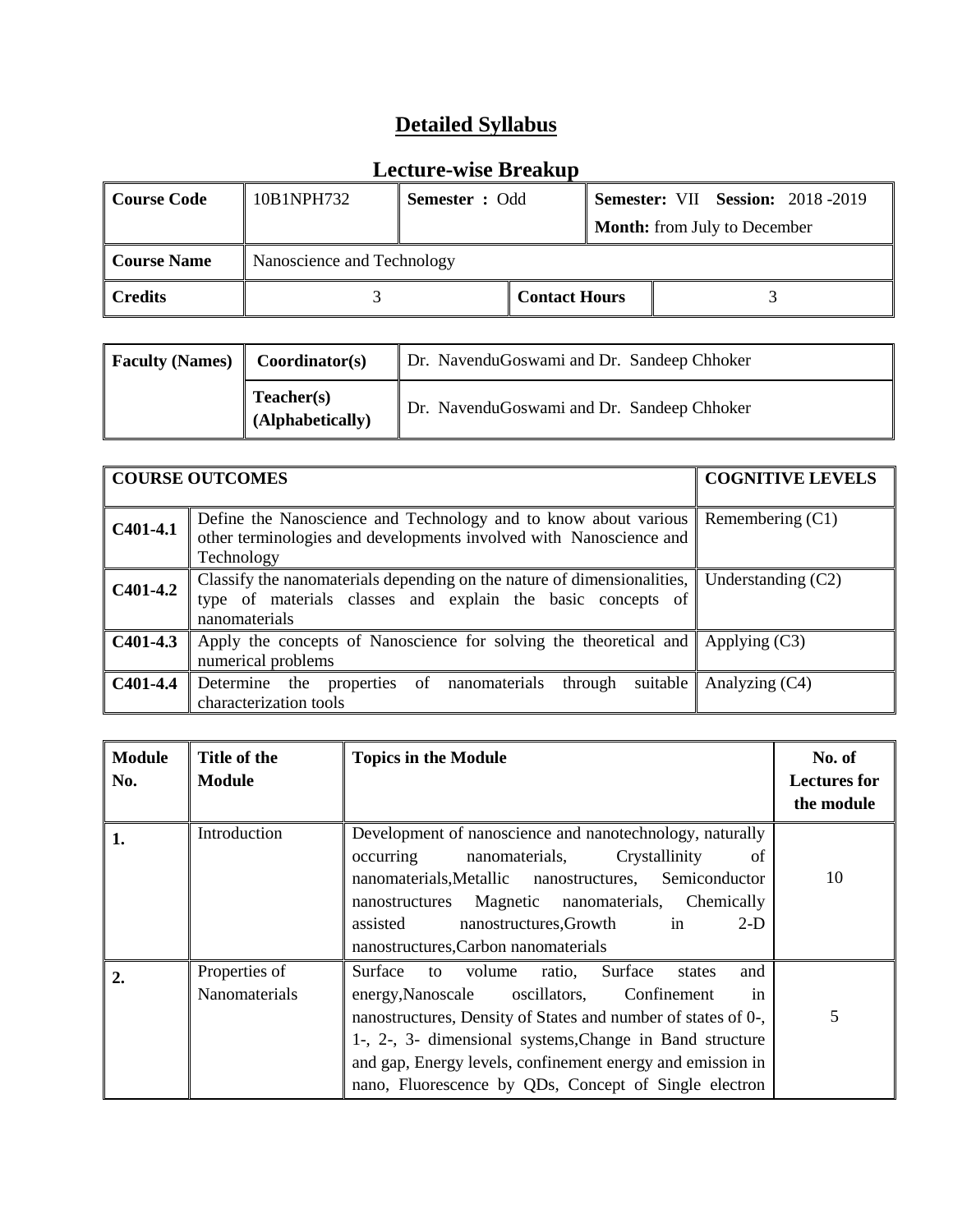|                                                                                               |                                      | transistor                                                                                                                                                                                                                                                                                                                                                                  |    |
|-----------------------------------------------------------------------------------------------|--------------------------------------|-----------------------------------------------------------------------------------------------------------------------------------------------------------------------------------------------------------------------------------------------------------------------------------------------------------------------------------------------------------------------------|----|
| 3.                                                                                            | <b>Nanomaterials</b><br>Synthesis    | Introduction to synthesis techniques, Top down and bottom<br>Biological<br>methods, Sol-gel<br>approach,<br>up<br>method, Nucleation<br>and<br>growth, Ball<br>Milling<br>technique, Chemical vapor deposition, Physical Vapor<br>deposition: Concept of Epitaxy and sputtering, Basics of<br>Photolithography and its limitations, Soft Lithography and<br>Nanolithography | 10 |
| 4.                                                                                            | Characterization of<br>Nanomaterials | Resolving power (Rayleigh and other criteria)<br>of<br>microscopes and their limitations for nanostructure<br>measurements, Concept of Far and Near field and<br>modification by NSOM, Basic principle, Design of setup,<br>Theory and working, Characterization procedure, result<br>analysis, Merits/demerits of SEM, TEM, STM, AFM                                       | 5  |
| 5.                                                                                            | Application of<br>Nanomaterials      | Nanobiotechnology,<br>Nanoelectronics,<br>Catalysis<br>by<br>nanoparticles, Quantum dot devices, Quantum well devices,<br>High T <sub>c</sub> nano-Superconductors, Nanomaterials for memory<br>application, CNT based devices, MEMS and NEMS                                                                                                                               | 10 |
|                                                                                               |                                      | <b>Total number of Lectures</b>                                                                                                                                                                                                                                                                                                                                             | 40 |
| <b>Evaluation Criteria</b>                                                                    |                                      |                                                                                                                                                                                                                                                                                                                                                                             |    |
| <b>Components</b><br>T1<br>T2<br><b>End Semester Examination</b><br><b>TA</b><br><b>Total</b> |                                      | <b>Maximum Marks</b><br>20<br>20<br>35<br>25 [2 Quiz (10 M), Attendance (10 M) and Cass performance (5 M)]<br>100                                                                                                                                                                                                                                                           |    |

**Recommended Reading material:** Author(s), Title, Edition, Publisher, Year of Publication etc. ( Text books, Reference Books, Journals, Reports, Websites etc. in the IEEE format)

**1.** *Nanostructures and nanomaterials: synthesis properties and application*, Guozhong Cao, Imperial college press, London.

**2.** *Introduction to nanotechnology,* Charles Poole *et al* <sup>J</sup> John Wiley & Sons, Singapore.

**3.**

*The Handbook of Nanotechnology: Nanometer Structures, Theory, Modeling, and Simulation*, A.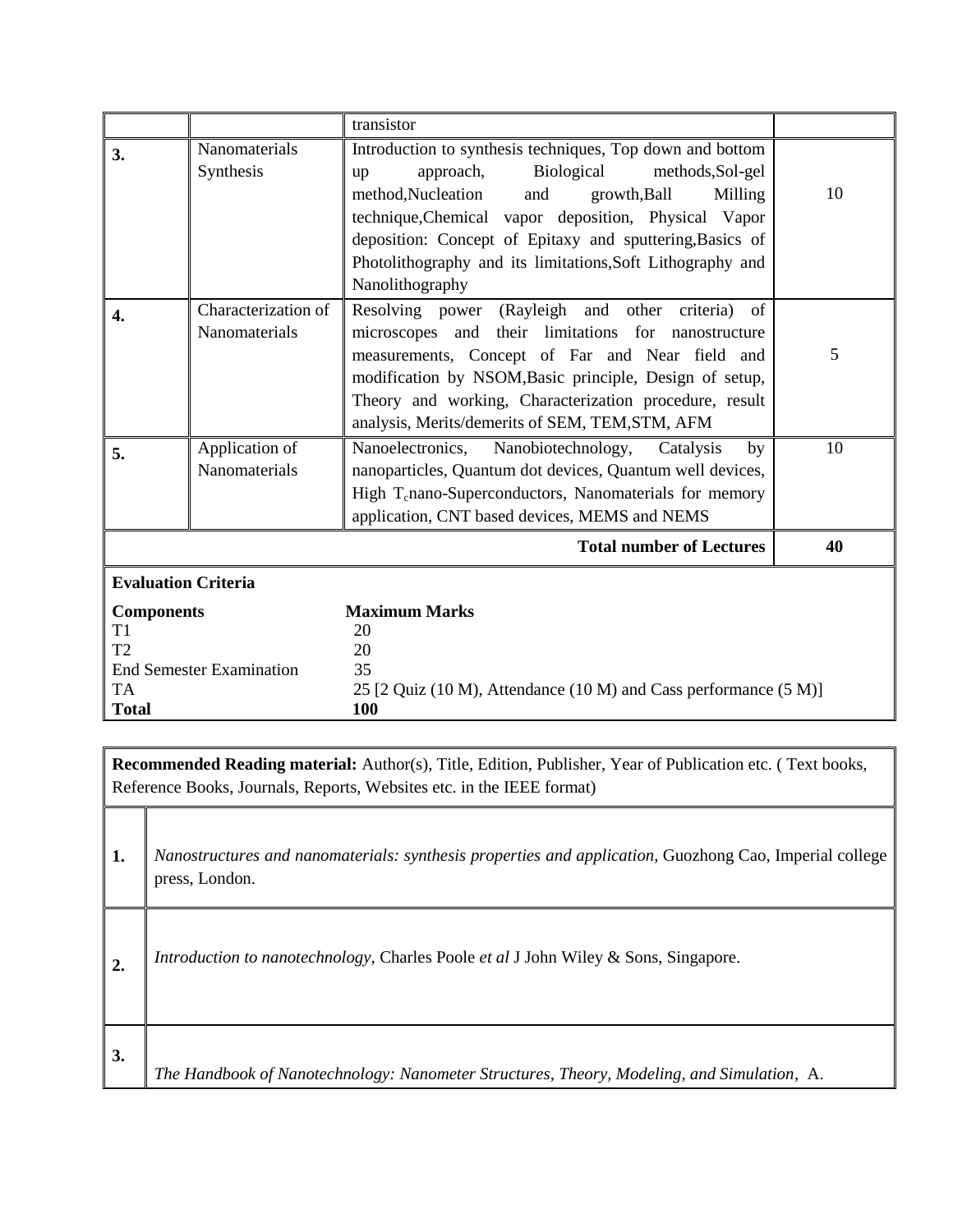|      | Lakhtakia, Spie Press USA.                                                  |
|------|-----------------------------------------------------------------------------|
| - 4. | Springer Handbook of Nanotechnology, Edited by B. Bhushan, Springer Verlag. |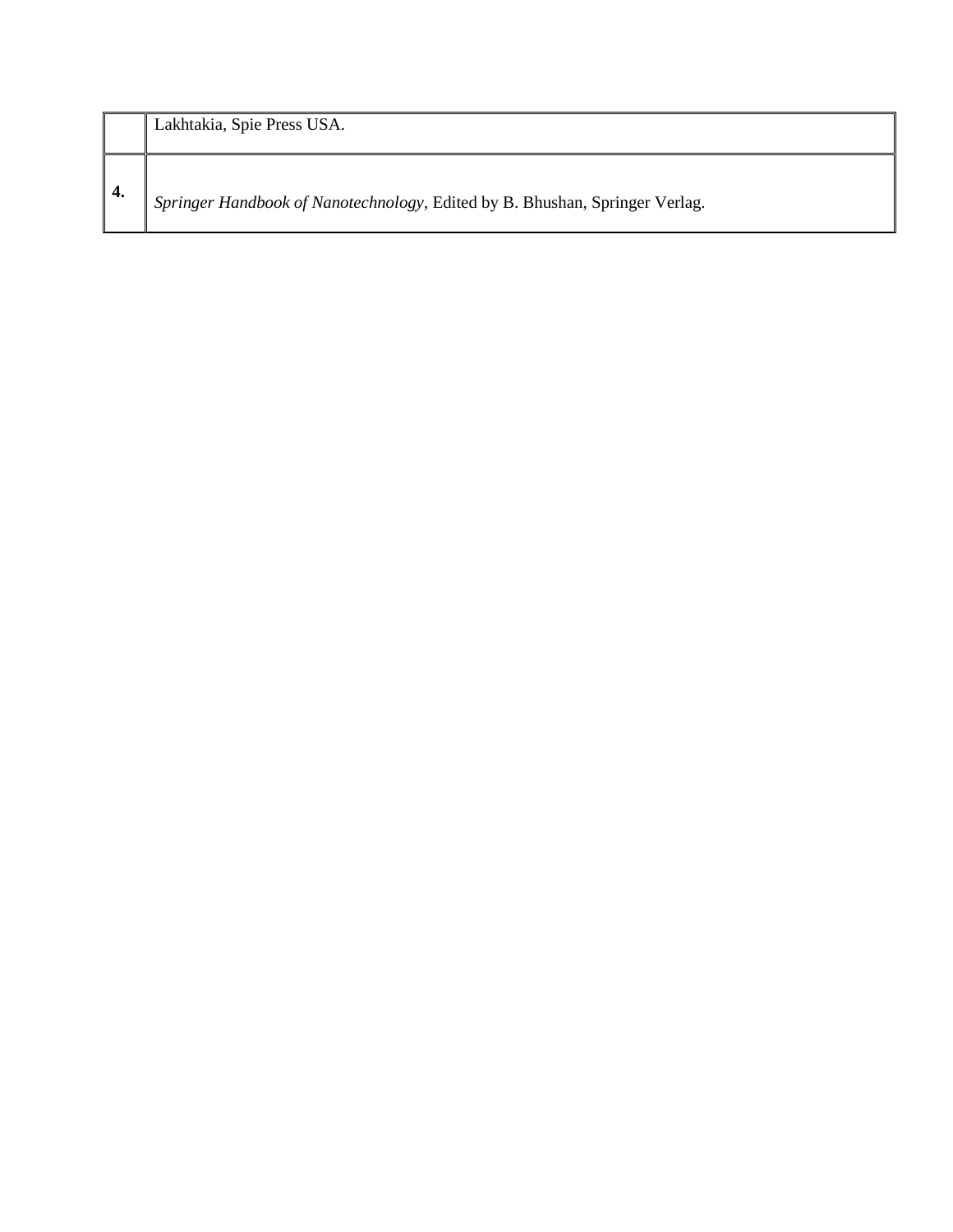| Course Code            | 16 B19EC691      | <b>Semester Even</b><br>(specify Odd/Even) |                      |  | <b>Semester</b> 7th <b>Session</b> 2018-2019<br><b>Month from January to June</b> |
|------------------------|------------------|--------------------------------------------|----------------------|--|-----------------------------------------------------------------------------------|
| <b>Course Name</b>     | Renewable Energy |                                            |                      |  |                                                                                   |
| $\blacksquare$ Credits |                  |                                            | <b>Contact Hours</b> |  |                                                                                   |

| <b>Faculty (Names)</b> | Coordinator(s)                 | Vinay A. Tikkiwal                |
|------------------------|--------------------------------|----------------------------------|
|                        | Teacher(s)<br>(Alphabetically) | MandeepNarula, Vinay A. Tikkiwal |

|                 | <b>COURSE OUTCOMES</b>                                                                                                                      | <b>COGNITIVE LEVELS</b>  |
|-----------------|---------------------------------------------------------------------------------------------------------------------------------------------|--------------------------|
| CO <sub>1</sub> | Explain the need of renewable sources of energy, impact of renewable<br>energy on environment, challenges in the electric grid, Smart Grid. | Understanding (Level II) |
| CO <sub>2</sub> | Analyze basics of Solar radiation and Solar photovoltaics, Balance of<br>PV systems                                                         | Analysis (Level IV)      |
| CO <sub>3</sub> | Analyze wind energy resource and designing of Wind Energy<br><b>Generators</b>                                                              | Analysis (Level IV)      |
| CO <sub>4</sub> | Illustrate different biomass energy resources, and extraction of biomass<br>energy                                                          | Understanding (Level II) |

| <b>Module</b><br>No. | Title of the<br><b>Module</b> | <b>Topics in the Module</b>                                                                                                                                                                                                        | No. of<br><b>Lectures for</b><br>the module |
|----------------------|-------------------------------|------------------------------------------------------------------------------------------------------------------------------------------------------------------------------------------------------------------------------------|---------------------------------------------|
| 1.                   | <b>Introduction</b>           | Overview of energy use and related issues, major energy<br>options, issues of supply and demand, energy conversions,<br>global climate change issues, effects on ecology and<br>biodiversity, status of renewable energy in India. | $\overline{4}$                              |
|                      | <b>Solar Energy</b>           |                                                                                                                                                                                                                                    |                                             |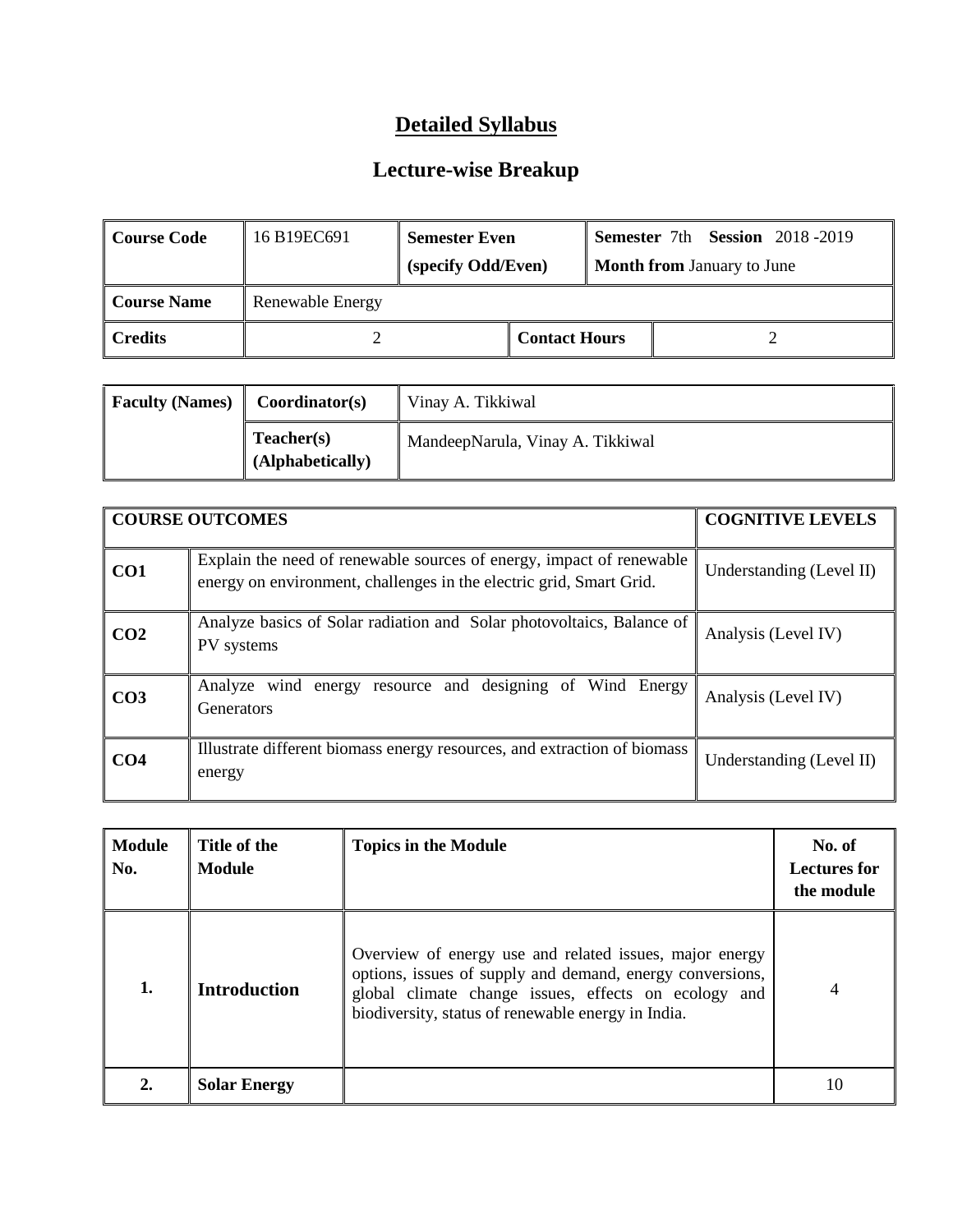|                                 |                            | Fundamentals<br>of<br>Solar<br>radiation,<br>Solar<br>Resource<br>Assessment, Solar Photovoltaics, Balance of PV Systems,<br>and Solar Thermal.                                   |                |  |  |  |
|---------------------------------|----------------------------|-----------------------------------------------------------------------------------------------------------------------------------------------------------------------------------|----------------|--|--|--|
| 3.                              | <b>Wind Energy</b>         | Wind resource, Basics of aerodynamics, Maximum power<br>extraction<br>from wind resource fundamental<br>power<br>equations, Basic design concepts of Wind<br>Energy<br>Generators | 8              |  |  |  |
| 4.                              | <b>Biomass Energy</b>      | Biomass resource, extracting biomass energy, landfill gas,<br>waste to energy, energy balances and economics.                                                                     | 6              |  |  |  |
| <b>Electric Grid</b><br>5.      |                            | operations, performance related issues,<br>Basic<br>new<br>developments and challenges in the electric grid.                                                                      | $\overline{2}$ |  |  |  |
|                                 |                            | <b>Total number of Lectures</b>                                                                                                                                                   | 30             |  |  |  |
|                                 | <b>Evaluation Criteria</b> |                                                                                                                                                                                   |                |  |  |  |
| <b>Components</b>               |                            | <b>Maximum Marks</b>                                                                                                                                                              |                |  |  |  |
| Mid-Term                        |                            | 30                                                                                                                                                                                |                |  |  |  |
| <b>End Semester Examination</b> |                            | 40<br>30                                                                                                                                                                          |                |  |  |  |
| <b>TA</b><br><b>Total</b>       |                            | 100                                                                                                                                                                               |                |  |  |  |

|    | Recommended Reading material: Author(s), Title, Edition, Publisher, Year of Publication etc. (Text books,<br>Reference Books, Journals, Reports, Websites etc. in the IEEE format) |  |  |  |  |
|----|------------------------------------------------------------------------------------------------------------------------------------------------------------------------------------|--|--|--|--|
| 1. | Solanki, C.S., Solar Photovoltaics: Fundamental, technologies and applications, 3rd ed., Delhi: Prentice<br>Hall of India, 2015                                                    |  |  |  |  |
| 2. | Momoh, J., Smart Grid: Fundamentals of Design and Analysis, Wiley-IEEE Press, 2012.                                                                                                |  |  |  |  |
| 3. | Ahmed S., Wind Energy: Theory and Practice, 3rd ed., Delhi: Prentice Hall of India, 2016                                                                                           |  |  |  |  |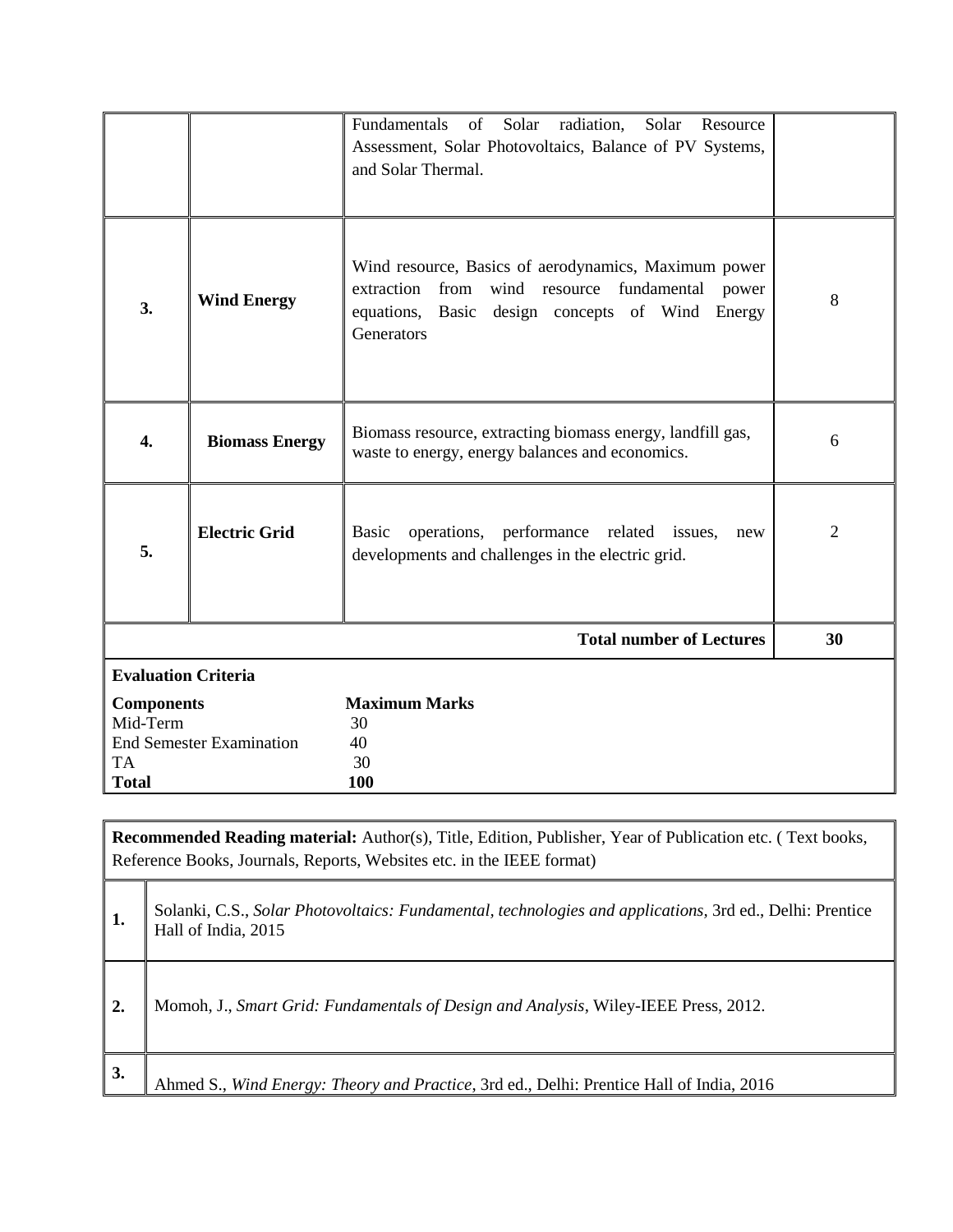| Earnest J., Wind Power Technology, 2nd ed., Delhi: Prentice Hall of India, 2015                                                                  |
|--------------------------------------------------------------------------------------------------------------------------------------------------|
| Kothari, D.P., Singal, K.C. and Ranjan, R., Renewable Energy Sources and Emerging Technologies, 2nd<br>ed., Delhi: Prentice Hall of India, 2016. |

 $\blacksquare$ 

┱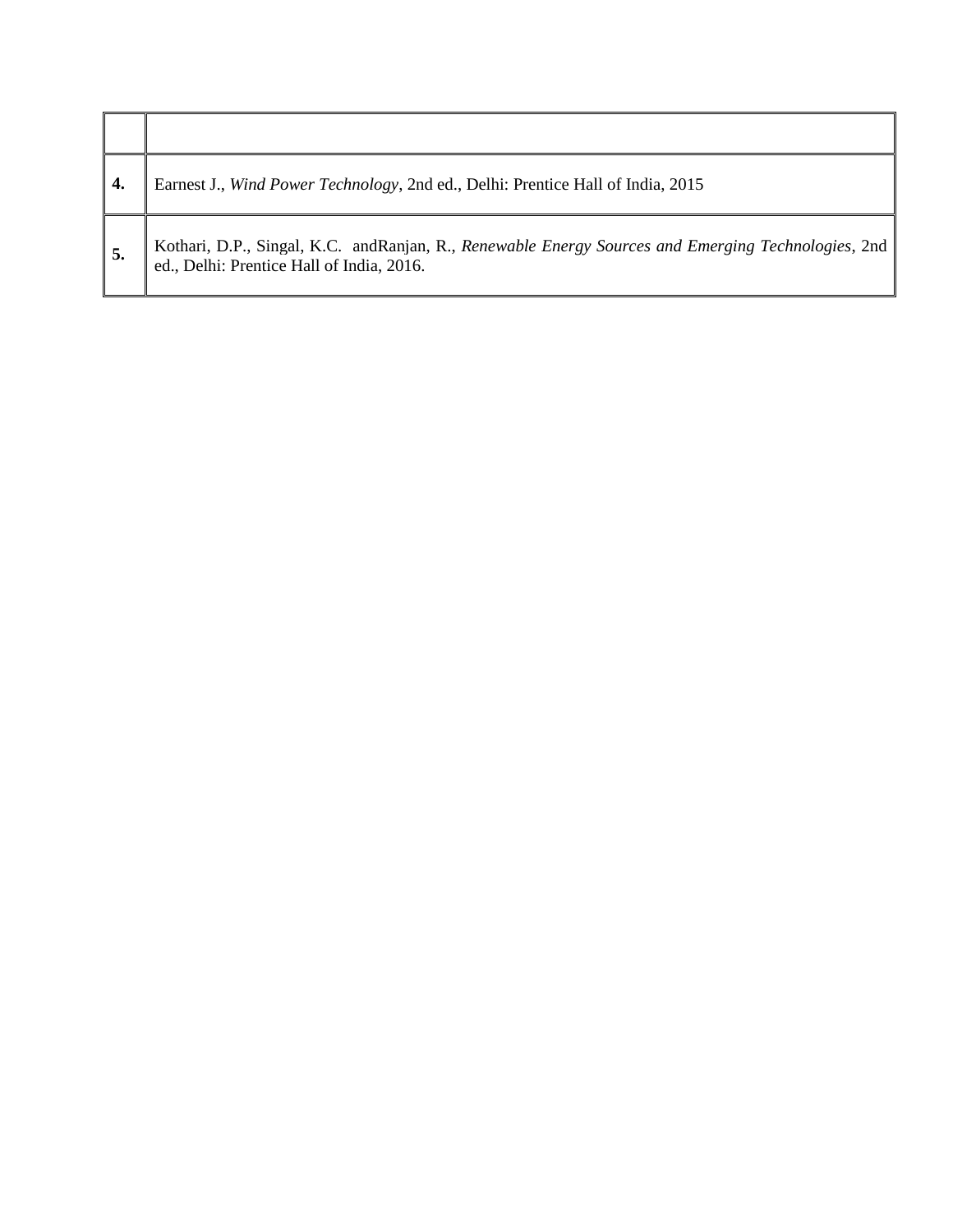| Course Code                                 | 15B1NHS731 | Semester ODD |  | Semester $7th$ Session 2018-2019<br><b>Month from July 2018 to December 2018</b> |         |
|---------------------------------------------|------------|--------------|--|----------------------------------------------------------------------------------|---------|
| <b>DISASTER MANAGEMENT</b><br>  Course Name |            |              |  |                                                                                  |         |
| l Credits                                   |            |              |  | <b>Contact Hours</b>                                                             | $3-0-0$ |

| <b>Faculty (Names)</b> | Coordinator(s)                 | Dr NiluChoudhary |
|------------------------|--------------------------------|------------------|
|                        | Teacher(s)<br>(Alphabetically) | Dr NiluChoudhary |

| <b>COURSE OUTCOMES</b>                         | <b>COGNITIVE LEVELS</b>                                                                                                          |                           |
|------------------------------------------------|----------------------------------------------------------------------------------------------------------------------------------|---------------------------|
| C <sub>4</sub> O <sub>1</sub> -2 <sub>.1</sub> | Understand disasters, their hazards and natural and social<br>phenomena related to them.                                         | Understanding $level(C2)$ |
| C <sub>4</sub> O <sub>1</sub> -2.2             | Analyse information on risks and relief                                                                                          | Analyzing $level(C4)$     |
| C <sub>4</sub> O <sub>1</sub> -2.3             | Make use of disaster management principles and community<br>involvement methods in Disaster Risk Reduction.                      | Apply $level(C3)$         |
| C <sub>4</sub> O <sub>1</sub> -2.4             | Evaluate the role of different approaches and Humanitarian<br>Assistance needed to manage pre and post-disaster periods          | Evaluate $level(C5)$      |
| C <sub>4</sub> O <sub>1</sub> -2.5             | Formulate strategies for mitigation in future scenarios by applying<br>technological innovations and learning lessons from past. | Creating level $(C6)$     |

| <b>Module</b><br>No. | Title of the<br>Module                        | <b>Topics in the Module</b>                                                       | No. of<br><b>Lectures for</b><br>the module |
|----------------------|-----------------------------------------------|-----------------------------------------------------------------------------------|---------------------------------------------|
| 1.                   | <b>Introduction to</b><br><b>Disasters</b>    | Concepts and definitions of Disaster, Hazard, Vulnerability,<br>Resilience, Risks |                                             |
| $\overline{2}$ .     | <b>Disasters: Types</b><br><b>Of Disaster</b> | Natural and manmade disasters, their Impacts, Hazards.                            |                                             |
| 3.                   | Disaster : Caste,                             | Caste and disaster, Disaster discrimination, Social class,                        |                                             |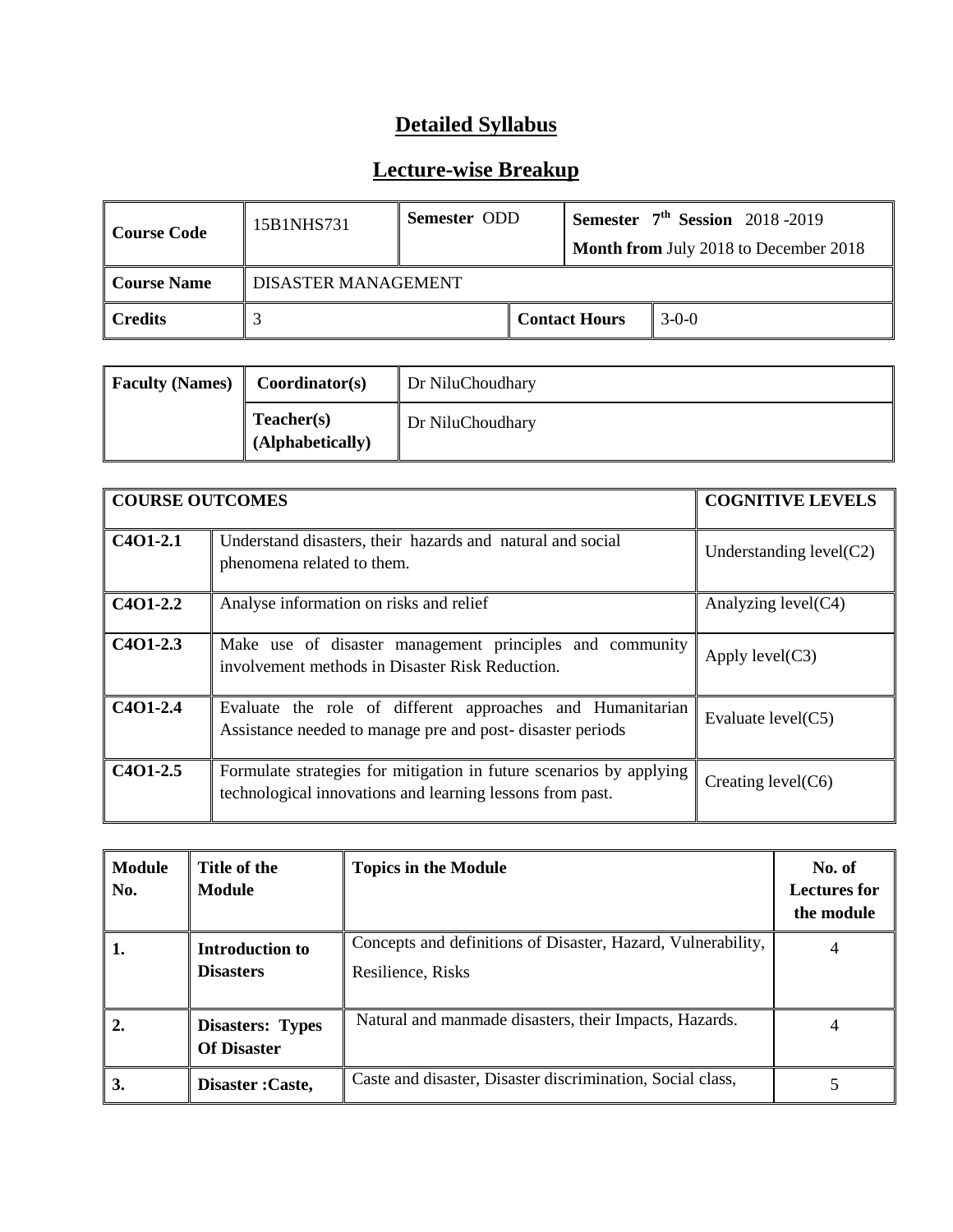|                                                                                                      | <b>Class and Gender</b>                                                                                                               | Differential impacts of disaster - in terms of caste, class,<br>gender, age location, Role of Women's in Disaster.                                                                                           |                |
|------------------------------------------------------------------------------------------------------|---------------------------------------------------------------------------------------------------------------------------------------|--------------------------------------------------------------------------------------------------------------------------------------------------------------------------------------------------------------|----------------|
| $\overline{4}$ .                                                                                     | <b>Approaches to</b><br><b>Disaster Risk</b><br>reduction                                                                             | Disaster cycle - its analysis, Phases, Culture of safety,<br>prevention, mitigation and preparedness, community based<br>DRR, Structural - nonstructural measures roles and<br>responsibilities of community | 5              |
| 5.                                                                                                   | Inter-relationship<br>between Disasters<br>and Development:                                                                           | Factors affecting Vulnerabilities,<br>differential impacts,<br>impact of appropriate technology and local resources.                                                                                         | 5              |
| 6.                                                                                                   | <b>Disaster Risk</b><br><b>Management</b> in<br>India:                                                                                | Hazard and Vulnerability profile of India Components of<br>Disaster Relief: Water, Food, Sanitation, Shelter, and<br>Health                                                                                  | 5              |
| 7.                                                                                                   | <b>Risk Society</b>                                                                                                                   | Risk Society in 1992, Ulrick Beck, Processes of<br>Modernization, The new paradigm of risk society                                                                                                           | $\overline{4}$ |
| 8                                                                                                    | <b>Disaster</b><br><b>Management</b><br>Act(2005)                                                                                     | DM Act and Policy, Other related policies, plans,<br>programmes and Legislation).                                                                                                                            | $\overline{2}$ |
| 9                                                                                                    | <b>Global trends in</b><br>disasters, Urban<br>Disaster,<br>Pandemics,<br><b>Climatic Change</b><br>and Complex<br><b>Emergencies</b> | MDG and Disaster, Agenda 21: For Local actions, Global<br>trends in disasters, urban disasters, pandemics, Epidemics,<br>complex emergencies, Climate change.                                                | $\overline{4}$ |
| 10                                                                                                   | Disaster,<br><b>Environment</b> and<br>Development                                                                                    | Environment<br>Waste<br>Management,<br>Importance<br>of<br>Management, Types of Disaster Waste, Sources of Waste                                                                                             | $\overline{4}$ |
|                                                                                                      |                                                                                                                                       | <b>Total number of Lectures</b>                                                                                                                                                                              | 42             |
| <b>Evaluation Criteria</b><br><b>Components</b><br>T1<br>T <sub>2</sub><br><b>TA</b><br><b>Total</b> | <b>End Semester Examination</b>                                                                                                       | <b>Maximum Marks</b><br>20<br>20<br>35<br>25 (Quiz, Oral Questions)<br><b>100</b>                                                                                                                            |                |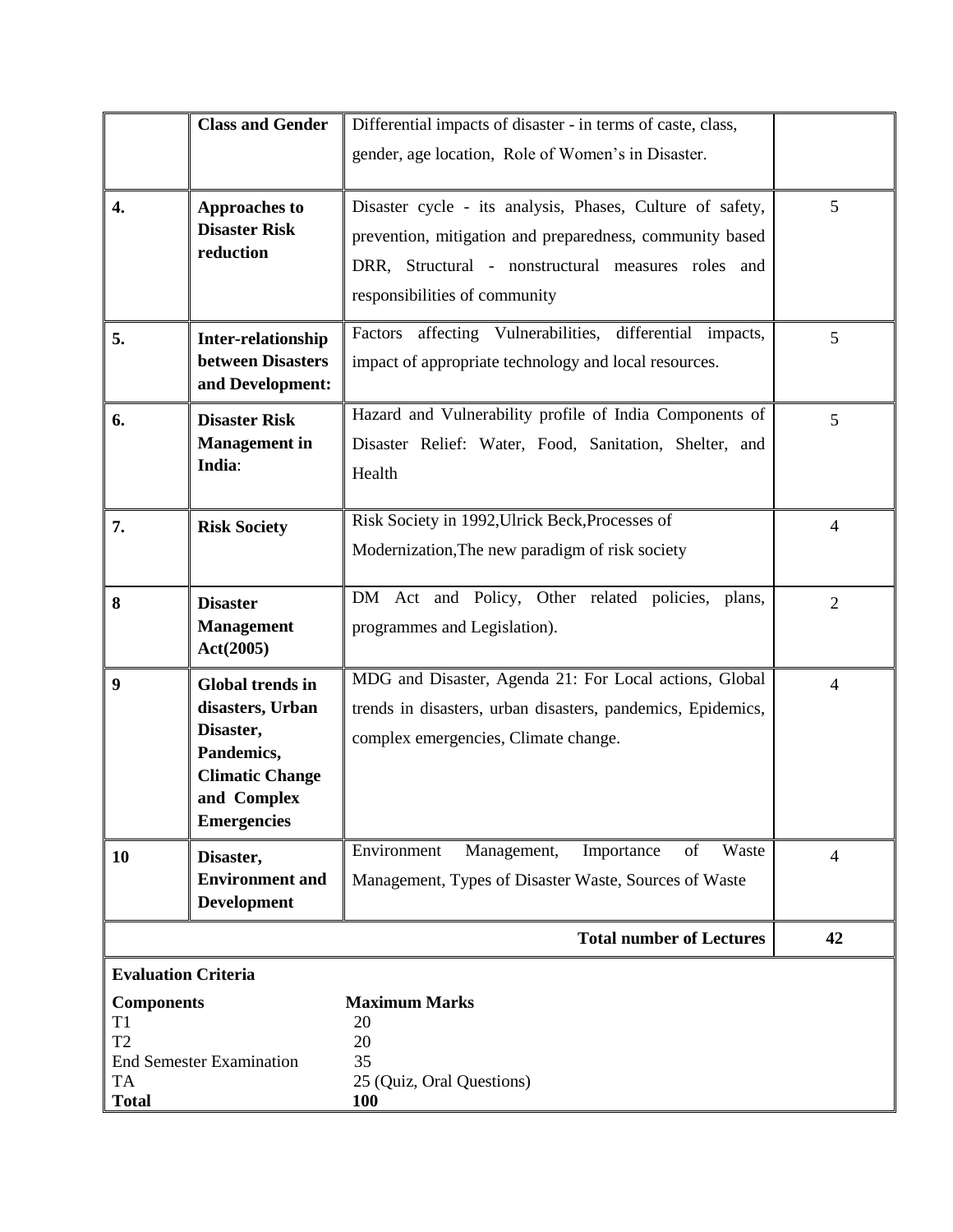| <b>Recommended Reading material:</b> Author(s), Title, Edition, Publisher, Year of Publication etc. (Text books,<br>Reference Books, Journals, Reports, Websites etc. in the IEEE format) |                                                                                                                       |  |  |  |
|-------------------------------------------------------------------------------------------------------------------------------------------------------------------------------------------|-----------------------------------------------------------------------------------------------------------------------|--|--|--|
| 1.                                                                                                                                                                                        | National Disaster Management Policy. Government of India, 2009.                                                       |  |  |  |
| $\overline{2}$ .                                                                                                                                                                          | Gupta Anil K, Sreeja S. Nair. Environmental Knowledge for Disaster Risk Management, NIDM, New<br>Delhi. 2011          |  |  |  |
| 3.                                                                                                                                                                                        | Indian Journal of Social Work. Special Issue on Psychosocial Aspects of Disasters, Volume 63, Issue 2,<br>April. 2002 |  |  |  |
| 4.                                                                                                                                                                                        | Alexander David, Introduction in "Confronting Catastrophe", Oxford University Press, 2000                             |  |  |  |
| 5                                                                                                                                                                                         | Coppola P Damon, Introduction to International Disaster Management, Elsevier. 2007                                    |  |  |  |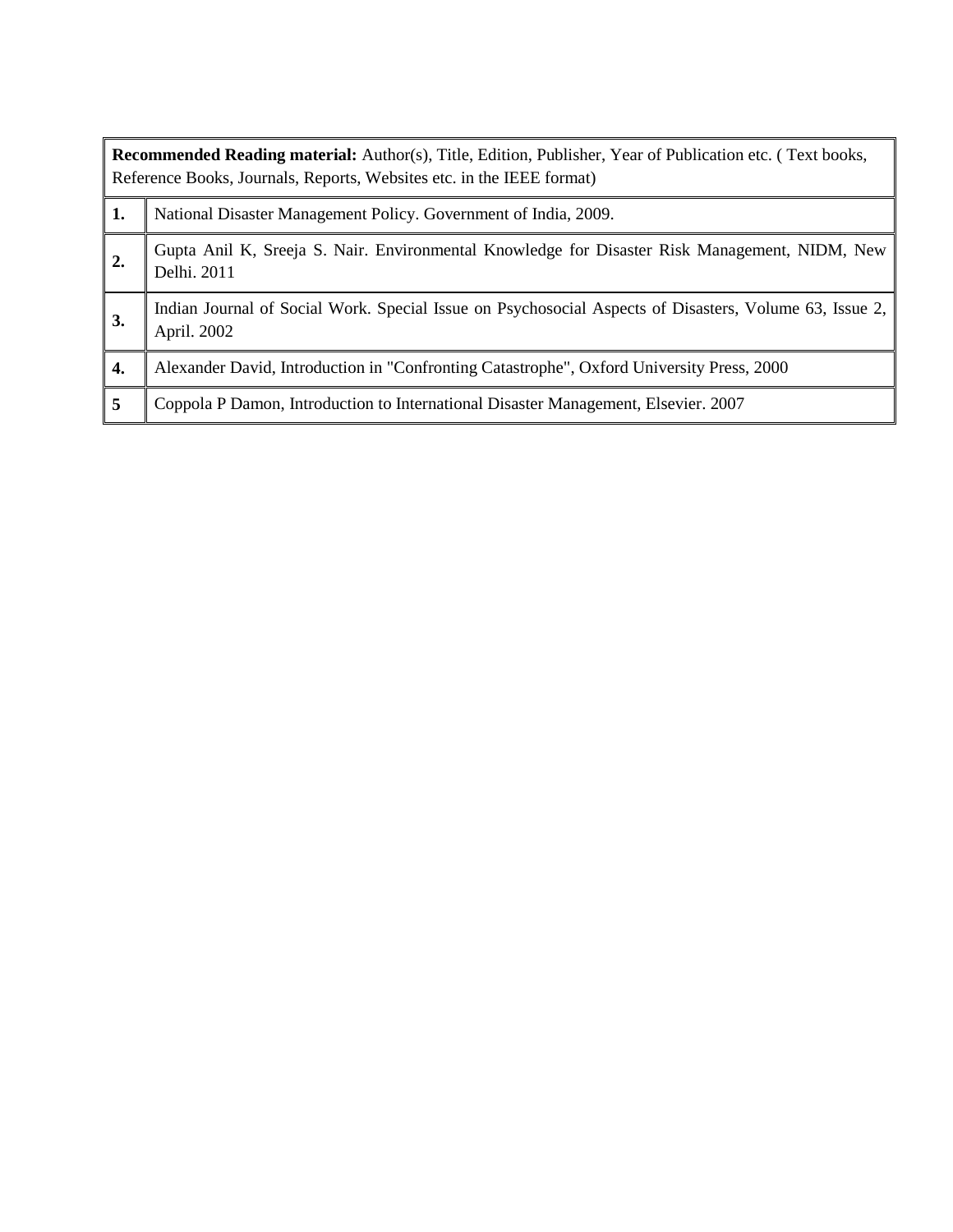| Course Code | 18B12HS412 | Semester Odd                         |                      |  | <b>Semester VII Session</b> 2018 -2019 |  |
|-------------|------------|--------------------------------------|----------------------|--|----------------------------------------|--|
|             |            | Month from July 2018 - December 2018 |                      |  |                                        |  |
| Course Name |            | <b>HUMAN RESOURCE ANALYTICS</b>      |                      |  |                                        |  |
| l Credits   |            |                                      | <b>Contact Hours</b> |  | $3-0-0$                                |  |

| <b>Faculty (Names)</b> | Coordinator(s)                 | DrKanupriyaMisraBakhru |
|------------------------|--------------------------------|------------------------|
|                        | Teacher(s)<br>(Alphabetically) | DrKanupriyaMisraBakhru |

| <b>COURSE OUTCOMES</b> | <b>COGNITIVE LEVELS</b>                                                                                             |                                              |
|------------------------|---------------------------------------------------------------------------------------------------------------------|----------------------------------------------|
| C <sub>401</sub> -20.1 | Understand different analytical techniques used for solving<br>HR related problems.                                 | <b>Understand Level</b><br>(C <sub>2</sub> ) |
| C <sub>401</sub> -20.2 | Apply descriptive and predictive analysis techniques to<br>understand trends and indicators in human resource data. | Applying Level<br>(C <sub>3</sub> )          |
| C <sub>401</sub> -20.3 | Analyze key issues related to human resource management<br>using analytical techniques.                             | Analyze Level<br>(C <sub>4</sub> )           |
| $C401-20.4$            | Critically asses and evaluate the outputs obtained from<br>analytical tools and recommend HR related decisions.     | <b>Evaluate Level</b><br>(C <sub>5</sub> )   |
| C <sub>401</sub> -20.5 | Create hypotheses, propose solutions and validate using<br>appropriate analytical teheniques                        | <b>Create Level</b><br>(C6)                  |

| Module<br>No. | Title of the<br><b>Module</b>                       | <b>Topics in the Module</b>                                                                                                                                                                                                                                                               | No. of<br><b>Lectures for</b><br>the module |
|---------------|-----------------------------------------------------|-------------------------------------------------------------------------------------------------------------------------------------------------------------------------------------------------------------------------------------------------------------------------------------------|---------------------------------------------|
| 1.            | Introduction to<br>Human Resource<br>(HR) Analytics | Understanding the need for mastering and utilizing HR<br>analytic techniques, Human capital data storage and 'big<br>(HR) data' manipulation, Predictors, prediction and<br>predictive modeling, Current state of HR analytic<br>professional and academic training, HR's Contribution to | 8                                           |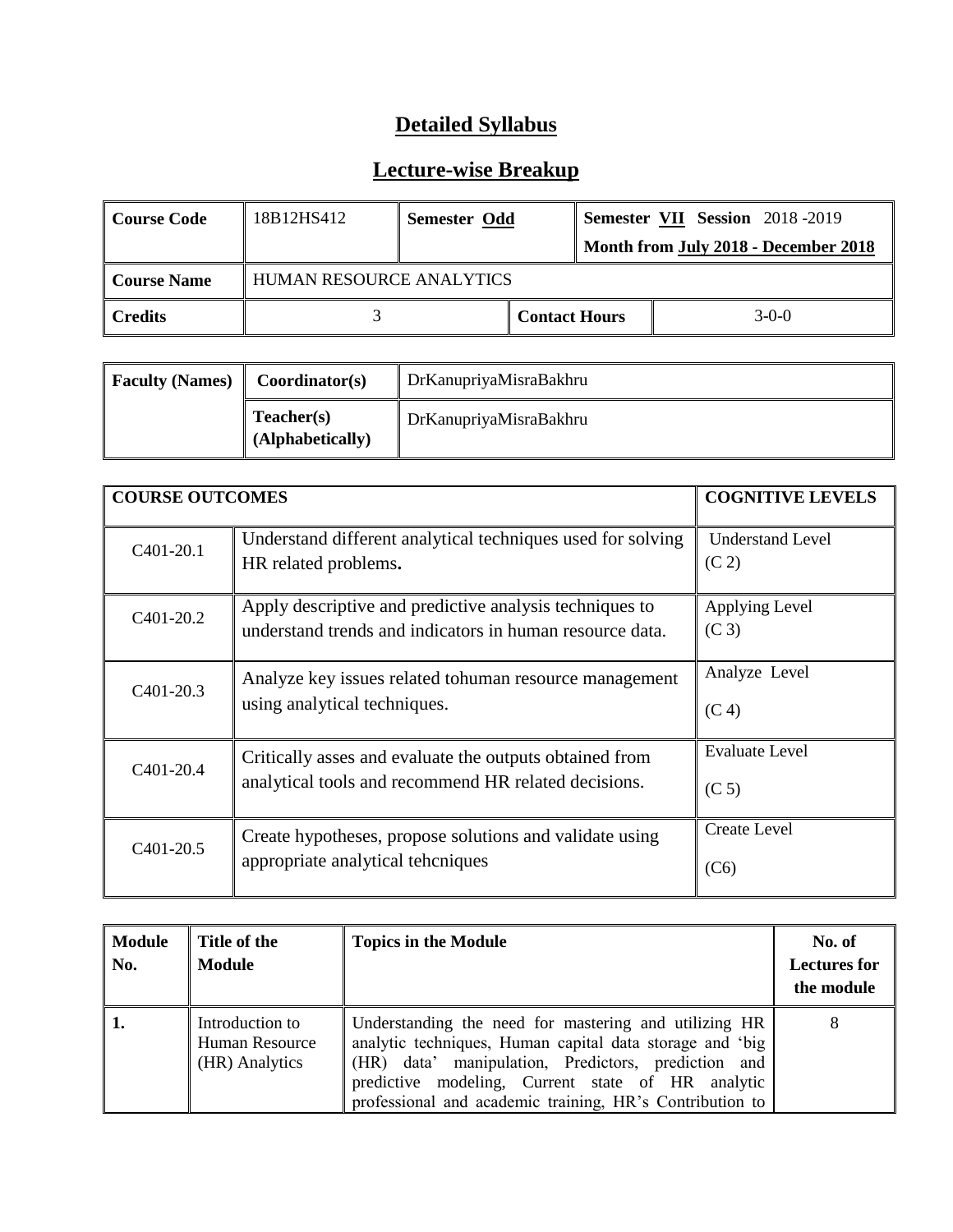|                                 |                                                                                                                                                                                                                                                                                                               | Business Value, the Changing Nature of HR.                                                                                                                                                                                                                                                                                                                                                                                            |    |  |
|---------------------------------|---------------------------------------------------------------------------------------------------------------------------------------------------------------------------------------------------------------------------------------------------------------------------------------------------------------|---------------------------------------------------------------------------------------------------------------------------------------------------------------------------------------------------------------------------------------------------------------------------------------------------------------------------------------------------------------------------------------------------------------------------------------|----|--|
| 2.                              | Resource<br>Human<br>Understanding HR metrics and data, Data collection,<br>tracking, entry, Data availability in the entire Employment<br>information<br>Lifecycle, Approaches and costs of collecting HR related<br>systems and data<br>data, Analysis software options, Using SPSS, Preparing the<br>data. |                                                                                                                                                                                                                                                                                                                                                                                                                                       |    |  |
| 3.                              | <b>Analysis Strategies</b>                                                                                                                                                                                                                                                                                    | From descriptive reports to predictive analytics, Statistical<br>significance, Data integrity, Types of data, Categorical<br>Continuous<br>variable<br>variable types,<br>types,<br>Using<br>group/team-level or individual-level data, Dependent<br>variables and independent variables, Introduction of tools<br>for HR data analysis: Correlation, Regression, Factor<br>Analysis, Cluster Analysis, Structural equation modeling. | 10 |  |
| $\overline{4}$ .                | Application of<br><b>Human Resource</b><br>Analytics                                                                                                                                                                                                                                                          | Workforce Planning Analytics, Diversity Analytics, Talent<br>Sourcing Analytics, Talent Acquisition Analytics, Talent<br>Engagement Analytics,<br>Training<br>and Intervention<br>Analytics, Analytical Performance Management, Retention<br>Analytics.                                                                                                                                                                               | 10 |  |
| 5.                              | Future of Human<br><b>Resource Analytics</b>                                                                                                                                                                                                                                                                  | Rise of Employee Behavioral Data, Automated Big Data<br>Analytics, Big Data Empowering Employee Development,<br>Quantification of HR, Artificial Intelligence in HR.                                                                                                                                                                                                                                                                  | 6  |  |
|                                 |                                                                                                                                                                                                                                                                                                               | <b>Total number of Lectures</b>                                                                                                                                                                                                                                                                                                                                                                                                       | 42 |  |
| <b>Evaluation Criteria</b>      |                                                                                                                                                                                                                                                                                                               |                                                                                                                                                                                                                                                                                                                                                                                                                                       |    |  |
| <b>Components</b>               |                                                                                                                                                                                                                                                                                                               | <b>Maximum Marks</b>                                                                                                                                                                                                                                                                                                                                                                                                                  |    |  |
| T <sub>1</sub><br>T2            |                                                                                                                                                                                                                                                                                                               | 20                                                                                                                                                                                                                                                                                                                                                                                                                                    |    |  |
| <b>End Semester Examination</b> |                                                                                                                                                                                                                                                                                                               | 20<br>35                                                                                                                                                                                                                                                                                                                                                                                                                              |    |  |
| <b>TA</b>                       |                                                                                                                                                                                                                                                                                                               | 25 (Project, Quiz)                                                                                                                                                                                                                                                                                                                                                                                                                    |    |  |
| <b>Total</b>                    |                                                                                                                                                                                                                                                                                                               | 100                                                                                                                                                                                                                                                                                                                                                                                                                                   |    |  |

**Recommended Reading material:** Author(s), Title, Edition, Publisher, Year of Publication etc. ( Text books, Reference Books, Journals, Reports, Websites etc. in the IEEE format)

| 1.                      | Bhattacharyya, HR Analytics: Understanding Theories and Applications, Sage, 2017                                                                                        |
|-------------------------|-------------------------------------------------------------------------------------------------------------------------------------------------------------------------|
| $^{\prime}$ 2.          | Pease, Byerly and Jac Fitz-enz, Human Capital Analytics: How to Harness the Potential of Your<br>Organization's Greatest Asset, Wiley, 2012                             |
| 3.                      | Isson, Harriott and Jac Fitz-enz, People Analytics in the Era of Big Data: Changing the Way You Attract,<br>Acquire, Develop, and Retain Talent, Wiley, 2016            |
| $\ddot{\phantom{0}}$ 4. | Guenole, Ferrar and Feinzig, The Power of People: How Successful Organizations Use Workforce<br>Analytics To Improve Business Performance, First Edition, Pearson, 2017 |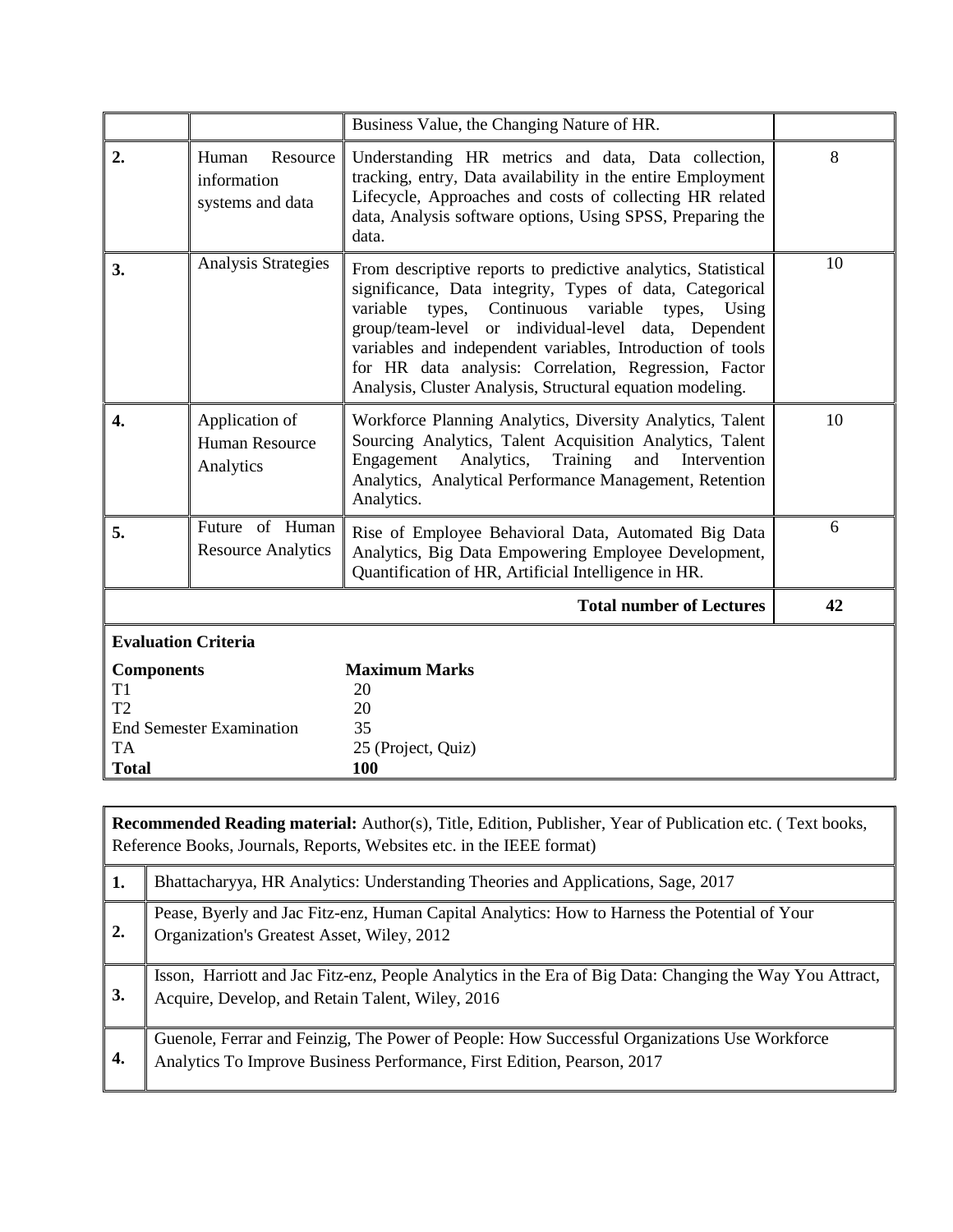|            | Sesil, Applying Advanced Analytics to HR Management Decisions: Methods for Selection, Developing, |
|------------|---------------------------------------------------------------------------------------------------|
| $\vert 5.$ | Incentive and Improving Collaboration, Pearson, 2014                                              |
|            |                                                                                                   |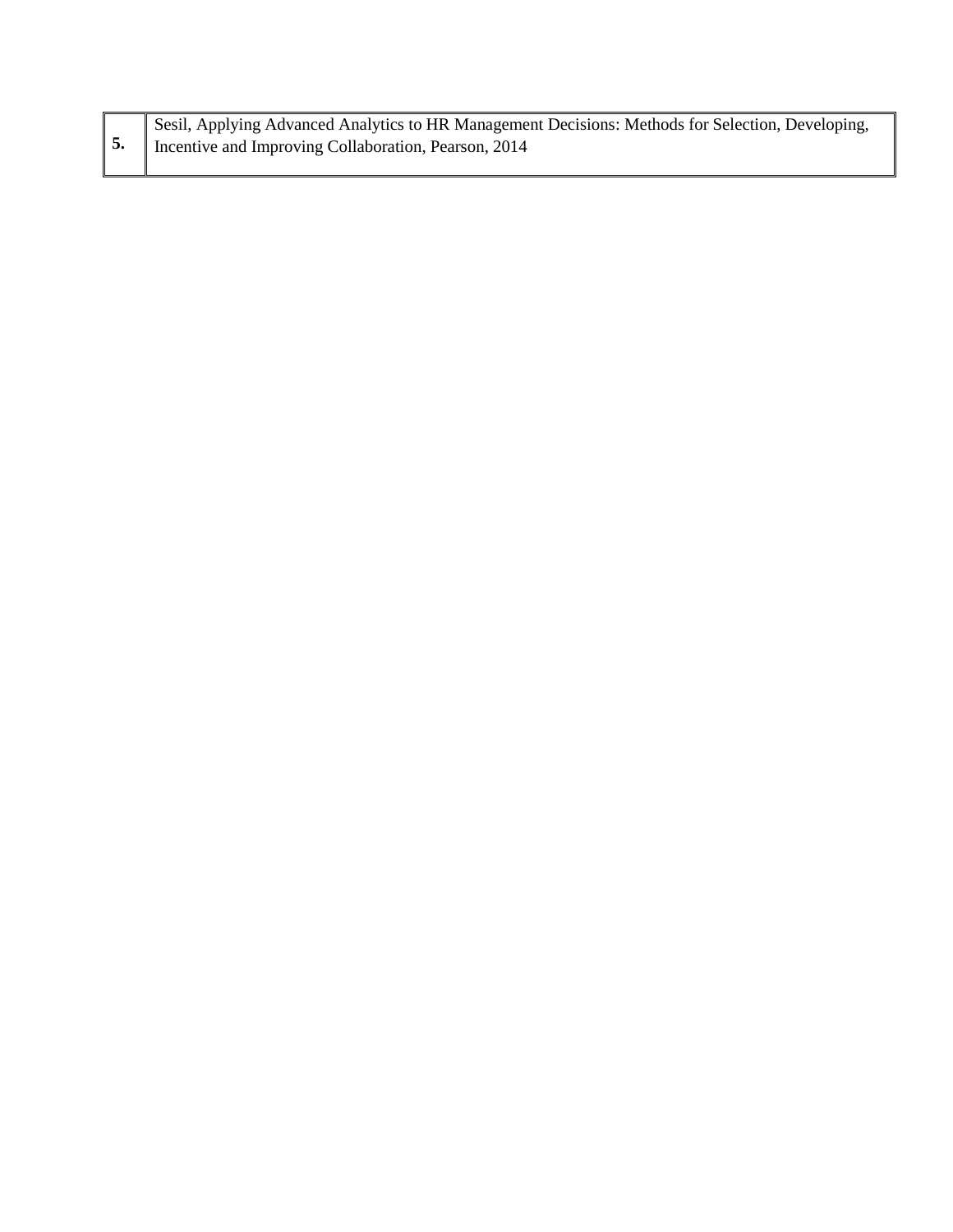| Course Code         | 17B1NHS731                              | Semester: Odd |                      |  | <b>Semester VII Session 2018-2019</b> |  |
|---------------------|-----------------------------------------|---------------|----------------------|--|---------------------------------------|--|
|                     |                                         |               |                      |  | Month from July 2018 to Dec 2018      |  |
| <b>Course Name</b>  | <b>Customer Relationship Management</b> |               |                      |  |                                       |  |
| $\parallel$ Credits |                                         |               | <b>Contact Hours</b> |  | $3-0-0$                               |  |

| <b>Faculty (Names)</b> | Coordinator(s)                 | Dr. Shirin Alavi |
|------------------------|--------------------------------|------------------|
|                        | Teacher(s)<br>(Alphabetically) | Dr. Shirin Alavi |

|                            | <b>COURSE OUTCOMES</b>                                                                                                                                        | <b>COGNITIVE LEVELS</b> |
|----------------------------|---------------------------------------------------------------------------------------------------------------------------------------------------------------|-------------------------|
| C <sub>401</sub> -<br>17.1 | Apply the financial, social and electronic aspects of the Customer<br>Relationship in business situations.                                                    | Apply Level $(C3)$      |
| $C401-$<br>17.2            | Appraise the role of customer share and customer centricity in<br>organizations.                                                                              | Apply Level (C3)        |
| $C401-$<br>17.3            | Develop the skills to understand customization, innovation and co-<br>creation in organizations and apply them in business contexts.                          | Analyze Level (C4)      |
| $C401-$<br>17.4            | Analyze the role of interactive technology for customer engagement,<br>customer retention<br>and<br>customer experience<br>management<br>in<br>organizations. | Analyze Level (C4)      |
| $C401-$<br>17.5            | Evaluate the technological solutions and their applications for effective<br>Customer Relationship Management across different functions in<br>organizations. | Evaluate Level (C5)     |
| $C401-$<br>17.6            | Develop specific models for response modelling and consumer<br>profiling in organizations.                                                                    | Create Level (C6)       |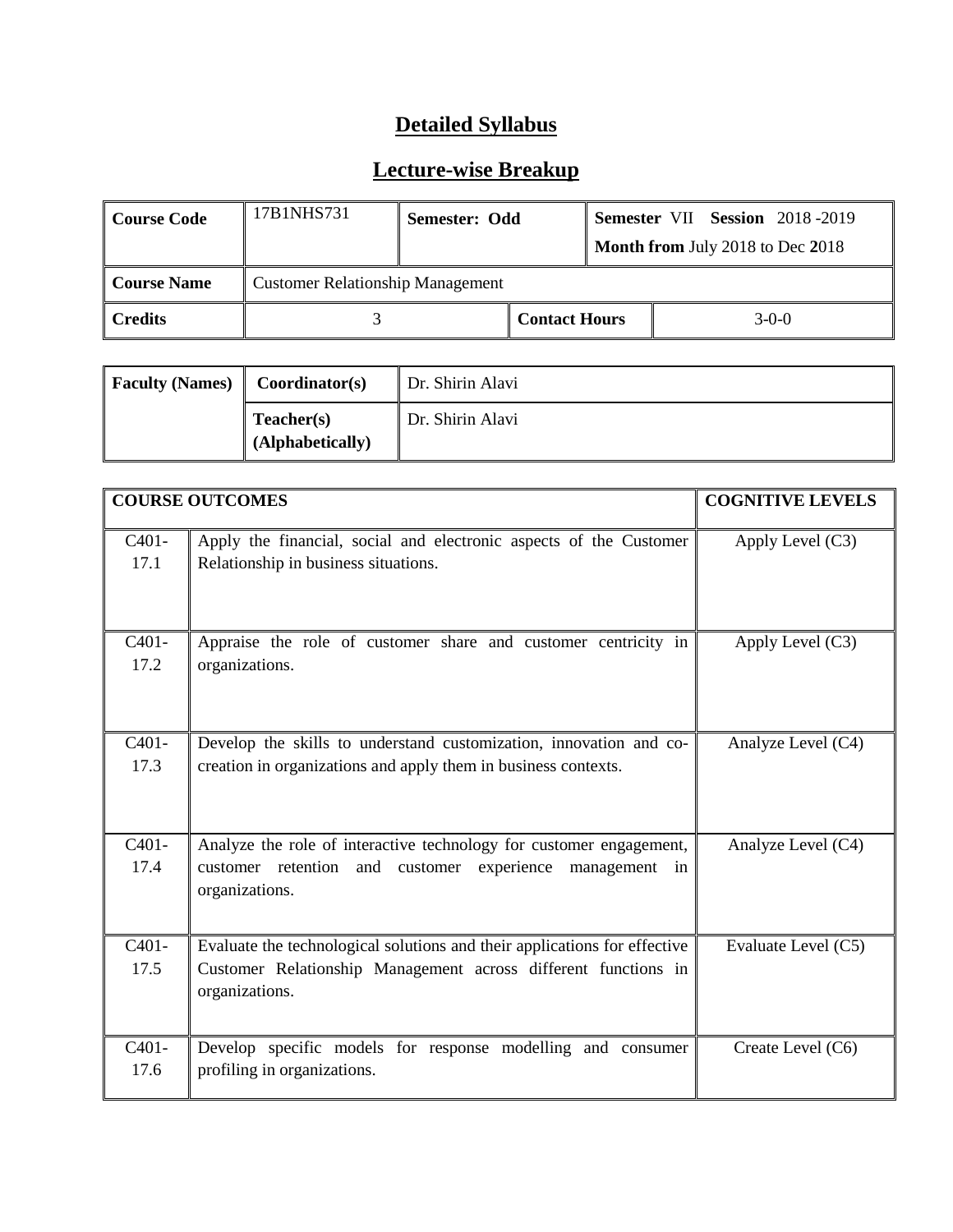| <b>Module</b><br>No. | Title of the<br><b>Module</b>                                                                | <b>Topics in the Module</b>                                                                                                                                                                                                                                                                                                                                                                                                                                               | No. of<br><b>Lectures</b> for<br>the module |
|----------------------|----------------------------------------------------------------------------------------------|---------------------------------------------------------------------------------------------------------------------------------------------------------------------------------------------------------------------------------------------------------------------------------------------------------------------------------------------------------------------------------------------------------------------------------------------------------------------------|---------------------------------------------|
| 1.                   | <b>CRM-The Strategic</b><br>Imperatives                                                      | Introduction, CRM in Marketing and IT, CRM for Business<br>Leadership, Criticality of customer relationships, Why<br>businesses should adopt CRM, Implementing CRM.                                                                                                                                                                                                                                                                                                       | 3                                           |
| 2.                   | Conceptual<br>Foundations of<br>CRM, Building<br>Customer<br>Relationships                   | Evolution of CRM, Benefits, Schools of thought on CRM,<br>Defining CRM. Customer Retention and Customer<br>Acquisition, Customer Profitability is Skewed, Service<br>Benefits of CRM, Transaction Marketing vs. Relationship<br>Marketing, Relationship Building as a process, Bonding for<br>Customer Relationships-Financial, Social, customization<br>and Structural bonds, Ladder of Loyalty Zero Customer<br>Defection, CRM Framework.                               | $\overline{7}$                              |
| 3.                   | Relationship<br>Marketing and<br>Economics of CRM                                            | Internal<br>relationships,<br>Electronic<br>and<br>external<br>Relationships, Operational, Analytical and Collaborative<br>CRM, Market Share vs. Share of Customer, Customer<br>Lifetime Value, and Activity based costing for CRM                                                                                                                                                                                                                                        | 6                                           |
| 4.                   | CRM in B2C, B2B<br>Markets, Customer<br>Experience<br>Management                             | CRM in Product and Service Markets, Case Studies,<br>Characteristics of Business Markets, Participants in the<br>business buying process, Key Account Management, Using<br>KAM for Customer Segmentation, Customer Retention<br>Strategy, KAM as a growth and Development Strategy,<br>Customer Value Management in Business Markets,<br>Importance of CRM in B2B Markets, Customer Emotion,<br>Customer Knowledge, Reciprocity, Voice of the Customer,<br>Participation. | $\tau$                                      |
| 6.                   | Components of e<br><b>CRM</b> solutions<br>(Overview) and<br>Role of Digital<br>Technologies | Data warehousing, Datamining and CRM, Market Basket<br>Analysis and Retail sector, Campaign Management, Sales<br>Force Automation, Customer Service and<br>Support,<br>Corporate Blogs, Online communities, Twitter, Wikis. The<br>Experience ecosystem. CEM,<br>Consumer engagement,<br>segmentation and differentiation.                                                                                                                                                | $\overline{7}$                              |
| 7.                   | Product offerings in<br>the CRM<br>Marketplace(Overv                                         | Evaluating Technological solutions for CRM, Comparison<br>of Siebel, Oracle, MySAP.com and People Soft Enterprise<br>solutions, Comparison of Talisma, Sales logix, Microsoft                                                                                                                                                                                                                                                                                             | 7                                           |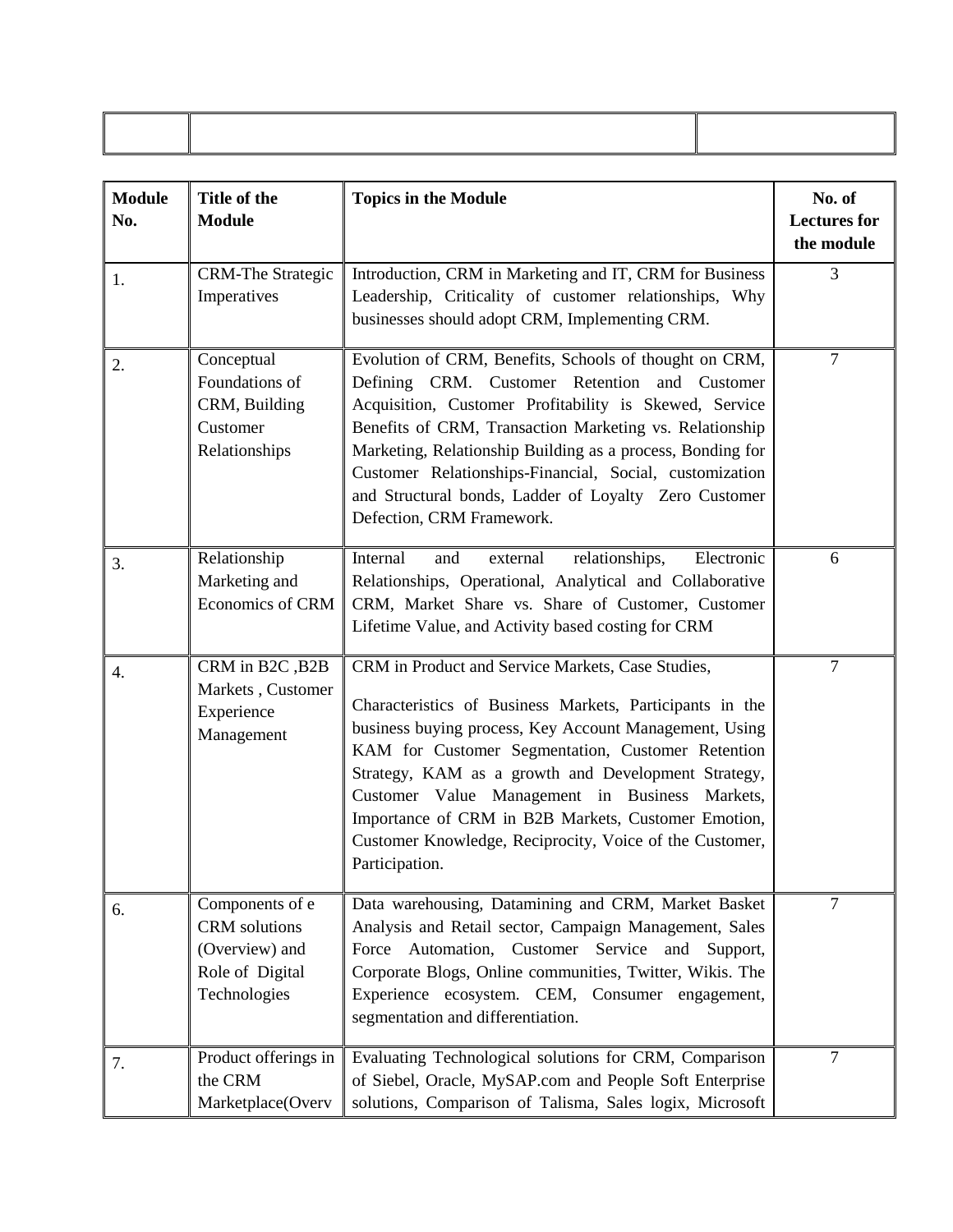|                                     | iew) and CRM<br>Roadmap                                         | and Sales notes for small and medium enterprises, Defining<br>a CRM strategy, CRM Implementation Roadmap,<br>Developing a relationship orientation, Customer centric<br>marketing<br>and processes, Building organizational<br>capabilities through internal marketing,<br>Issues<br>in<br>implementing a technology solution for CRM. |    |
|-------------------------------------|-----------------------------------------------------------------|----------------------------------------------------------------------------------------------------------------------------------------------------------------------------------------------------------------------------------------------------------------------------------------------------------------------------------------|----|
| 8.                                  | Operational issues<br>in implementing<br><b>CRM, Social CRM</b> | Process view of CRM, Budgeting for attraction vs.<br>retention, Learning from customer defections, Customer<br>Retention Plans, Evaluating Retention programs, Social<br>Customer Relationship Management, Social Customer<br>Insights, Social CRM Strategy, and Social Customer<br>Analytics.                                         | 5  |
|                                     |                                                                 |                                                                                                                                                                                                                                                                                                                                        |    |
|                                     |                                                                 | <b>Total number of Lectures</b>                                                                                                                                                                                                                                                                                                        | 42 |
| <b>Evaluation Criteria</b>          |                                                                 |                                                                                                                                                                                                                                                                                                                                        |    |
| <b>Components</b><br>T <sub>1</sub> |                                                                 | <b>Maximum Marks</b><br>20                                                                                                                                                                                                                                                                                                             |    |
| T2                                  |                                                                 | 20                                                                                                                                                                                                                                                                                                                                     |    |
| <b>End Semester Examination</b>     |                                                                 | 35                                                                                                                                                                                                                                                                                                                                     |    |
| <b>TA</b>                           |                                                                 | 25 (Project: Report and Viva)                                                                                                                                                                                                                                                                                                          |    |
| <b>Total</b>                        |                                                                 | 100                                                                                                                                                                                                                                                                                                                                    |    |

|    | <b>Recommended Reading material:</b> Author(s), Title, Edition, Publisher, Year of Publication etc. (Text books,<br>Reference Books, Journals, Reports, Websites etc. in the IEEE format) |
|----|-------------------------------------------------------------------------------------------------------------------------------------------------------------------------------------------|
| 1. | Customer Relationship Management-A strategic perspective, G. Shainesh, Jagdish Sheth, Reprinted<br>Macmillan Publishers India Limited, 2009.                                              |
| 2. | Mukerjee, K., Customer Relationship Management-A Strategic approach to Marketing, Third Edition<br>Prentice Hall of India, 2007.                                                          |
| 3. | Customer Relationship Management Concepts and Technologies-Francis Buttle, Third Edition Taylor and<br>Francis, 2015.                                                                     |
| 4. | Berry, Michael, J. A, Linoff, Gordon S., Datamining Techniques for Sales, Marketing and CRM, Second<br>Edition, Wiley Publications, 2007.                                                 |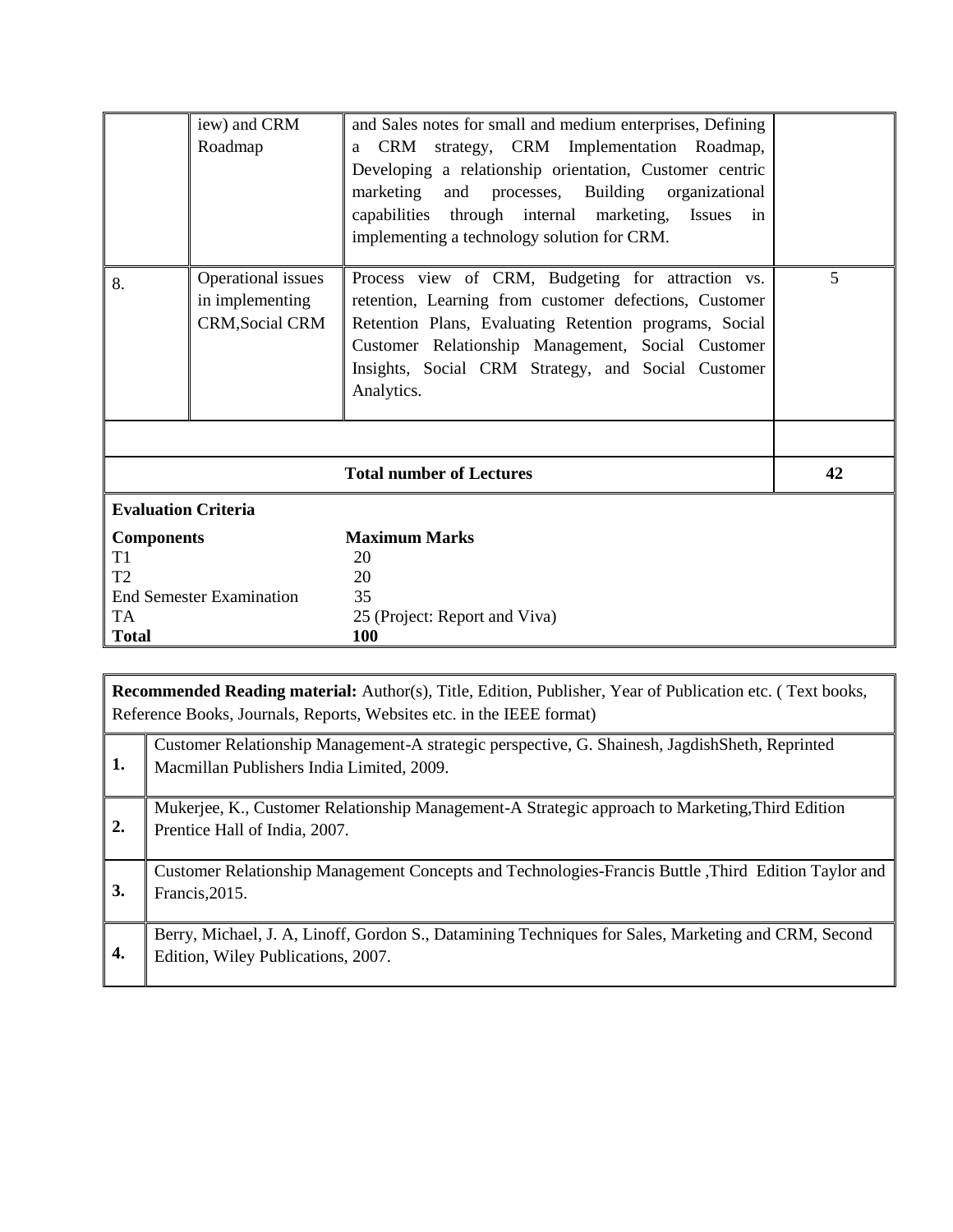| Course Code                                 | 16B1NHS831            | <b>Semester: Odd</b> |  | Semester: VII Session 2018-2019<br>Month from July 2018-Dec 2018 |  |  |
|---------------------------------------------|-----------------------|----------------------|--|------------------------------------------------------------------|--|--|
| Course Name                                 | <b>Gender Studies</b> |                      |  |                                                                  |  |  |
| $\parallel$ Credits<br><b>Contact Hours</b> |                       | $3-0-0$              |  |                                                                  |  |  |

| <b>Faculty</b> | Coordinator(s)                 | MsPuneetPannu |
|----------------|--------------------------------|---------------|
| (Names)        | Teacher(s)<br>(Alphabetically) | MsPuneetPannu |

| <b>CO</b> Code | <b>COURSE OUTCOMES</b>                                                                                                                                             | <b>COGNITIVE</b><br><b>LEVELS</b> |
|----------------|--------------------------------------------------------------------------------------------------------------------------------------------------------------------|-----------------------------------|
| $C$ 401-19.1   | Demonstrate knowledge of the construct of gender and the way it<br>intersects with other social and cultural identities of race, class, ethnicity<br>and sexuality | Understand(C2)                    |
| $C$ 401-19.2   | Apply feminist and gender theory in an analysis of gender including an<br>examination of the social construct of femininity and masculinity                        | Apply $(C3)$                      |
| $C$ 401-19.3   | Analyze the ways in which societal institutions and power structures such<br>as the family, workplace impact the material and social reality of women's<br>lives   | Analyze $(C4)$                    |
| $C$ 401-19.4   | Assess the need for Gender Sensitization and Gender Inclusivity and its<br>practice in contemporary settings                                                       | Evaluate $(C5)$                   |
| $C$ 401-19.5   | Evaluate and interpret information from a variety of sources including<br>print and electronic media, film, video and other information technologies               | Evaluate $(C5)$                   |

| Module<br>No. | Title of the<br>Module | <b>Topics in the Module</b>       | No. of<br><b>Lectures for</b><br>the module |
|---------------|------------------------|-----------------------------------|---------------------------------------------|
| -1.           | <b>Introducing</b>     | Sex and Gender<br>Types of Gender |                                             |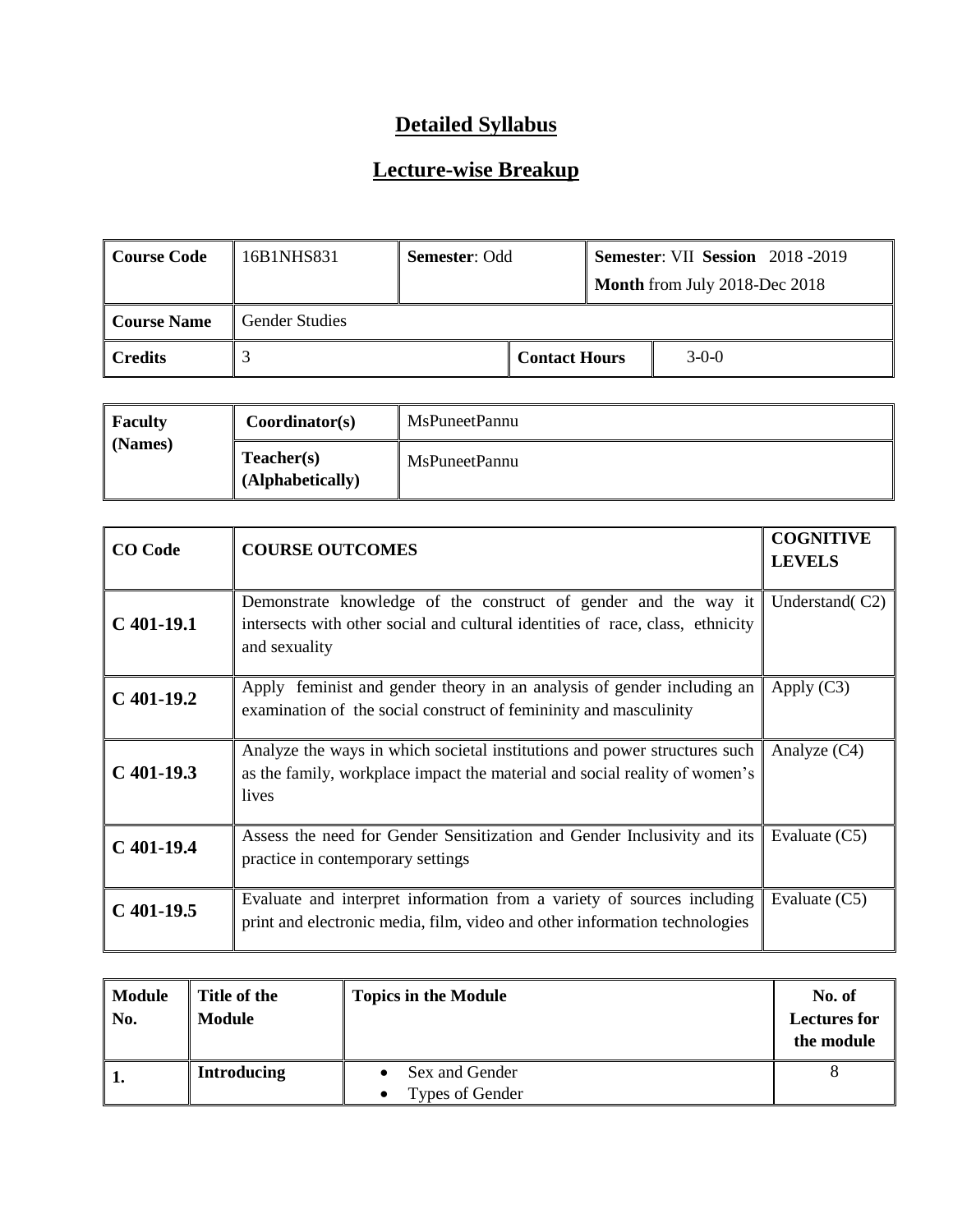|                                 | <b>Gender Issues</b>       | Gender Roles and Gender Division of Labor<br>$\bullet$                |    |
|---------------------------------|----------------------------|-----------------------------------------------------------------------|----|
|                                 |                            | Gender Stereotyping and Gender Discrimination<br>$\bullet$            |    |
|                                 |                            | The Other and Objectification<br>$\bullet$                            |    |
| 2.                              |                            | Biological, Phenomenological and Socio-Cultural<br>$\bullet$          | 8  |
|                                 | Gender                     | Perspectives of body                                                  |    |
|                                 | <b>Perspectives of</b>     | Body as a Site and Articulation of Power Relations<br>$\bullet$       |    |
|                                 | <b>Body &amp; Language</b> | Cultural Meaning of Female Body and Women's<br>$\bullet$              |    |
|                                 |                            | <b>Lived Experiences</b>                                              |    |
|                                 |                            | The Other and Objectification<br>$\bullet$                            |    |
| 3.                              |                            | Bio-Social Perspective of Gender<br>$\bullet$                         | 9  |
|                                 |                            | Gender as Attributional Fact                                          |    |
|                                 | <b>Social</b>              | Feminine & Feminist                                                   |    |
|                                 | <b>Construction of</b>     | Major Theorists of Feminism Challenging Cultural                      |    |
|                                 | Femininity&Femi            | Notions of Femininity<br>Feminism Today: Radical, Liberal, Socialist, |    |
|                                 | nism                       | $\bullet$<br>Cultural, Eco feminism & Cyber feminism                  |    |
|                                 |                            | Images of Women in Sports, Arts, Entertainment,<br>$\bullet$          |    |
|                                 |                            | Media and Fashion Industry ; Cultural Feminism &                      |    |
|                                 |                            | Celebrating Womanhood                                                 |    |
|                                 |                            | Analysis of role women have played across cultures<br>$\bullet$       |    |
| 4.                              |                            | Definition and Understanding of Masculinities<br>$\bullet$            | 9  |
|                                 | <b>Social</b>              | Sociology of Masculinity & its Types                                  |    |
|                                 | <b>Construction of</b>     | Social Organization of Masculinity and Privileged<br>$\bullet$        |    |
|                                 | <b>Masculinity</b>         | Position of Masculinity                                               |    |
|                                 |                            | Politics of Masculinity and Power<br>٠                                |    |
|                                 |                            | Major Theorists of Masculinity<br>$\bullet$                           |    |
|                                 |                            | Masculine Identities in Literature, Cinema &                          |    |
|                                 |                            | Media.                                                                |    |
| 5.                              | <b>Gender</b>              |                                                                       | 8  |
|                                 | <b>Sensitization</b>       |                                                                       |    |
|                                 |                            | Women, Law & Women Rights In India                                    |    |
|                                 | <b>Empowerment</b>         | From Women's Studies to Gender Studies: A                             |    |
|                                 | <b>&amp;Gender</b>         | Paradigm Shift                                                        |    |
|                                 | <b>Inclusivity</b>         | Gender Studies & Media: Creating New Paradigms                        |    |
|                                 |                            | in Gender & Culture                                                   |    |
|                                 |                            | <b>Total number of Lectures</b>                                       | 42 |
| <b>Evaluation Criteria</b>      |                            |                                                                       |    |
| <b>Components</b>               |                            | <b>Maximum Marks</b>                                                  |    |
| T1                              |                            | 20                                                                    |    |
| T <sub>2</sub>                  |                            | 20                                                                    |    |
| <b>End Semester Examination</b> |                            | 35                                                                    |    |
| TA                              |                            | 25 (Assignment, Poster Presentation, Attendance)                      |    |
| <b>Total</b>                    |                            | <b>100</b>                                                            |    |

**Recommended Reading material:** Author(s), Title, Edition, Publisher, Year of Publication etc. ( Text books,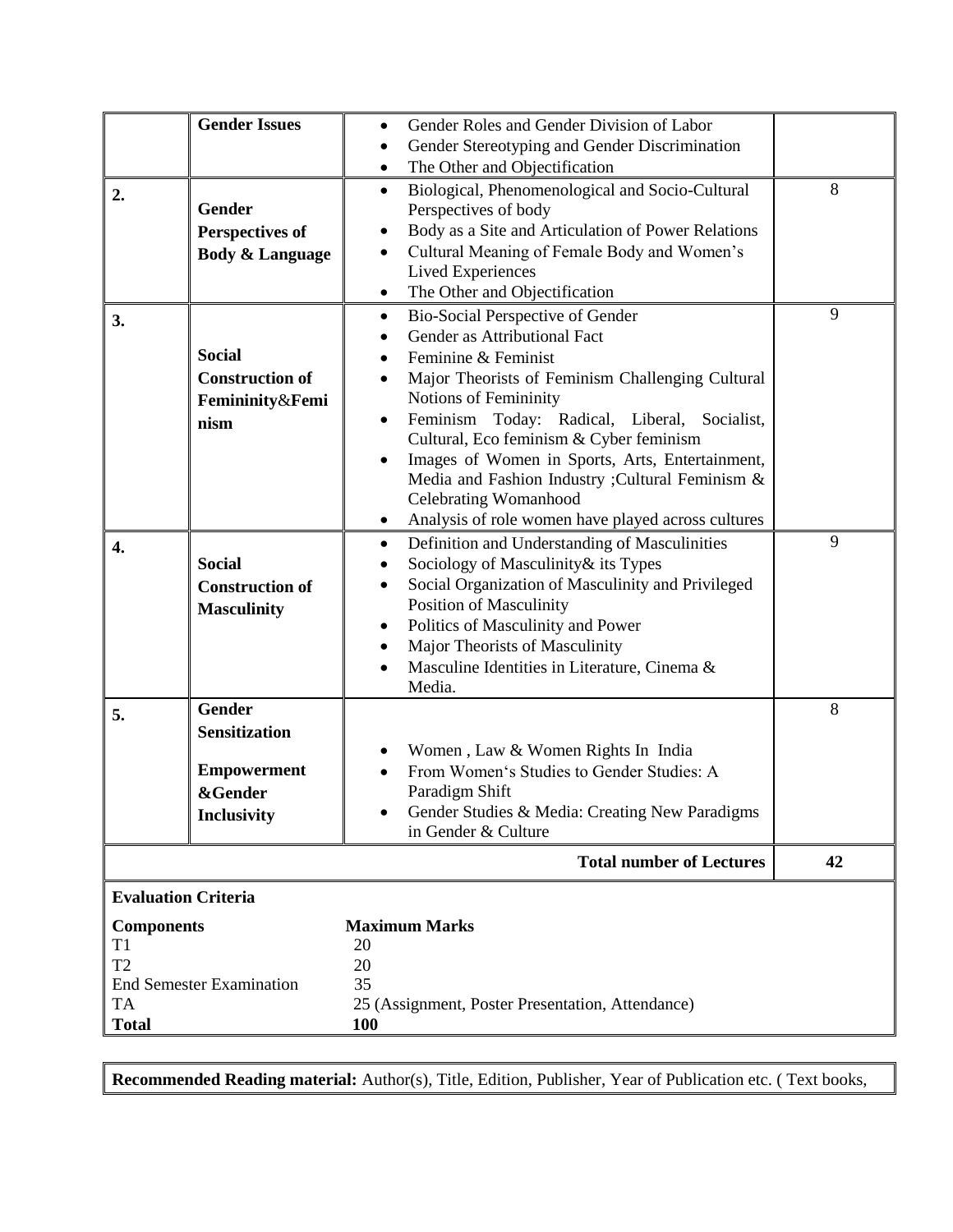|                         | Reference Books, Journals, Reports, Websites etc. in the IEEE format)                                             |
|-------------------------|-------------------------------------------------------------------------------------------------------------------|
| $\mathbf{1}$            | <b>Davis K., et al</b> , "Handbook of Gender and Women's Studies. London: Sage. (2006)                            |
| $\overline{2}$          | <b>Helgeson, Vicki S., "The Psychology of Gender", Pearson(2012)</b>                                              |
| $\overline{\mathbf{3}}$ | Friedan B., "The Feminine Mystique", Penguin. (1971/1992)                                                         |
| $\overline{\mathbf{4}}$ | <b>Debeauvoir S., "The Second Sex", Vintage (1953/1997)</b>                                                       |
| 5                       | <b>Wharton Amy S.,</b> "The Sociology of Gender: An Introduction to Theory & Research", Wiley-Blackwell<br>(2005) |
| 6                       | <b>Pachauri G.,</b> " Gender, School & Society", R.Lall Publishers(2013)                                          |
| $\overline{7}$          | <b>Connell R.W.</b> " <i>Masculinities</i> ", Cambridge: Polity. (1985)                                           |
| 8                       | <b>MacInnes J., "The End of Masculinity". Buckingham: Open University Press. (1998)</b>                           |
| $\boldsymbol{9}$        | <b>Kaul A.&amp; Singh M.,</b> "New Paradigms for Gender Inclusivity", PHI Pvt Ltd (2012)                          |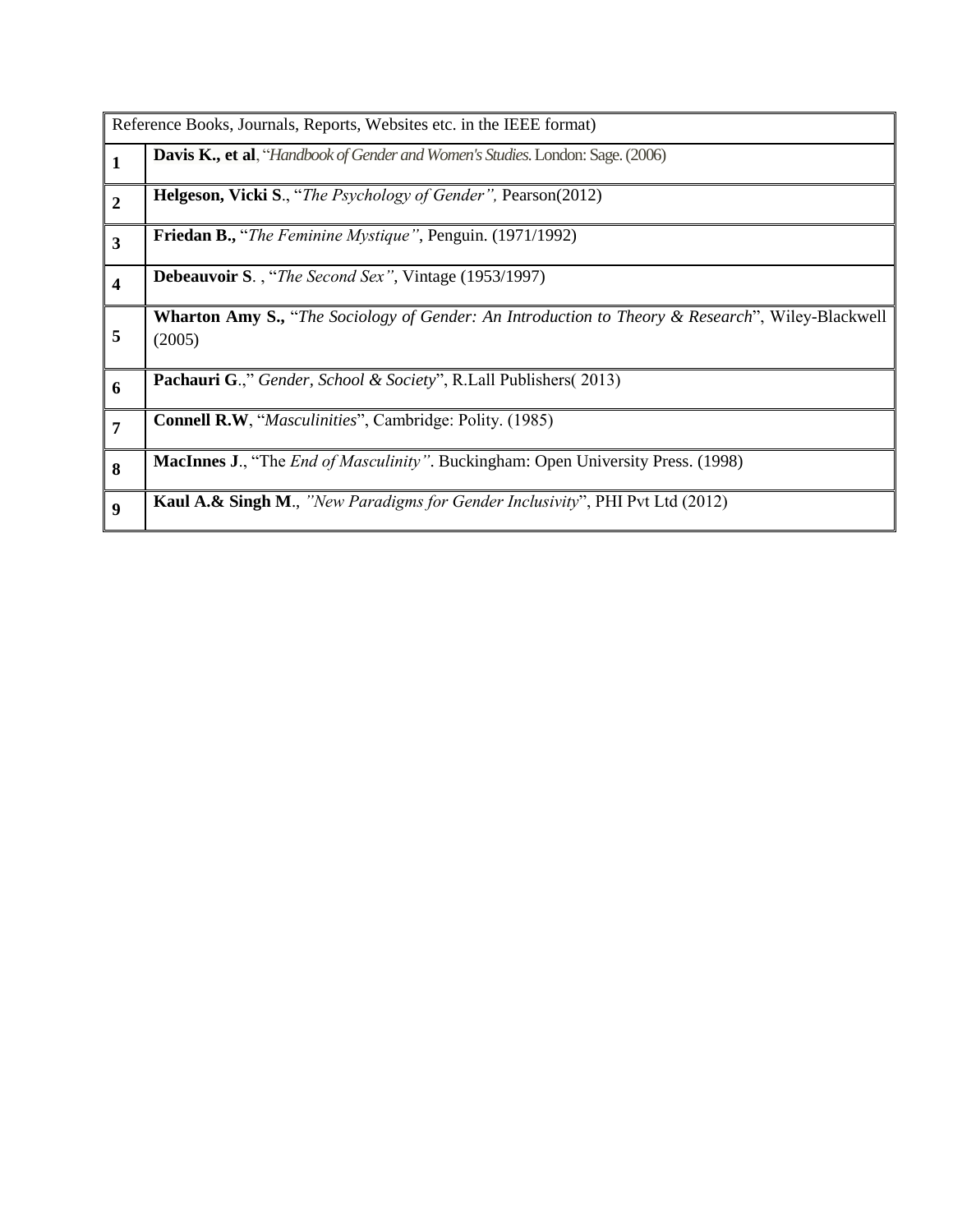| <b>Course Code</b>     |  | 17B1NHS732                                                                            |                                     | Semester VII Session 2018-2019<br><b>Semester:</b> Even                                                                                                         |                                     |                                   |                                             |
|------------------------|--|---------------------------------------------------------------------------------------|-------------------------------------|-----------------------------------------------------------------------------------------------------------------------------------------------------------------|-------------------------------------|-----------------------------------|---------------------------------------------|
|                        |  |                                                                                       |                                     | Month from July 2018 to Dec 2018                                                                                                                                |                                     |                                   |                                             |
| <b>Course Name</b>     |  | <b>Indian Financial System</b>                                                        |                                     |                                                                                                                                                                 |                                     |                                   |                                             |
| <b>Credits</b>         |  | 3                                                                                     |                                     |                                                                                                                                                                 | <b>Contact Hours</b>                | $3 - 0 - 0$                       |                                             |
| <b>Faculty (Names)</b> |  | Coordinator(s)                                                                        |                                     | Dr. Mukta Mani(Sec62), Dr. SakshiVarshney(Sec128)                                                                                                               |                                     |                                   |                                             |
|                        |  | Teacher(s)<br>(Alphabetically)                                                        |                                     | Dr. Mukta Mani(Sec62), Dr. SakshiVarshney(Sec128)                                                                                                               |                                     |                                   |                                             |
| <b>COURSE OUTCOMES</b> |  |                                                                                       |                                     |                                                                                                                                                                 |                                     | <b>COGNITIVE</b><br><b>LEVELS</b> |                                             |
|                        |  |                                                                                       |                                     | After pursuing the above mentioned course, the students will be able to:                                                                                        |                                     |                                   |                                             |
| $C401-1.1$             |  |                                                                                       |                                     | Understand the inter-linkage of components of financial system<br>and financial instruments of Money market and Capital market.                                 |                                     |                                   | Understanding<br>Level $(C2)$               |
| $C401-1.2$             |  | markets                                                                               |                                     | Analyze ways of fund raising in domestic and international                                                                                                      |                                     |                                   | Analyzing<br>Level $(C4)$                   |
| $C401-1.3$             |  | Understand functioning of Stock market and evaluate securities<br>for investment.     | Evaluating<br>Level $(C5)$          |                                                                                                                                                                 |                                     |                                   |                                             |
| $C401-1.4$             |  | Apply the knowledge of Mutual Funds and Insurance in personal<br>investment decisions |                                     |                                                                                                                                                                 |                                     |                                   | Applying<br>Level $(C3)$                    |
| $C401-1.5$             |  | Apply knowledge of Income tax for calculation of tax liability of<br>individual.      |                                     |                                                                                                                                                                 |                                     | Applying<br>Level $(C3)$          |                                             |
| Module No.             |  | Title of the<br><b>Module</b>                                                         |                                     | <b>Topics in the Module</b>                                                                                                                                     |                                     |                                   | No. of<br><b>Lectures</b> for<br>the module |
| 1.                     |  | Introduction                                                                          | Meaning,<br>Financial<br>instrument | Importance,<br>system.<br>financial system, Financial markets, Financial<br>Institutions, Financial services and Financial                                      | functions<br>and<br>Informal<br>and | of<br>Formal                      | $\overline{4}$                              |
| 2.                     |  | <b>Money Market</b>                                                                   | Features                            | of<br>money<br>Treasury bills, commercial bills, commercial<br>papers, certificates of deposit, call and notice<br>money, Functions of money market, Linking of | market                              | Instruments:                      | 5                                           |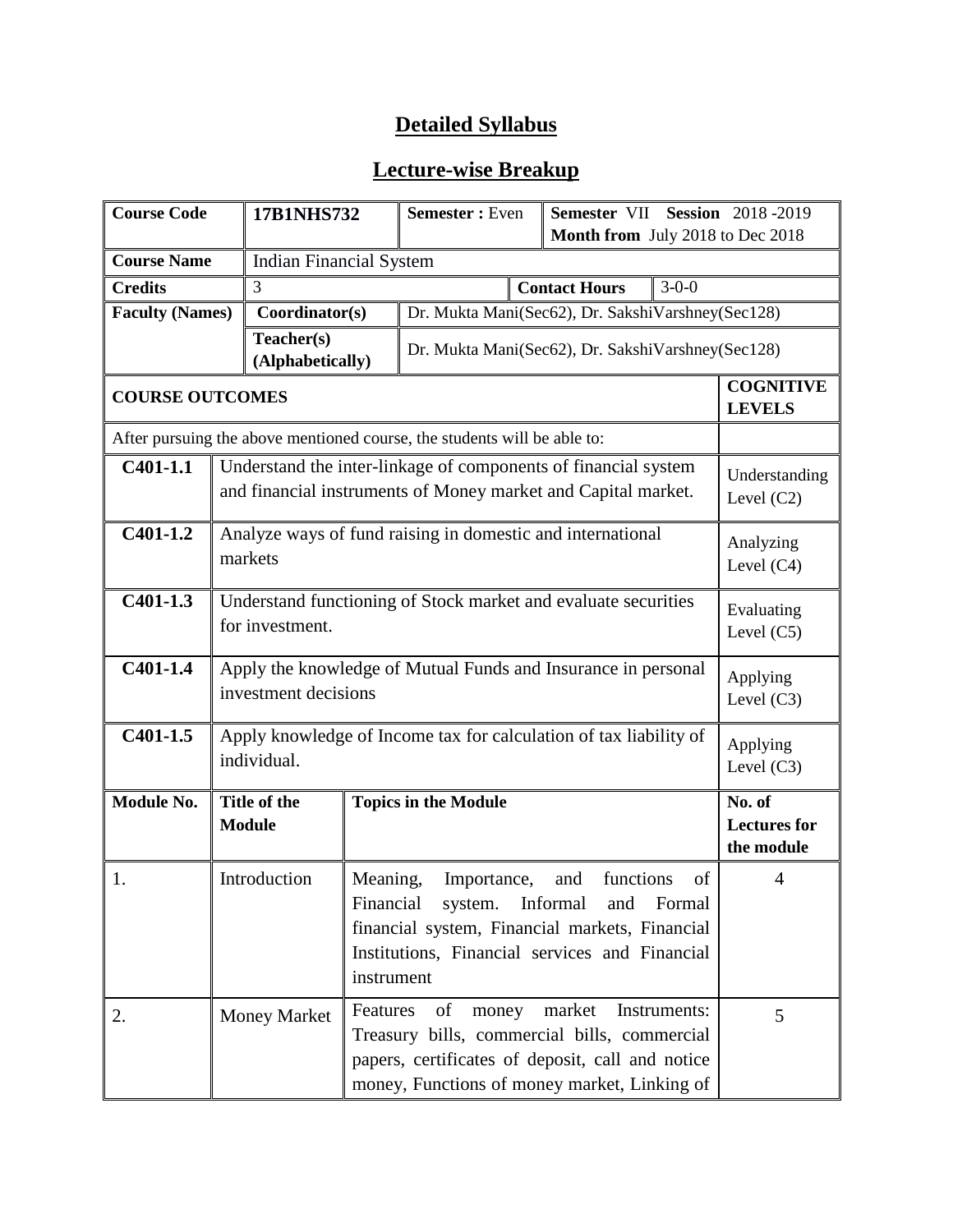|                                 |                                                      | money market with Monetary policy in India                                                                                                                                                                                                                                                                                                                                                        |                |
|---------------------------------|------------------------------------------------------|---------------------------------------------------------------------------------------------------------------------------------------------------------------------------------------------------------------------------------------------------------------------------------------------------------------------------------------------------------------------------------------------------|----------------|
| 3.                              | Capital Market                                       | Features of Capital market instrument: Equity<br>shares, Bonds. Fund raising through Initial<br>Public Offering, Rights issue, Preferential<br>allotment and Private Placement. Process of<br>IPO-Intermediaries in IPO, Book building<br>process and allotment of shares                                                                                                                         | 6              |
| 4.                              | Foreign<br>investments in<br>India                   | Fund raising from foreign market through:<br>direct<br>Foreign<br>investment<br>and<br>foreign<br>institutional investment, ADR, GDR, ECB, and<br>Private equity.                                                                                                                                                                                                                                 | 5              |
| 5.                              | <b>Stock Market</b>                                  | Trading in secondary market- Stock exchanges,<br>regulations, demutualisation, broker, listing of<br>securities, dematerialisation, trading,<br>short<br>selling, circuit breaker, stock market indices-<br>methods of calculation of indices.                                                                                                                                                    | 5              |
| 7.                              | <b>Stock</b><br>Valuation and<br>Analysis            | Investing basics: Consideration of Risk and<br>Return,<br>Stock Valuation<br>and<br>Analysis-<br>Fundamental analysis: Economy, industry and<br>company analysis; Technical Analysis of<br>stocks using technical charts                                                                                                                                                                          | 6              |
| 8.                              | Investing in<br><b>Mutual Funds</b><br>and Insurance | Mutual Funds: Basics, Types of funds, risk and<br>return considerations in selection of funds;<br>Insurance: Basics, Life insurance and health<br>insurance, types of policies                                                                                                                                                                                                                    | $\overline{4}$ |
| 9.                              | Overview of<br><b>Income Tax</b>                     | Basics of Income tax- Concept of previous<br>year, person,<br>income.<br>assessment<br>year,<br>Calculation of Income tax<br>liability for<br>individuals: Income from salaries- basic, DA,<br>HRA, leave<br>salary pension<br>other<br>and<br>allowances; Income from House Property- self<br>occupied house, rented house; Income from<br>Capital Gain, Deductions under section 80C to<br>80U. | $\overline{7}$ |
| <b>Total number of Lectures</b> |                                                      |                                                                                                                                                                                                                                                                                                                                                                                                   | 42             |
| <b>Evaluation Criteria</b>      |                                                      |                                                                                                                                                                                                                                                                                                                                                                                                   |                |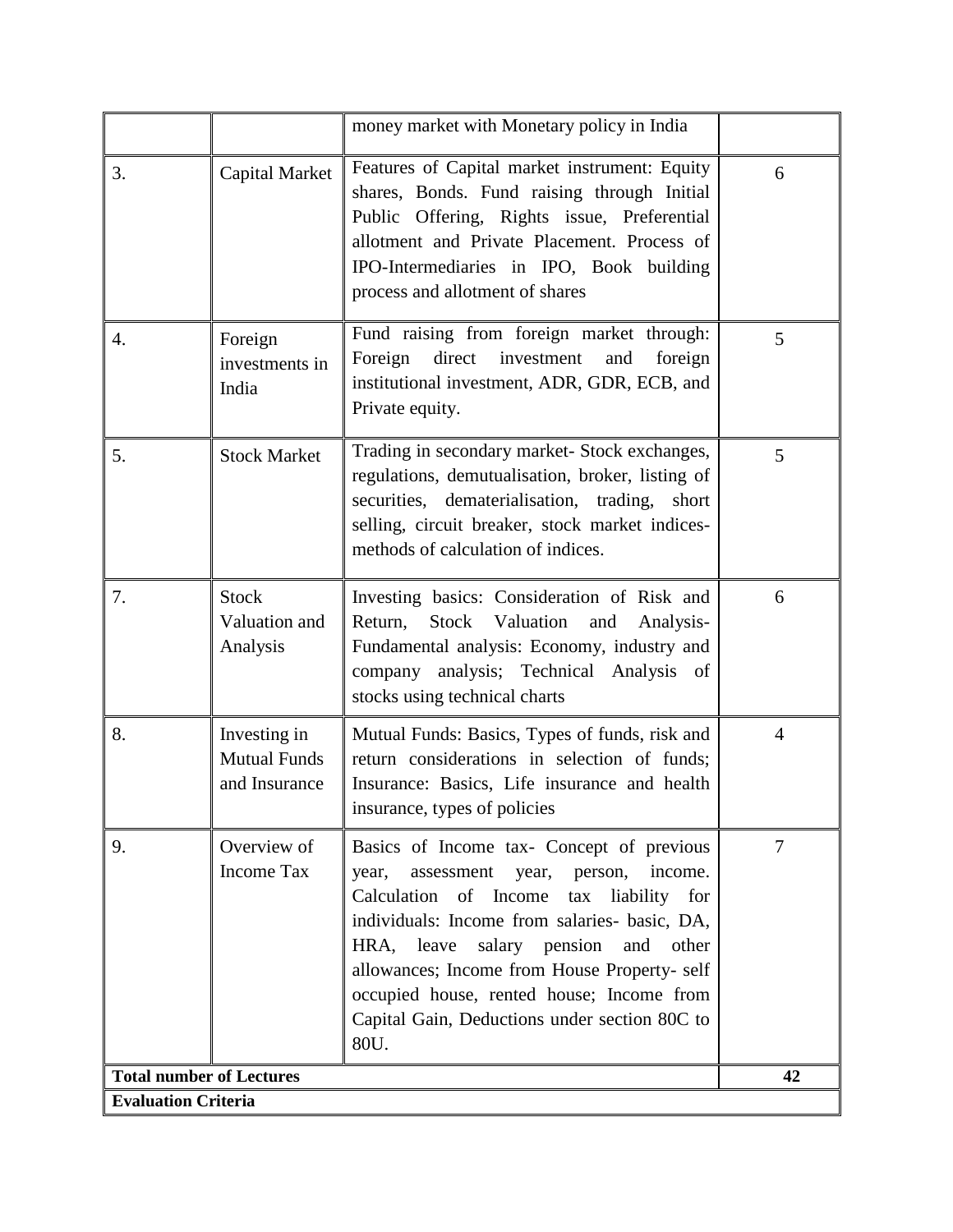|                | <b>Components</b>               | <b>Maximum Marks</b>                                                                                      |
|----------------|---------------------------------|-----------------------------------------------------------------------------------------------------------|
| T <sub>1</sub> |                                 | 20                                                                                                        |
| T <sub>2</sub> |                                 | 20                                                                                                        |
|                | <b>End Semester Examination</b> | 35                                                                                                        |
| <b>TA</b>      |                                 | 25 (Quiz, Assignments, class test)                                                                        |
| <b>Total</b>   |                                 | 100                                                                                                       |
|                |                                 | <b>Recommended Reading material:</b> Author(s), Title, Edition, Publisher, Year of Publication etc. (Text |
|                |                                 | books, Reference Books, Journals, Reports, Websites etc. in the IEEE format)                              |
| 1.             |                                 | Pathak Bharti V, <i>Indian Financial System</i> , 3 <sup>rd</sup> Ed., Pearson Education, 2013            |
| 2.             |                                 | Madura Jeff, <i>Personal Finance</i> , 5 <sup>th</sup> Ed, Pearson Education, 2013.                       |
| 3.             |                                 | Machiraju H R, Indian Financial System, 4 <sup>th</sup> Ed, Vikas Publication, 2010                       |
| 4.             | 2006.                           | Bhole L M, Financial Institutions and Markets, 4 <sup>th</sup> ed. Tata McGraw Hill Publication,          |
| 5.             |                                 | Singhania&Singhania, Students Guide to Income Tax, Taxmann Publication, 2013.                             |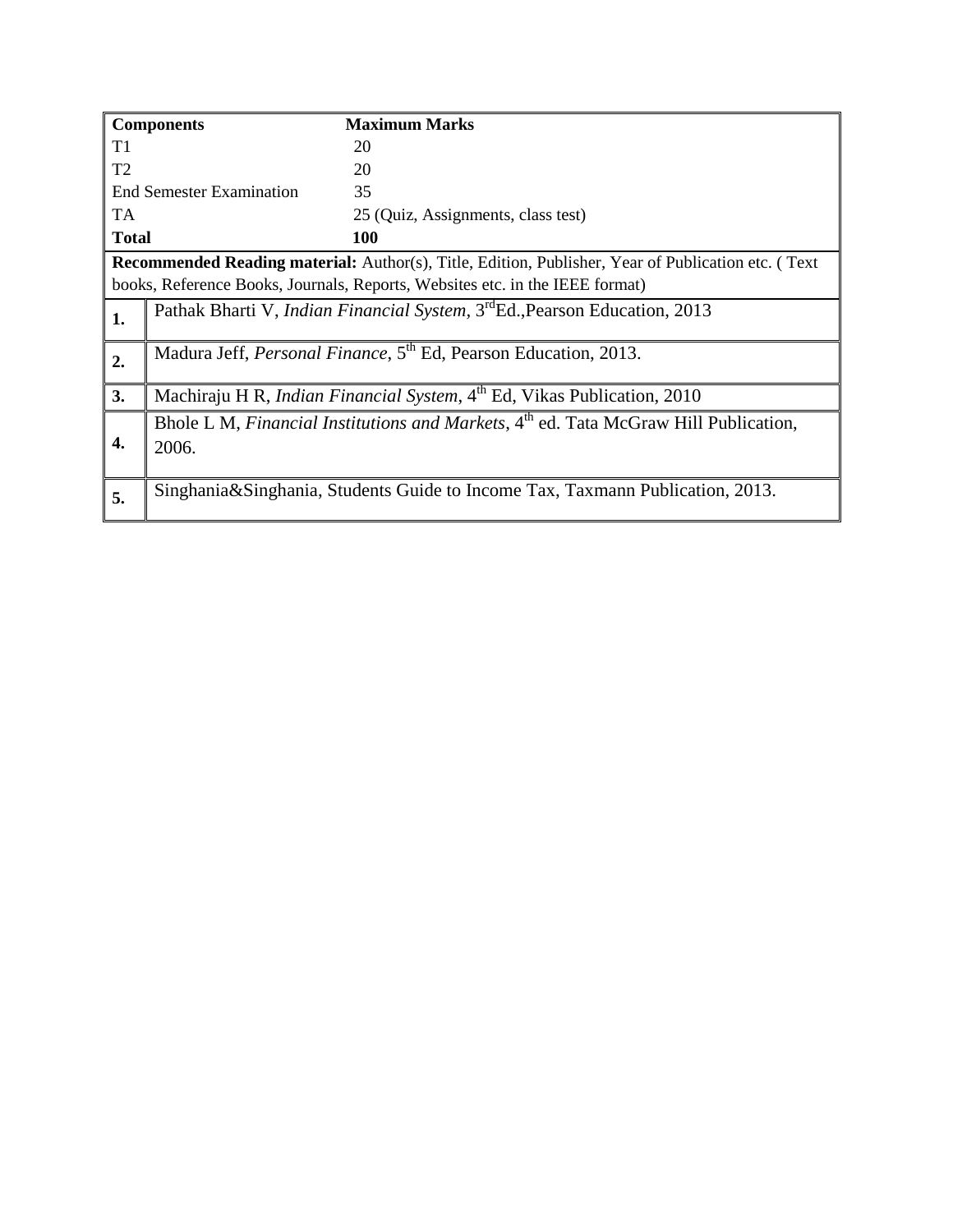| <b>Course Code</b>     | 17B1NHS734                          | <b>Semester Odd</b> |  |                                         | <b>Semester VII Session 2018-2019</b> |         |  |
|------------------------|-------------------------------------|---------------------|--|-----------------------------------------|---------------------------------------|---------|--|
|                        |                                     |                     |  | <b>Month from July 2018 to Dec 2018</b> |                                       |         |  |
| <b>Course Name</b>     | Managerial and Communication Skills |                     |  |                                         |                                       |         |  |
| <b>Credits</b>         | <b>Contact Hours</b>                |                     |  |                                         |                                       | $3-0-0$ |  |
| <b>Faculty (Names)</b> | Coordinator(s)                      | Dr. AnshuBanwari    |  |                                         |                                       |         |  |
|                        | Teacher(s)<br>(Alphabetically)      | Dr. AnshuBanwari    |  |                                         |                                       |         |  |

| <b>COURSE OUTCOMES</b> |                                                                                                                                        |                            |
|------------------------|----------------------------------------------------------------------------------------------------------------------------------------|----------------------------|
| $C401-3.1$             | Demonstrate understanding of basic aspects of business communication and realize<br>the importance of it                               | Understand<br>Level $(C2)$ |
| $C401-3.2$             | Assess one's and other's communication skills and adapt oneself in order to meet<br>challenges at the competitive workplace            | Evaluate<br>Level $(C5)$   |
| $C401-3.3$             | Apply the appropriate conflict handling style for effective conflict management                                                        | Apply<br>Level $(C3)$      |
| C401-3.4               | Demonstrate understanding about the opportunities and challenges of intercultural<br>communication and recognizing cultural variations | Understand<br>Level $(C2)$ |
| $C401-3.5$             | Apply the appropriate steps for better decision making by interpreting information                                                     | Apply<br>Level $(C3)$      |
| $C401-3.6$             | Develop an understanding of professional ethics                                                                                        | Apply<br>Level $(C3)$      |

| Module             | Title of the  | <b>Topics in the Module</b> | No. of              |
|--------------------|---------------|-----------------------------|---------------------|
| $\blacksquare$ No. | <b>Module</b> |                             | <b>Lectures for</b> |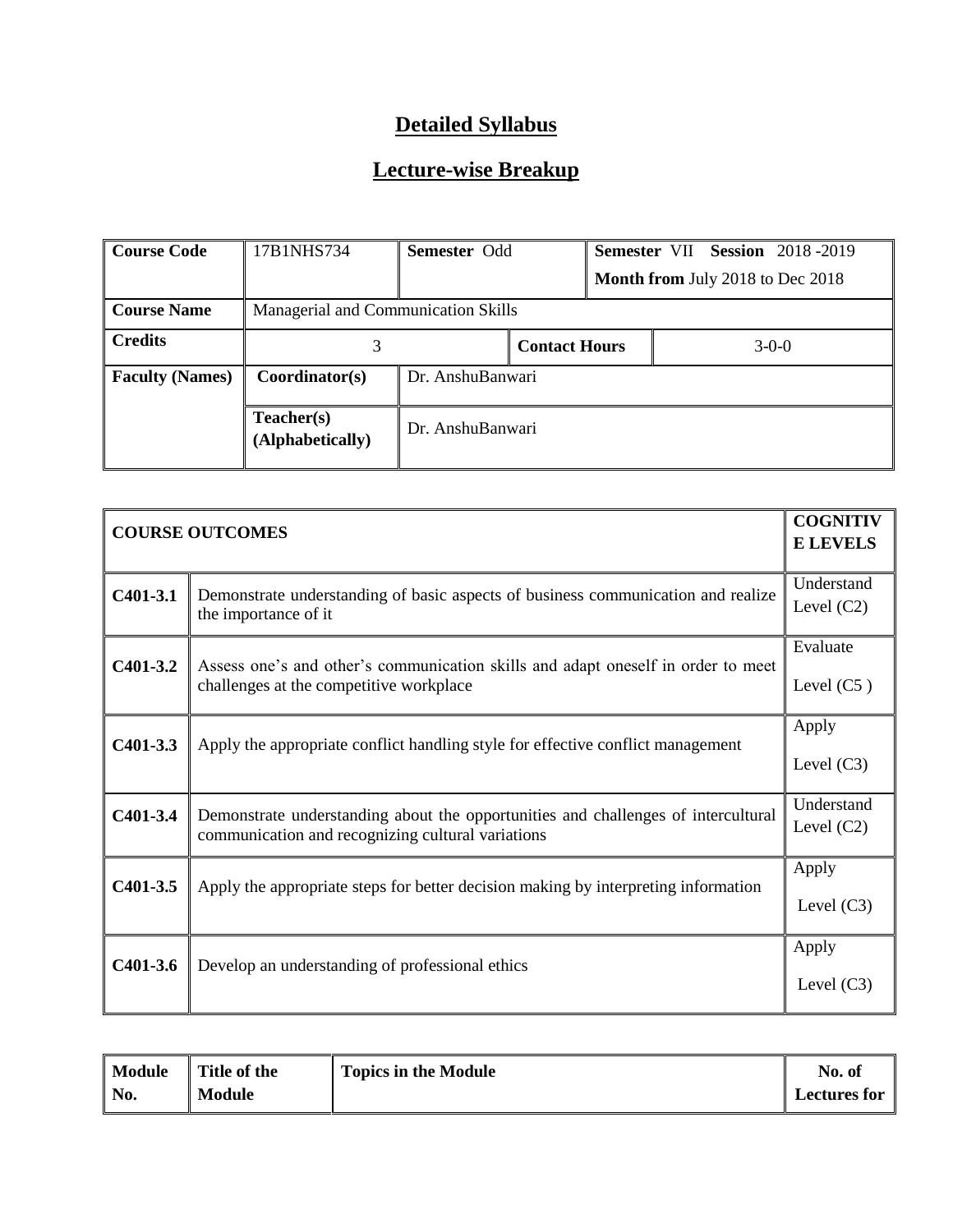|    |                                                                                       |                                                                                                                                                                                                                                                                                                                                                                                                                              | the module |
|----|---------------------------------------------------------------------------------------|------------------------------------------------------------------------------------------------------------------------------------------------------------------------------------------------------------------------------------------------------------------------------------------------------------------------------------------------------------------------------------------------------------------------------|------------|
| 1. | Communication<br>Skill Assessment<br>$(CSA)$ &<br>Development<br>Plan                 | Build an overall understanding and expectations of the<br>professional environment, Introspection and SWOT analysis of<br>self, Gap Analysis, Guidelines for developing necessary skills<br>and required knowledge to help students in their professional<br>life, Strategies in the Job- Search process, Work on their<br>personality profile and communication skills to make them<br>ready to face the professional world | 5          |
| 2. | Fundamentals and<br>Functions of<br><b>Business</b><br>Communication                  | Definition and Importance of Business Communication,<br>requirements<br>Communication<br>and<br>characteristics<br>of<br>Managerial Communication, Interpersonal & Intrapersonal<br><b>Business Communication</b>                                                                                                                                                                                                            | 5          |
| 3. | <b>Building Active</b><br>Communication<br><b>Skills</b>                              | Writing for effect in business messages, Listening, Formal<br>Speaking, Defensive and Non-Defensive Communication,<br>Corporate Body language, Audio and Visual communication,<br><b>Business Etiquettes and Mannerism</b>                                                                                                                                                                                                   | 5          |
| 4. | Conflict<br>Resolution and<br><b>Negotiation</b> skills                               | Origins of Conflict, Guidelines for Effective<br>conflict<br>Effective<br>Negotiation<br>professional<br>management,<br>in<br>environment, Gaining leverage through Persuasion, Impasse<br>and Alternative Dispute Resolution (ADR)                                                                                                                                                                                          | 5          |
| 5. | Corporate<br>communication                                                            | Meeting Management: Need and Importance of Meetings,<br>Conduct of Meeting, Public Relations : Meaning, Functions of<br>PR Department, Roles and responsibilities of an Internal and<br>External PR team, Corporate Social Responsibility                                                                                                                                                                                    | 5          |
| 6. | Group Discussion<br>and Interview<br>Preparation and,<br>Psychometric<br><b>Tests</b> | Introduction to the Job recruitment process, Criteria and<br>methods of selection, Interview and GD concepts. Types of<br>Interviews - Selection, Appraisal, Grievance, Exit, Preparing<br>Interview, mock group<br>discussion<br>sessions.<br>for<br>an<br>Psychometric Tests: Importance, Pattern & Practice sessions                                                                                                      | 5          |
| 7. | Data<br>Interpretation and<br>Decision making                                         | Importance of<br>Data Interpretation, Decision Making<br>Techniques, Case Study: Approaches to solve, Reasoning:<br><b>Interpretation Techniques</b>                                                                                                                                                                                                                                                                         | 5          |
| 8. | Communicating                                                                         | Understanding the opportunities and challenges of Intercultural<br>communication, Enhancing Intercultural sensitivity, Improving                                                                                                                                                                                                                                                                                             | 5          |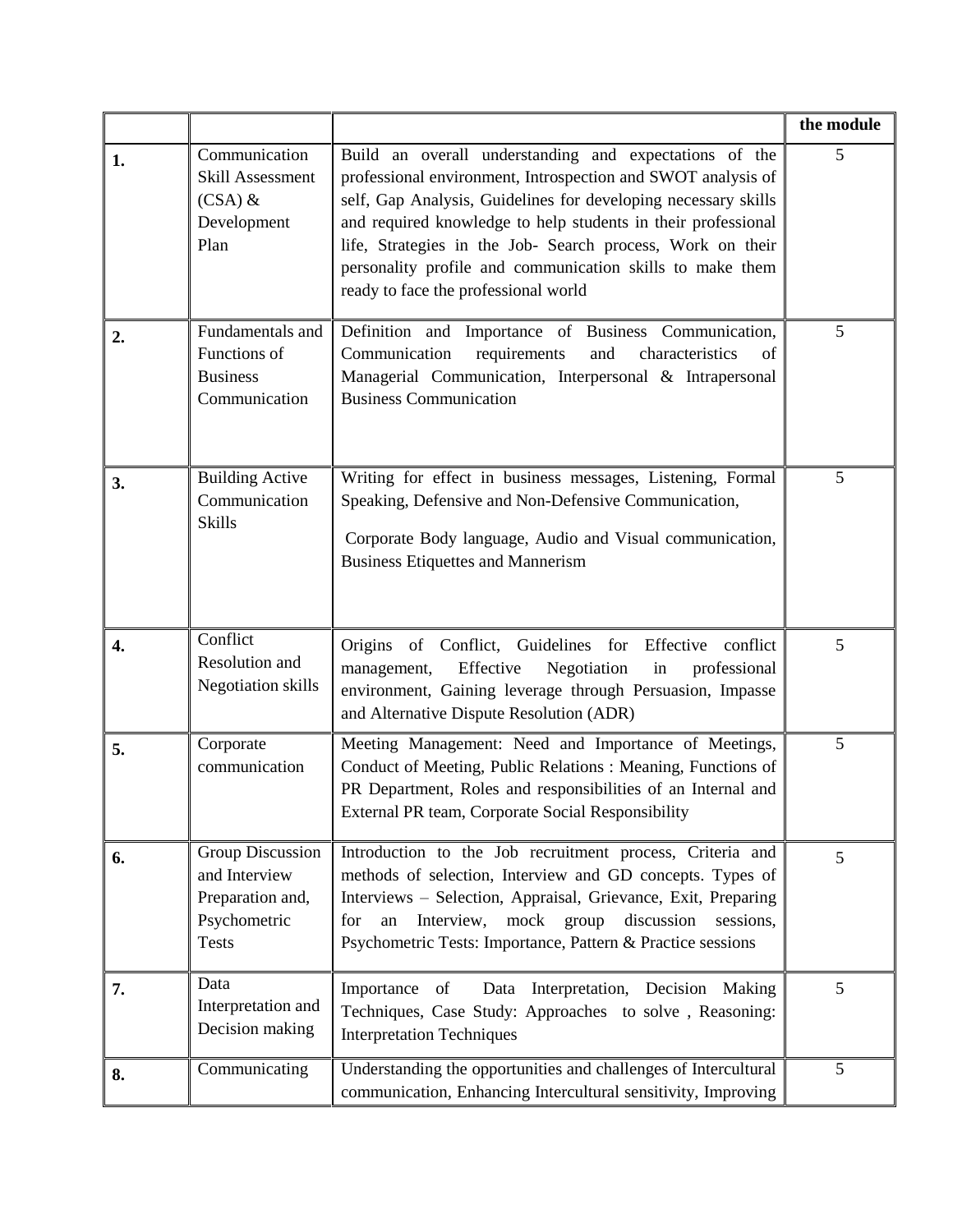|                                 | Interculturally                            | intercultural communication skills                 |   |  |
|---------------------------------|--------------------------------------------|----------------------------------------------------|---|--|
| 9.                              | <b>Ethics of Business</b><br>Communication | Ethics, Fairness & Trust in Business Communication | 2 |  |
|                                 | <b>Total number of Lectures</b>            |                                                    |   |  |
|                                 | <b>Evaluation Criteria</b>                 |                                                    |   |  |
| <b>Components</b>               |                                            | <b>Maximum Marks</b>                               |   |  |
| T1                              |                                            | 20                                                 |   |  |
| T <sub>2</sub>                  |                                            | 20                                                 |   |  |
| <b>End Semester Examination</b> |                                            | 35                                                 |   |  |
| TA                              |                                            | 25 (Assignments, Discussion Questions)             |   |  |
| <b>Total</b>                    |                                            | <b>100</b>                                         |   |  |

|                  | <b>Recommended Reading material:</b> Author(s), Title, Edition, Publisher, Year of Publication etc. (Text books,<br>Reference Books, Journals, Reports, Websites etc. in the IEEE format) |  |  |
|------------------|-------------------------------------------------------------------------------------------------------------------------------------------------------------------------------------------|--|--|
| 1.               | R.V. Lesikar, & M.E. Flatley, Basic Business Communication Skills for Empowering the Internet<br>Generation, 10 <sup>th</sup> Ed, Tata McGraw Hill Publishing Company, 2005               |  |  |
| $\overline{2}$ . | <b>S. Sengupta, Business and Managerial Communication, Prentice Hall of India, 2011.</b>                                                                                                  |  |  |
| 3.               | A.C. Krizan, P. Merrier, J. Logan, & K. Williams, Business Communication, 7th Ed, Thomson South-<br>Western, 2008.                                                                        |  |  |
| 4.               | <b>C.L.Bovee, J.V.Thill</b> , Business Communication Today, 8 <sup>th</sup> Ed, Pearson Education, 2008                                                                                   |  |  |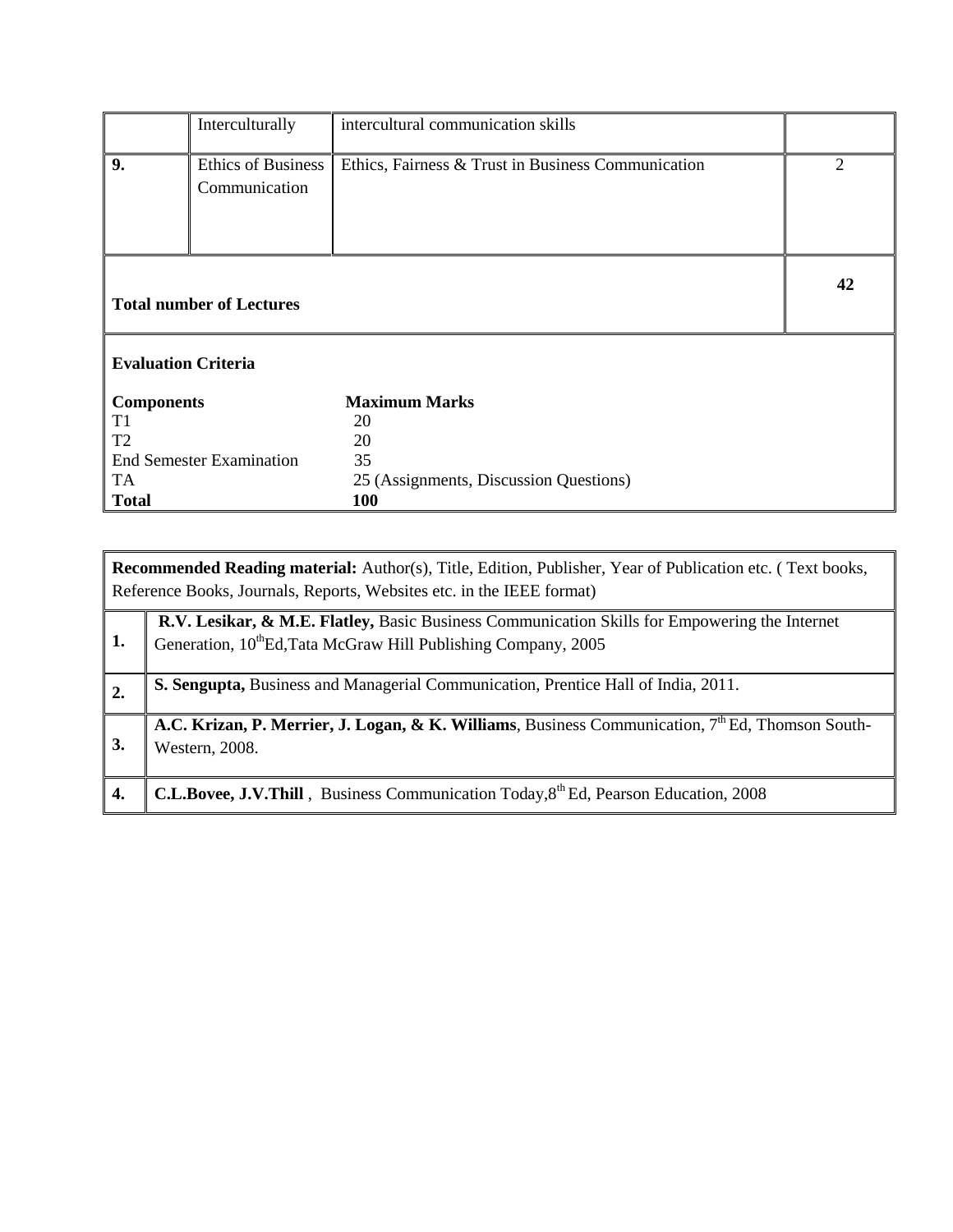| <b>Subject</b><br>Code        | <b>17B1NHS733</b>                      | <b>Semester: ODD</b> | <b>Semester: VII Session 2018-19</b><br><b>Month from July-Dec</b> |
|-------------------------------|----------------------------------------|----------------------|--------------------------------------------------------------------|
| <b>Subject</b><br><b>Name</b> | <b>Human Rights and Social Justice</b> |                      |                                                                    |
| <b>Credits</b>                | 3                                      | <b>Contact Hours</b> | $(3-0-0)$                                                          |

| <b>Faculty</b><br>$\sim$ (Names) | Coordinator(s) |  |
|----------------------------------|----------------|--|
|                                  | <b>Teacher</b> |  |

| CO<br>Code      | <b>COURSE OUTCOMES</b>                                                                                             | <b>COGNITIVE LEVELS</b> |
|-----------------|--------------------------------------------------------------------------------------------------------------------|-------------------------|
| $C401-$<br>18.1 | Interpret anthropological and sociological approaches to the<br>provision of human rights for peoples and cultures | Understand $(C2)$       |
| $C401-$<br>18.2 | Appraise human rights practice within the context of local,<br>national and global civil society;                  | Evaluate $(C5)$         |
| $C401-$<br>18.3 | Explain social justice framework to evaluate conflicts between<br>rights                                           | Understand $(C2)$       |
| $C401-$<br>18.4 | Apply organizational and management theories within the<br>context of civil society;                               | Apply $(C3)$            |

|  | Module Subtitle | <b>of</b> |  | the Topics in the module | No. | $\mathbf{0}$ |
|--|-----------------|-----------|--|--------------------------|-----|--------------|
|--|-----------------|-----------|--|--------------------------|-----|--------------|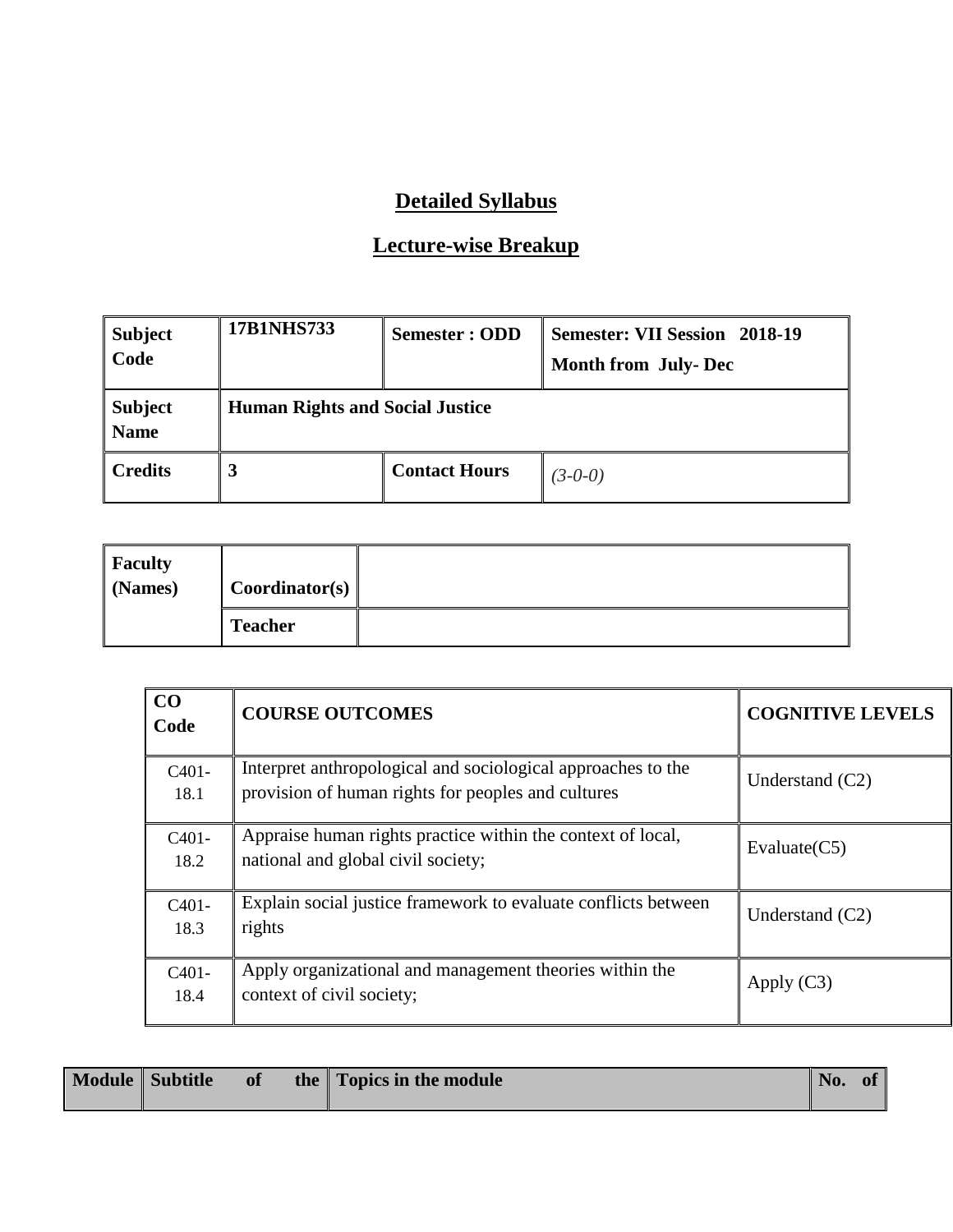| No. | <b>Module</b>                                                                     |                                                                                                                                                                                                                                                                                                                                                                                                                                                                                                                                                                                                                                                                                                                                                                      | <b>Hours</b><br>for the<br>module |
|-----|-----------------------------------------------------------------------------------|----------------------------------------------------------------------------------------------------------------------------------------------------------------------------------------------------------------------------------------------------------------------------------------------------------------------------------------------------------------------------------------------------------------------------------------------------------------------------------------------------------------------------------------------------------------------------------------------------------------------------------------------------------------------------------------------------------------------------------------------------------------------|-----------------------------------|
| 1.  | Conceptual<br>understanding<br>of<br>Human Rights<br>and<br><b>Social Justice</b> | Meaning and Concept of Human Rights & Social<br>Justice<br>Notion and Classification of Rights : Natural, Moral<br>and Legal Rights,<br>Concept of Civil Rights<br>Three Generations of Human Rights (Civil and<br>Political Rights; Economic, Social and Cultural<br>Rights; Collective/Solidarity Rights)<br>Distinction between CPR & ESCR                                                                                                                                                                                                                                                                                                                                                                                                                        | 12                                |
| 2.  | Evolution of Human<br>Rights                                                      | Human Rights in Middle Ages: Magna Carta<br>$\bullet$<br>Modern Movement for Human Rights: The United<br>States Declaration of Independence; The French<br>Declaration of the Rights of Man and the Citizen;<br>United States Bill of Rights; Geneva Convention of<br>1864<br>International Norms and Standard Setting: Universal<br>Declaration of Human Rights, 1948.<br>International Bill of Rights: International Covenant on<br>Civil and Political Rights; and the International<br>Covenant on Economic, Social and Cultural Rights<br>Universal Values of Human Rights: Human Dignity<br>and Justice; Equality, Liberty and Fraternity                                                                                                                      | 14                                |
| 3.  | <b>Contemporary Issues</b><br>in Human Rights and<br>Social Justice               | Barriers to social inclusion: Social Hierarchy and<br>social prejudices and exploitation; Socially approved<br>racial and communal discrimination<br>Internally Displaced Person (IDP) and Human Rights:<br>-Protection<br>and<br>after<br>Displacement:<br>during<br>Humanitarian Assistance Movement-Related Rights-<br>Life- Food- Water and Sanitation- Basic Shelter and<br>Adequate Housing- Health- Recognition, Issuance,<br>and Replacement of Documentation- Property and<br>Possession-<br>Employment-<br>Economic<br>Activities-<br>Social Protection-Electoral Rights Education<br>Women and Human Rights: Gender Bias, harassment<br>and offences against women, Special laws and<br>institutional mechanisms for the protection of<br>Women's rights. | 16                                |